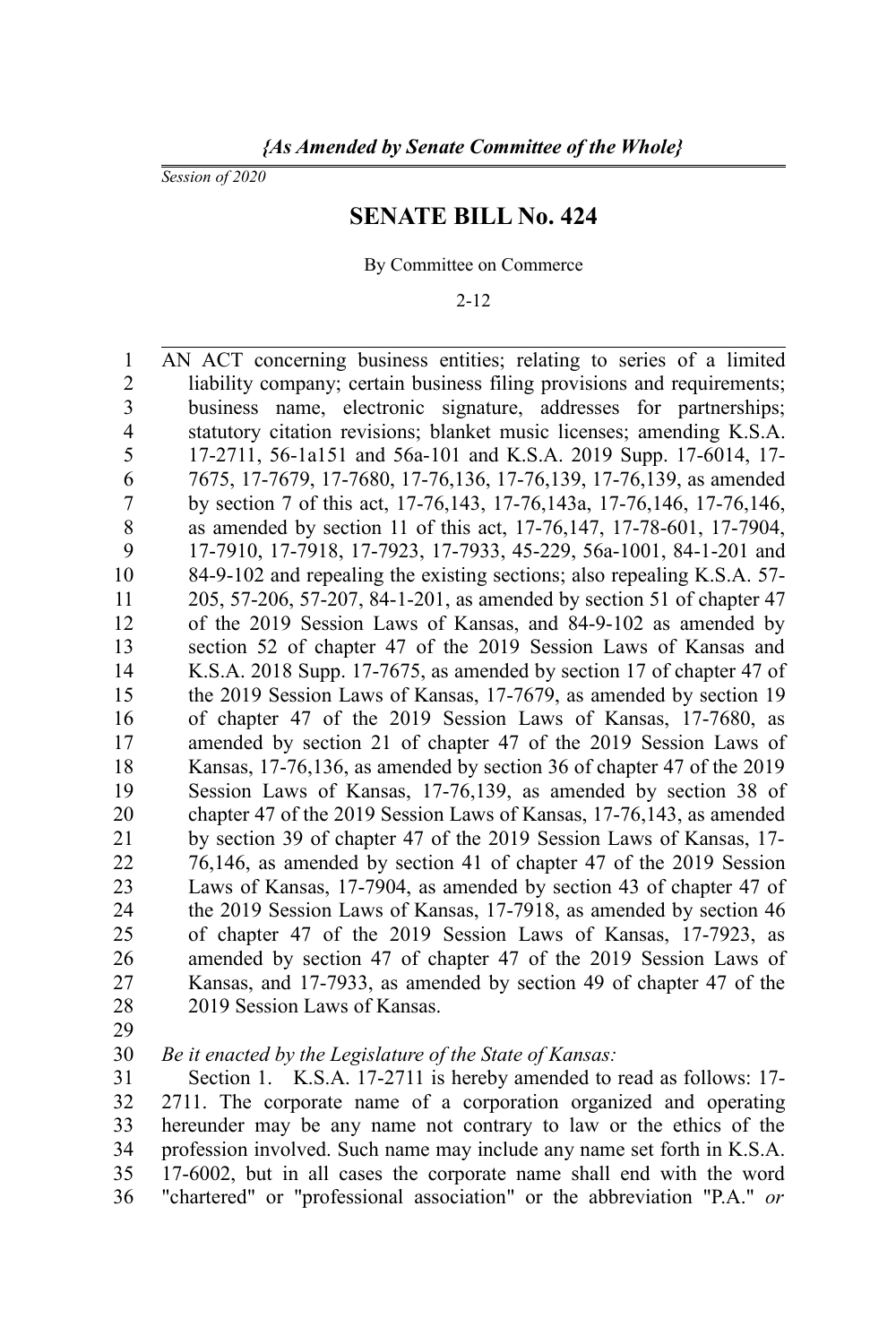*"PA". The abbreviations "P.A." and "PA" shall be considered to be identical.* 1 2

Sec. 2. K.S.A. 2019 Supp. 17-6014 is hereby amended to read as follows: 17-6014. (a) Except as otherwise provided in subsections (b) and (c), the provisions of the Kansas general corporation code shall apply to nonstock corporations in the manner specified in this subsection: 3 4 5 6

(1) All references to stockholders of the corporation shall be deemed to refer to members of the corporation; 7 8

(2) all references to the board of directors of the corporation shall be deemed to refer to the governing body of the corporation; 9 10

(3) all references to directors or to members of the board of directors of the corporation shall be deemed to refer to members of the governing body of the corporation; and 11 12 13

(4) all references to stock, capital stock, or shares thereof of a corporation authorized to issue capital stock shall be deemed to refer to memberships of a nonprofit nonstock corporation and to membership interests of any other nonstock corporation. 14 15 16 17

18

(b) Subsection (a) shall not apply to:

(1) K.S.A. 17-6002(a)(4), (b)(1) and (b)(2), 17-6009(a), 17-6301, 17- 6404, 17-6505, 17-6518, 17-6520(b), 17-6601, 17-6602, 17-6703, 17- 6705, 17-6706, 17-6707, 17-6708, 17-6801, 17-6805, 17-6805a, 17-7001, 17-7002, 17-7503(a)(4) and (b)(4), 17-7504, 17-7505(a)(4) and (b)(4) and 17-7514(c)*, and amendments thereto,* and K.S.A. 2019 Supp. 17-6014, and amendments thereto, which *that* apply to nonstock corporations by their terms; 19 20 21 22 23 24 25

(2) K.S.A. 17-6002(e), the last sentence of 17-6009(b), 17-6401, 17- 6402, 17-6403, 17-6405, 17-6406, 17-6407(d), 17-6408, 17-6411, 17- 6412, 17-6413, 17-6414, 17-6415, 17-6416, 17-6417, 17-6418, 17-6501, 17-6502, 17-6503, 17-6504, 17-6506, 17-6509, 17-6512, 17-6521, 17- 6603, 17-6604, 17-6701, 17-6702, 17-6803 and 17-6804*, and amendments thereto,* and K.S.A. 2019 Supp. 17-6427, 17-6428, 17-6429 and 17-72a04, and amendments thereto; and 26 27 28 29 30 31 32

(3) article 72 and article 73 of chapter 17 of the Kansas Statutes Annotated, and amendments thereto. 33 34

(c) In the case of a nonprofit nonstock corporation, subsection (a) shall not apply to: 35 36

37

(1) The sections and articles listed in subsection (b);

(2) K.S.A. 17-6002(b)(3), 17-6304(a)(2), 17-6507, 17-6508, 17-6712, 17-7503, 17-7505, 17-7509, *and* 17-7511 and 17-7514*, and amendments thereto,* and K.S.A. 2019 Supp.  $17-6011(a)(2)$  and  $(a)(3)$ , and amendments thereto; and 38 39 40 41

(3) article 64 of chapter 17 of the Kansas Statutes Annotated, and amendments thereto, and K.S.A. 2019 Supp. 17-72a01 through 17-72a09, 42 43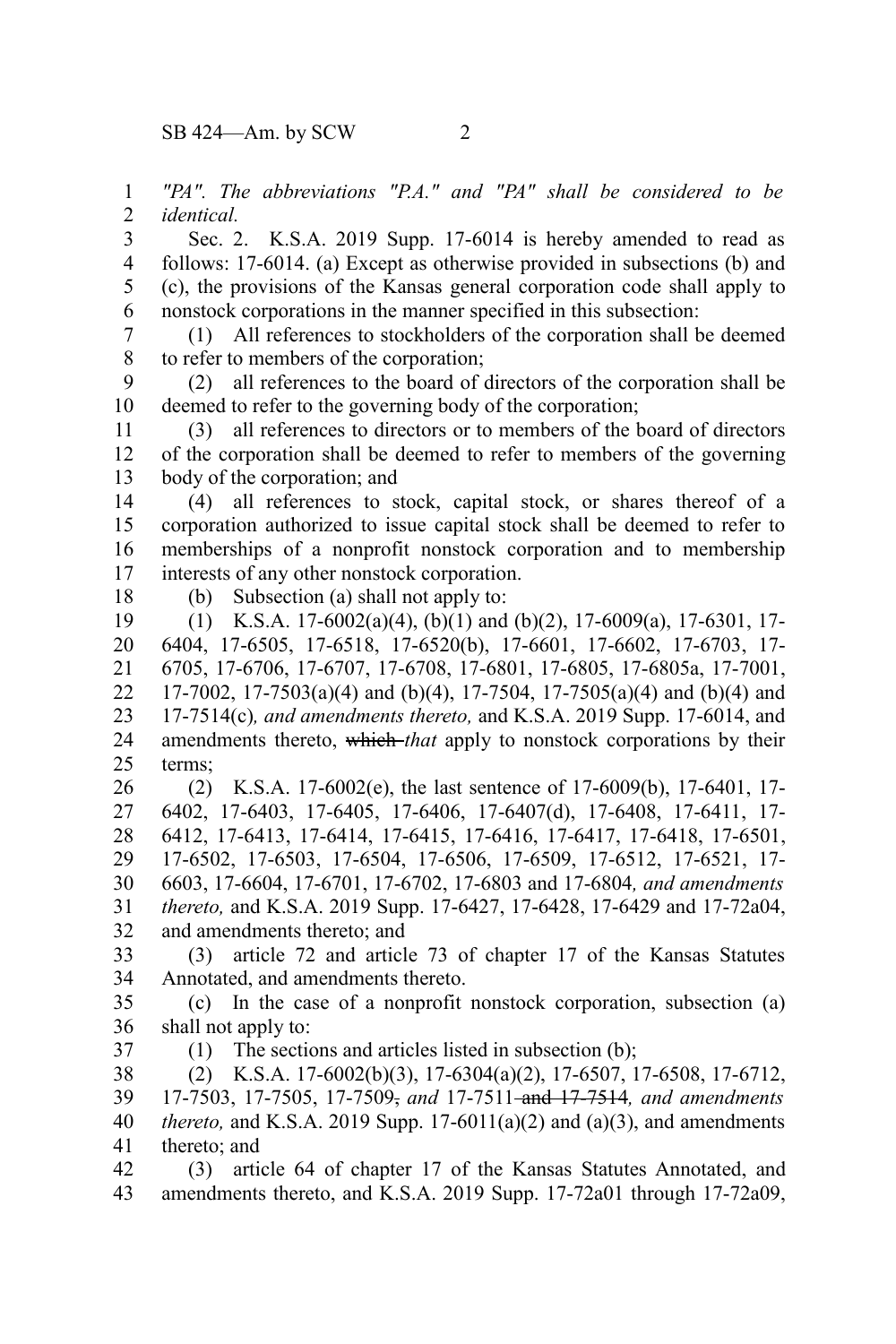and amendments thereto. 1

2

(d) For purposes of the Kansas general corporation code:

(1) A "charitable nonstock corporation" is any nonprofit nonstock corporation that is exempt from taxation under  $\S$  501(c)(3) of the federal internal revenue code of 1986, 26 U.S.C.  $\S$  501(c)(3); 3 4 5

(2) a "membership interest" is, unless otherwise provided in a nonstock corporation's articles of incorporation, a member's share of the profits and losses of a nonstock corporation, or a member's right to receive distributions of the nonstock corporation's assets, or both; 6 7 8 9

(3) a "nonprofit nonstock corporation" is a nonstock corporation that does not have membership interests; and 10 11

(4) a "nonstock corporation" is any corporation organized under the Kansas general corporation code that is not authorized to issue capital stock. 12 13 14

Sec. 3. On and after July 1, 2022, K.S.A. 2019 Supp. 17-7675 is hereby amended to read as follows: 17-7675. (a) Articles of organization shall be canceled upon the dissolution and the completion of winding up of a limited liability company, or as provided in K.S.A. 17-76,117 or 17- 76,139*, and amendments thereto,* or K.S.A. 2019 Supp. 17-7926(b) or 17- 7929(b), and amendments thereto, or upon the filing of a certificate of merger or consolidation if the limited liability company is not the surviving or resulting entity in a merger or consolidation, or upon the future effective date of a certificate of merger or consolidation if the limited liability company is not the surviving or resulting entity in a merger or consolidation, or upon the filing of a certificate of division if the limited liability company is a dividing company that is not a surviving company, or upon the future effective date of a certificate of division if the limited liability company is a dividing company that is not a surviving company. A certificate of cancellation shall be filed with the secretary of state to accomplish the cancellation of articles of organization upon the dissolution and the completion of winding up of a limited liability company. The certificate shall set forth: 15 16 17 18 19 20 21 22 23 24 25 26 27 28 29 30 31 32

33 34 (1) The name of the limited liability company;

(2) the reason for filing the certificate of cancellation;

(3) *if the limited liability company has formed one or more series and the certificate of designation has not been canceled for such series prior to the filing of the certificate of cancellation, the name of each such series;* 35 36 37

*(4)* the future effective date or time of cancellation if it is not to be effective upon the filing of the certificate; and 38 39

(4)*(5)* any other information the person filing the certificate of cancellation determines. 40 41

(b) A certificate of cancellation that is filed with the secretary of state prior to the dissolution or the completion of winding up of a limited 42 43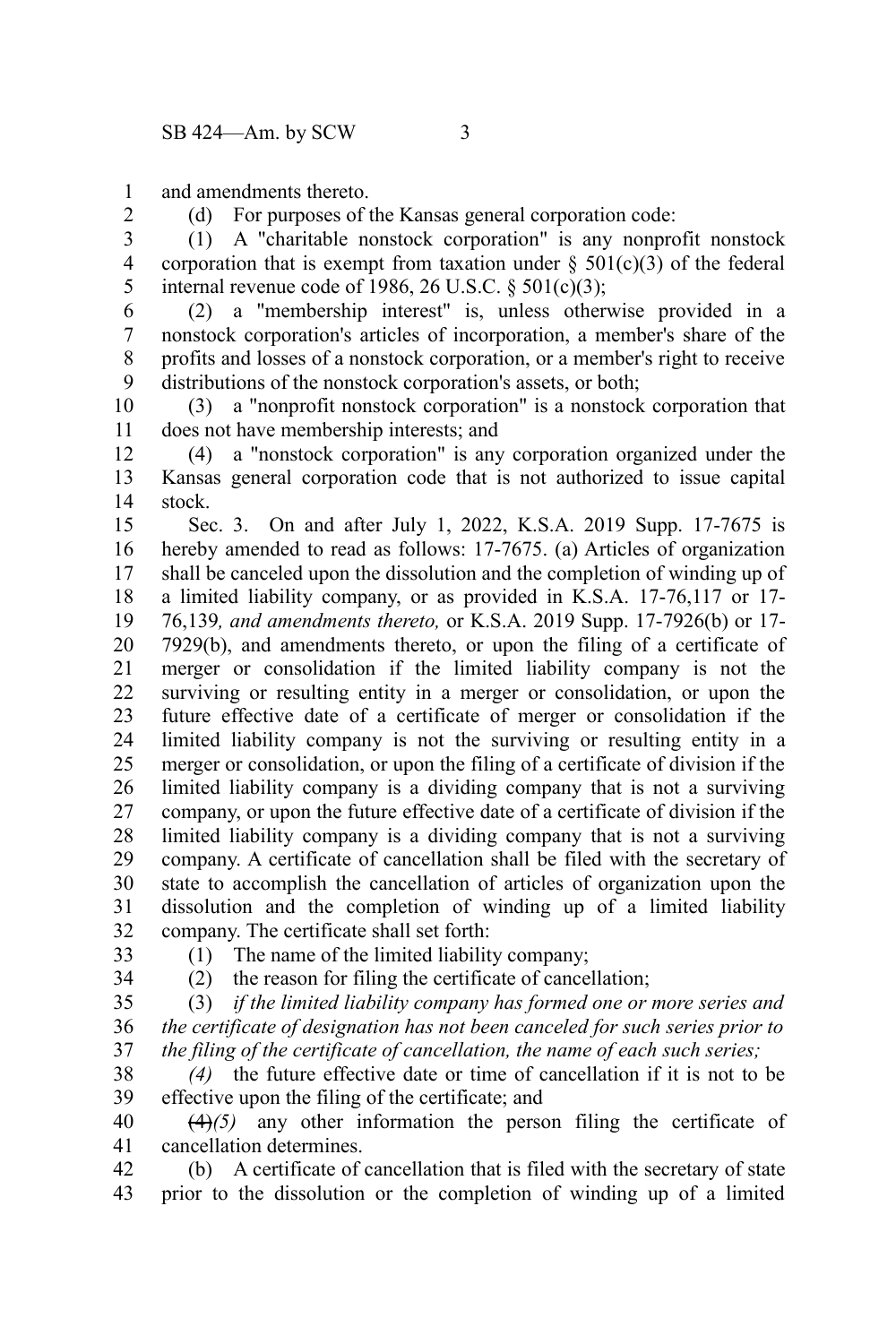liability company may be corrected as an erroneously executed certificate of cancellation by filing with the secretary of state a certificate of correction of such certificate of cancellation in accordance with K.S.A. 2019 Supp. 17-7912, and amendments thereto. 1 2 3 4

5

(c) The secretary of state shall not issue a certificate of good standing with respect to a limited liability company*, or any series thereof,* if its articles of organization are canceled. 6 7

Sec. 4. On and after July 1, 2022, K.S.A. 2019 Supp. 17-7679 is hereby amended to read as follows: 17-7679. The fact that articles of organization, or amendments thereto, are on file with the secretary of state is notice that the entity formed in connection with the filing of the articles of organization is a limited liability company formed under the laws of the state of Kansas and is notice of all other facts set forth therein which are required to be set forth in articles of organization by K.S.A.  $17-7673(a)(1)$ ,  $(a)(2)$ ,  $(a)(4)$  and  $(a)(5)$ , and amendments thereto, and K.S.A. 2019 Supp. 17-76,149, and amendments thereto. *The fact that a certificate of designation is on file in the office of the secretary of state is notice that the series named in such certificate of designation has been formed pursuant to K.S.A. 2019 Supp. 17-76,143, and amendments thereto, and is notice of all other facts set forth therein that are required to be set forth in a certificate of designation by K.S.A. 2019 Supp. 17-76,143(d), and amendments thereto.* 8 9 10 11 12 13 14 15 16 17 18 19 20 21 22

Sec. 5. On and after July 1, 2022, K.S.A. 2019 Supp. 17-7680 is hereby amended to read as follows: 17-7680. (a) *Restated articles of organization.* 23 24 25

*(1)* A limited liability company may, whenever desired, integrate into a single instrument all of the provisions of its articles of organization which are then in effect and operative as a result of there having previously been filed with the secretary of state one or more certificates or other instruments pursuant to K.S.A. 17-7673 through 17-7683, and amendments thereto, the business entity standard treatment act, K.S.A. 2019 Supp. 17-7901 et seq., and amendments thereto, and K.S.A. 2019 Supp. 17-7685a *and 17-76,143a*, and amendments thereto, and it may at the same time also further amend its articles of organization by adopting restated articles of organization. 26 27 28 29 30 31 32 33 34 35

(b)*(2)* If restated articles of organization merely restate and integrate but do not further amend the initial articles of organization, as previously amended or supplemented by any certificate or instrument that was executed and filed pursuant to K.S.A. 17-7673 through 17-7683, and amendments thereto, and the business entity standard treatment act, K.S.A. 2019 Supp. 17-7901 et seq., and amendments thereto, they shall be specifically designated in their heading as "restated articles of organization" together with such other words as the limited liability 36 37 38 39 40 41 42 43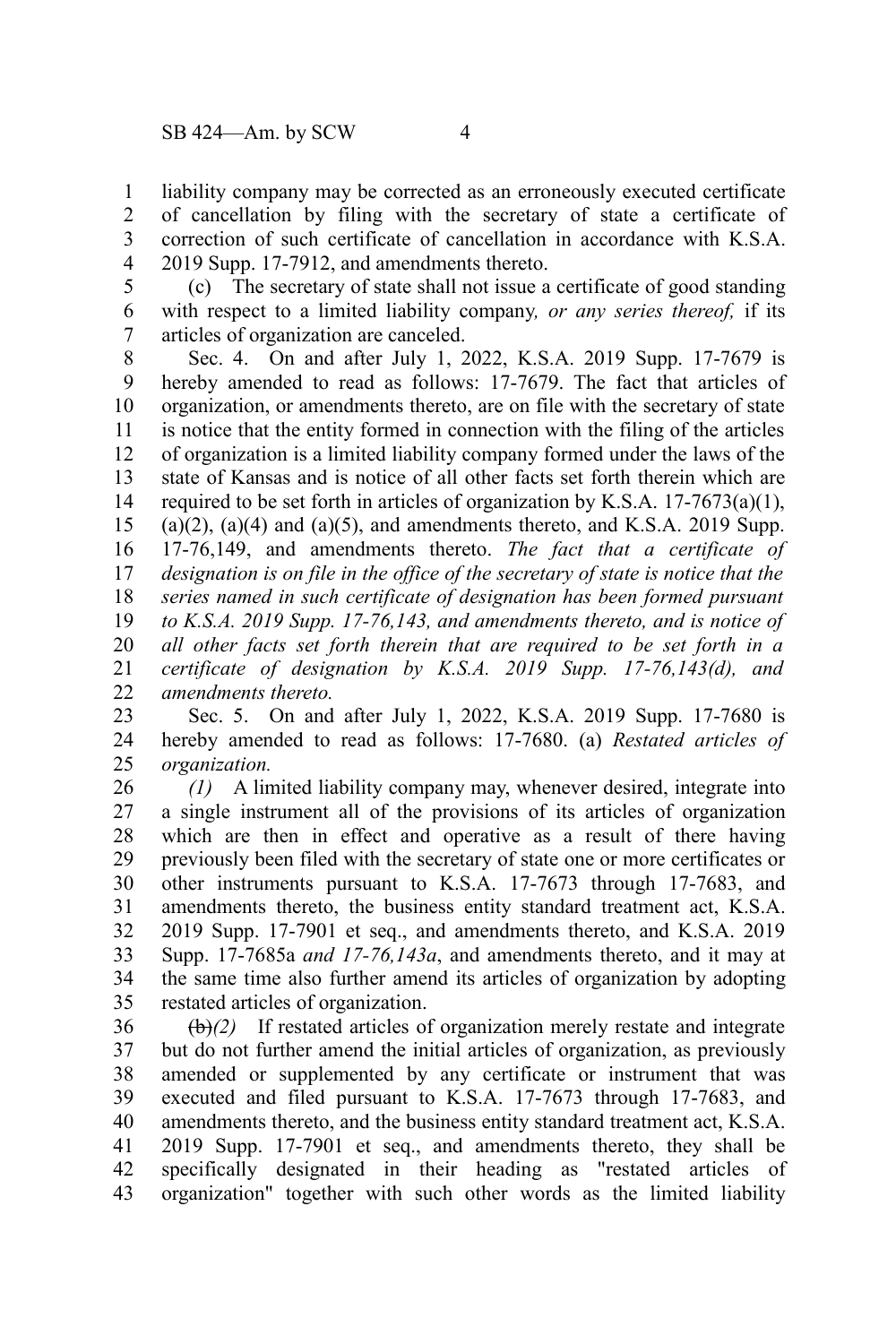company may deem appropriate and shall be executed by an authorized person and filed with the secretary of state as provided in K.S.A. 2019 Supp. 17-7910, and amendments thereto. If restated articles of organization restate and integrate and also further amend in any respect the articles of organization, as previously amended or supplemented, they shall be specifically designated in their heading as "amended and restated articles of organization" together with such other words as the limited liability company may deem appropriate and shall be executed by at least one authorized person and filed as provided in K.S.A. 2019 Supp. 17- 7910, and amendments thereto. 1 2 3 4 5 6 7 8 9 10

(c)*(3)* Restated articles of organization shall state, either in their heading or in an introductory paragraph, the limited liability company's present name; if it has been changed, the name under which it was originally filed; the date of filing of its original articles of organization with the secretary of state; and the future effective date, which shall be a date certain, of the restated articles of organization if they are not to be effective upon the filing of the restated articles of organization with the secretary of state. Restated articles of organization shall also state that they were duly executed and are being filed in accordance with this section. If restated articles of organization only restate and integrate and do not further amend a limited liability company's articles of organization as previously amended or supplemented and there is no discrepancy between those provisions and the restated articles of organization, they shall state that fact as well. 11 12 13 14 15 16 17 18 19 20 21 22 23 24

(d)*(4)* Upon the filing of restated articles of organization with the secretary of state, or upon the future effective date of restated articles of organization as provided for therein, the initial articles of organization, as previously amended or supplemented, shall be superseded. Thereafter the restated articles of organization, including any further amendment or changes made thereby, shall be the articles of organization of the limited liability company, but the original effective date of formation shall remain unchanged. 25 26 27 28 29 30 31 32

(e)*(5)* Any amendment or change effected in connection with the restatement and integration of the articles of organization shall be subject to any other provision of the Kansas revised limited liability company act, not inconsistent with this section, which would apply if a separate certificate of amendment were filed to effect such amendment or change. 33 34 35 36 37

38

*(b) Restated certificate of designation.*

*(1) A series of a limited liability company may, whenever desired, integrate into a single instrument all of the provisions of its certificate of designation that are then in effect and operative as a result of there having previously been filed with the secretary of state one or more certificates or other instruments pursuant to K.S.A. 17-7673 through 17-7681, and* 39 40 41 42 43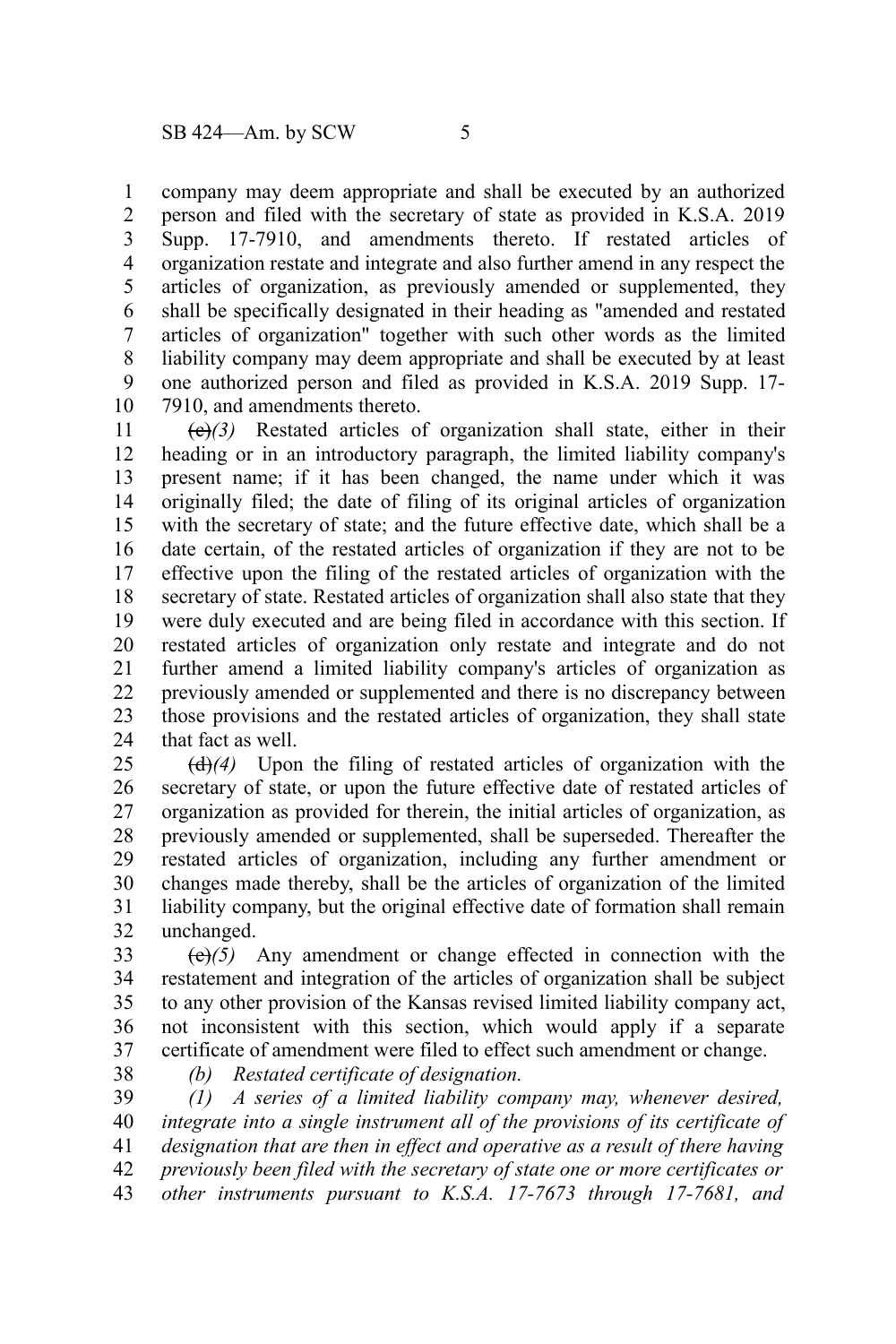*amendments thereto, K.S.A. 2019 Supp. 17-7685a, 17-76,143a and the business entity standard treatment act, K.S.A. 2019 Supp. 17-7901 et seq., and amendments thereto, and it may at the same time further amend its certificate of designation by adopting a restated certificate of designation.* 1 2 3 4

*(2) If a restated certificate of designation merely restates and integrates but does not further amend the initial certificate of designation, as previously amended or supplemented by any instrument that was executed and filed pursuant to K.S.A. 17-7673 through 17-7681, and amendments thereto, K.S.A. 2019 Supp. 17-7685a, 17-76,143a and the business entity standard treatment act, K.S.A. 2019 Supp. 17-7901 et seq., and amendments thereto, it shall be specifically designated in its heading as a "restated certificate of designation" together with such other words as the series may deem appropriate and shall be executed by an authorized person and filed as provided in K.S.A. 2019 Supp. 17-7910, and amendments thereto. If a restated certificate restates and integrates and also further amends in any respect the certificate of designation as previously amended or supplemented, it shall be specifically designated in its heading as an "amended and restated certificate of designation" together with such other words as the series may deem appropriate and shall be executed by at least one authorized person and filed as provided in K.S.A. 2019 Supp. 17-7910, and amendments thereto.* 5 6 7 8 9 10 11 12 13 14 15 16 17 18 19 20 21

*(3) A restated certificate of designation shall state, either in its heading or in an introductory paragraph, the name of the limited liability company, the present name of the series, and, if the name of the series has been changed, the name under which it was originally filed, and the future effective date or time, which shall be a date or time certain, of the restated certificate of designation if it is not to be effective upon the filing of the restated certificate of designation. A restated certificate shall also state that it was duly executed and is being filed in accordance with this section. If a restated certificate only restates and integrates and does not further amend a certificate of designation, as previously amended or supplemented and there is no discrepancy between those provisions and the restated certificate, it shall state that fact as well.* 22 23 24 25 26 27 28 29 30 31 32 33

*(4) Upon the filing of a restated certificate of designation with the secretary of state, or upon the future effective date or time of a restated certificate of designation as provided for therein, the initial certificate of designation, as theretofore amended or supplemented, shall be superseded. Thereafter, the restated certificate of designation, including any further amendment or changes made thereby, shall be the certificate of designation of such series, but the original effective date of formation of the series, as applicable, shall remain unchanged.* 34 35 36 37 38 39 40 41

*(5) Any amendment or change effected in connection with the restatement and integration of a certificate of designation shall be subject* 42 43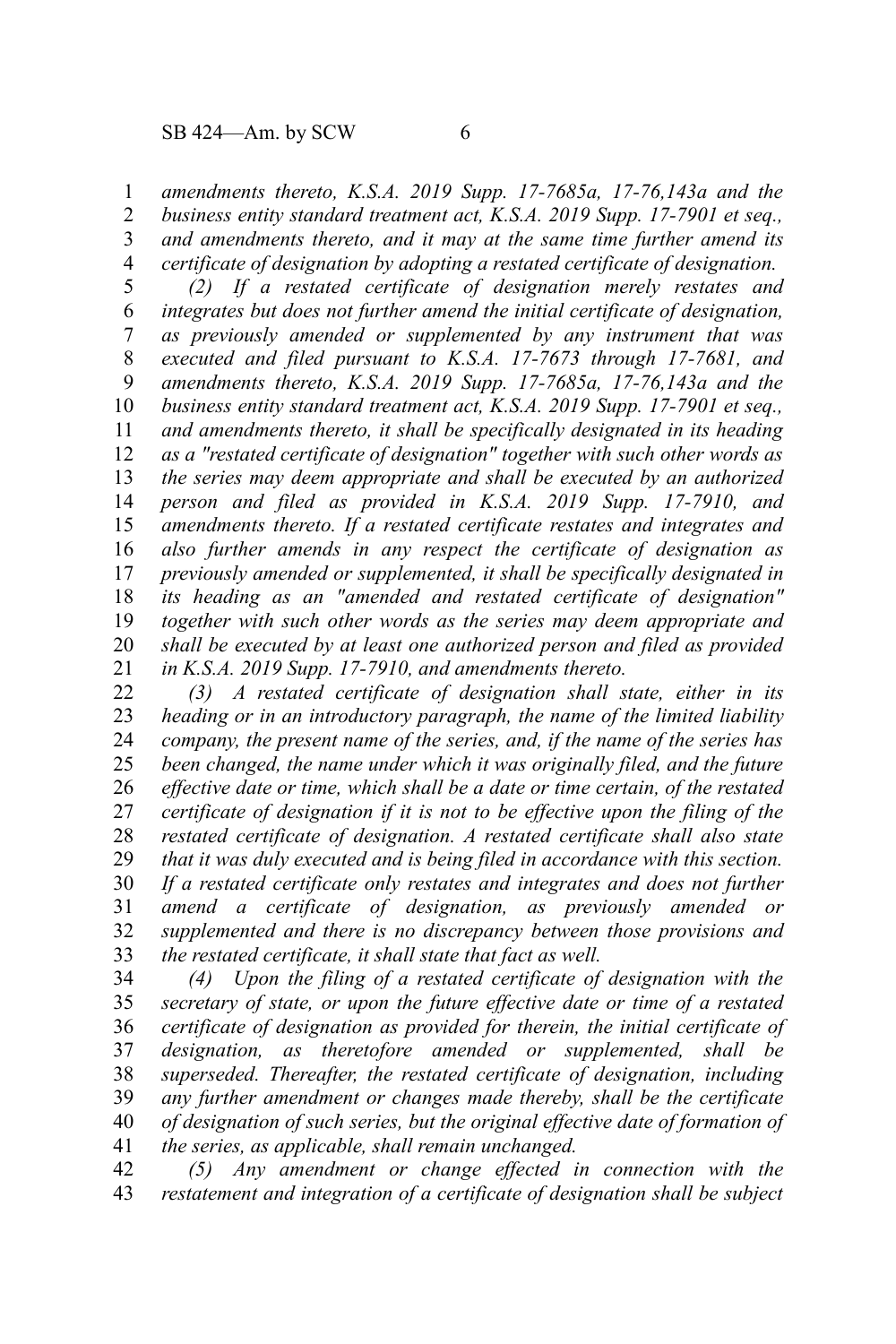*to any other provision of the Kansas revised limited liability company act,* 1

*not inconsistent with this section, that would apply if a separate certificate of amendment were filed to effect such amendment or change.* 2 3

Sec. 6. On and after July 1, 2022, K.S.A. 2019 Supp. 17-76,136 is hereby amended to read as follows: 17-76,136. (a) The secretary of state shall charge each domestic and foreign limited liability company the following fees: 4 5 6 7

(1) A fee of \$20 for issuing or filing and indexing any of the following documents: 8 9

(A) A certificate of amendment of articles of organization;

(B) restated articles of organization;

(C) a certificate of cancellation *which fee shall be multiplied by the number of series of the limited liability company named in the certificate of cancellation*; 12 13 14

(D) a certificate of change of location of registered office or resident agent; 15 16

17 18

10 11

> (E) a certificate of merger or consolidation; (F) a certificate of division; and

(G) any certificate, affidavit, agreement or any other paper provided for in the Kansas revised limited liability company act, for which no different fee is specifically prescribed; 19 20 21

(2) a fee of \$7.50 for each certified copy plus a fee per page, if the secretary of state supplies the copies, in an amount fixed by the secretary of state and approved by the director of accounts and reports for copies of corporate documents under K.S.A. 45-204, and amendments thereto; 22 23 24 25

(3) a fee of \$7.50 for each certificate of good standing*, including a certificate of good standing for a series of a limited liability company,* and certificate of fact issued by the secretary of state; 26 27 28

(4) a fee of \$5 for a report of record search, but furnishing the following information shall not be considered a record search and no charge shall be made therefor: Name of the limited liability company and the address of its registered office; name and address of the resident agent; the state of the limited liability company's formation; the date of filing of its articles of organization or annual report; and date of expiration; and 29 30 31 32 33 34

(5) for photocopies of instruments on file or prepared by the secretary of state's office and which are not certified, a fee per page in an amount fixed by the secretary of state and approved by the director of accounts and reports for copies of corporate documents under K.S.A. 45-204, and amendments thereto. 35 36 37 38 39

(b) Every limited liability company hereafter formed in this state shall pay to the secretary of state, at the time of filing its articles of organization, an application and recording fee of \$150. 40 41 42

(c) At the time of filing its application to do business, every foreign 43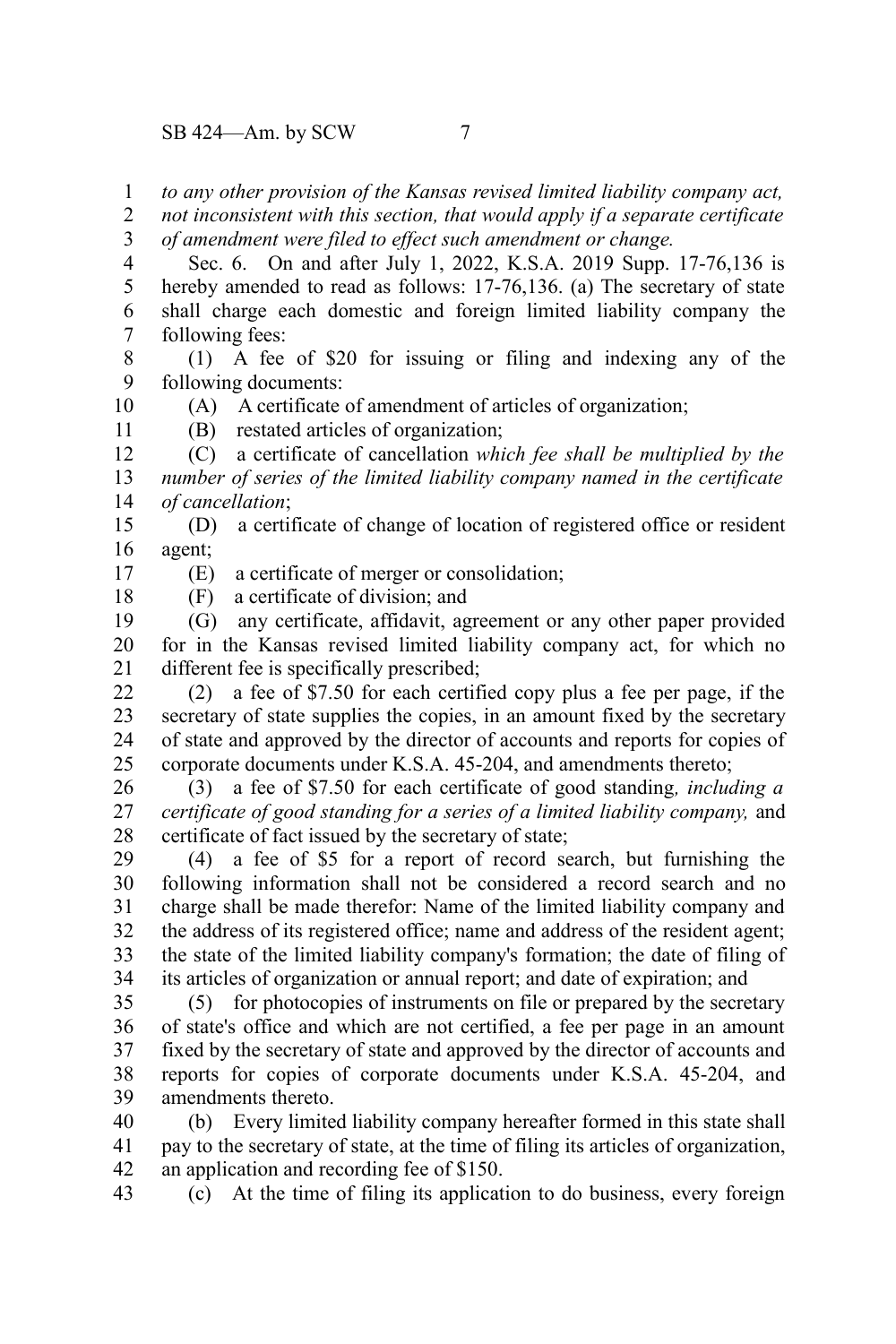limited liability company shall pay to the secretary of state an application and recording fee of \$150. 1 2

(d) The fee for filing a certificate of reinstatement shall be the same as that prescribed by K.S.A. 17-7506, and amendments thereto, for filing a certificate of reinstatement of a corporation's articles of incorporation. 3 4 5

Sec. 7. K.S.A. 2019 Supp. 17-76,139 is hereby amended to read as follows: 17-76,139. (a) Every limited liability company organized under the laws of this state shall make an annual report in writing to the secretary of state, stating the prescribed information concerning the limited liability company at the close of business on the last day of its tax period next preceding the date of filing. If the limited liability company's tax period is other than the calendar year, it shall give notice of its different tax period in writing to the secretary of state prior to December 31 of the year it commences the different tax period. The annual report shall be filed at the time prescribed by law for filing the limited liability company's annual Kansas income tax return. The annual report shall be made on a form prescribed by the secretary of state. The report shall contain the following information: 6 7 8 9 10 11 12 13 14 15 16 17 18

19

(1) The name of the limited liability company; and

(2) a list of the members owning at least 5% of the capital of the limited liability company, with the post office address of each. 20 21

(b) Every foreign limited liability company shall make an annual report in writing to the secretary of state, stating the prescribed information concerning the limited liability company at the close of business on the last day of its tax period next preceding the date of filing. If the limited liability company's tax period is other than the calendar year, it shall give notice in writing of its different tax period to the secretary of state prior to December 31 of the year it commences the different tax period. The annual report shall be filed at the time prescribed by law for filing the limited liability company's annual Kansas income tax return. The annual report shall be made on a form prescribed by the secretary of state. The report shall contain the name of the limited liability company. 22 23 24 25 26 27 28 29 30 31 32

(c) The annual report required by this section shall be executed by one or more authorized persons, and filed with the secretary of state. The execution of such annual report by a person who is authorized by this act to execute such annual report, upon filing such annual report with the secretary of state, constitutes an oath or affirmation, under penalties of perjury that, to the best of such person's knowledge and belief, the facts stated therein are true. At the time of filing the report, the limited liability company shall pay to the secretary of state an annual report fee in an amount equal to \$40. 33 34 35 36 37 38 39 40 41

(d) The provisions of K.S.A. 17-7509, and amendments thereto, relating to penalties for failure of a corporation to file an annual report or 42 43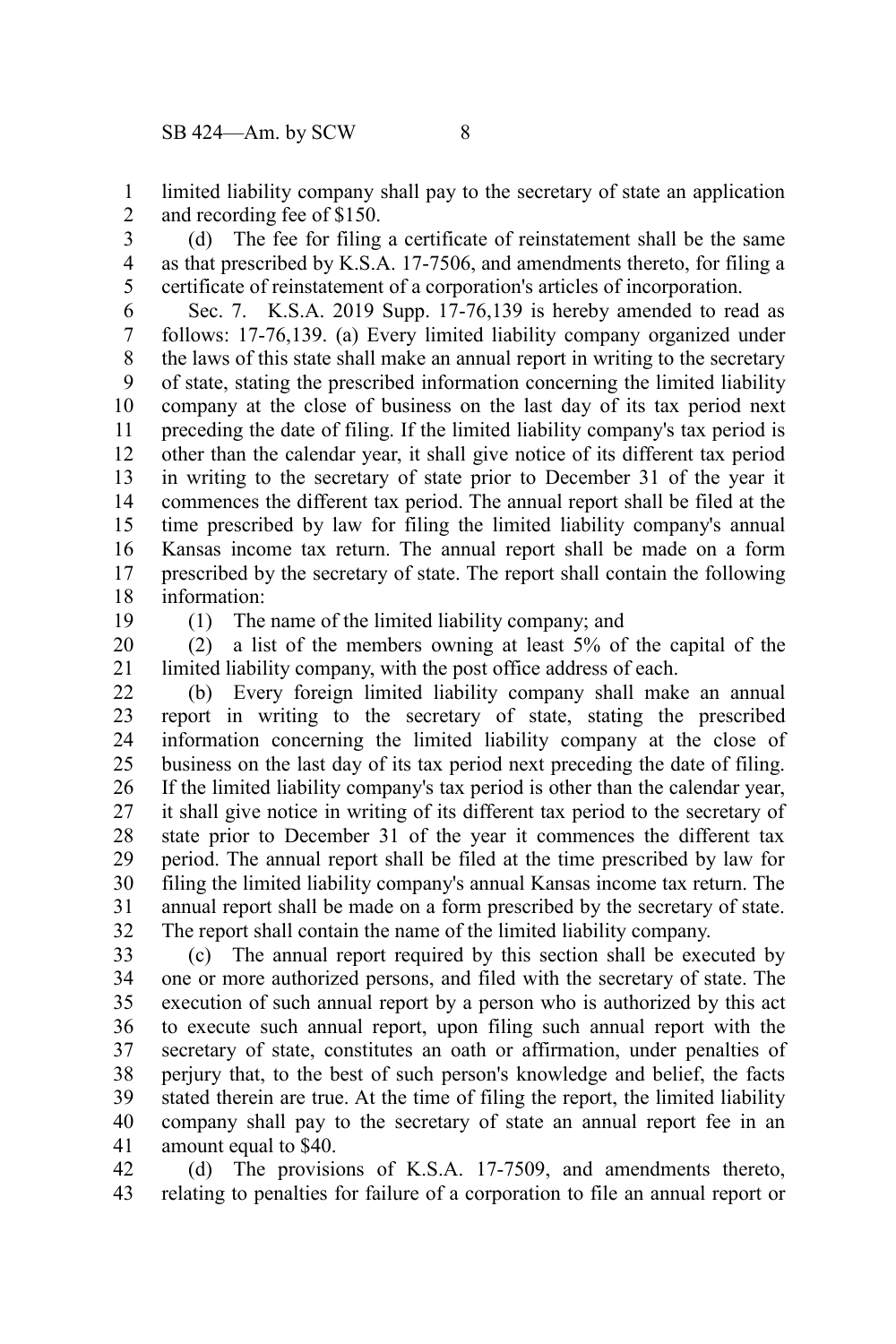pay the required annual report fee, and the provisions of K.S.A. 17- 7510(a), and amendments thereto, relating to penalties for failure of a corporation to file an annual report or pay the required annual report fee, shall be applicable to the articles of organization of any domestic limited liability company or to the authority of any foreign limited liability company which fails to file its annual report or pay the annual report fee within 90 days of the time prescribed in this section for filing and paying the same or, in the case of an annual report filing and fee received by mail, postmarked within 90 days of the time for filing and paying the same. Whenever the articles of organization of a domestic limited liability company or the authority of any foreign limited liability company are forfeited for failure to file an annual report or to pay the required annual report fee, the domestic limited liability company or the authority of a foreign limited liability company may be reinstated by filing a certificate of reinstatement, pursuant to K.S.A. 2019 Supp. 17-76,146, and amendments thereto, and paying to the secretary of state all fees, including any penalties thereon, due to the state. 1 2 3 4 5 6 7 8 9 10 11 12 13 14 15 16 17

(e) No limited liability company shall be required to file its first annual report under this act, or pay any annual report fee required to accompany such report, unless such limited liability company has filed its articles of organization or application for authority at least six months prior to the last day of its tax period. 18 19 20 21 22

(f) All copies of applications for extension of the time for filing income tax returns submitted to the secretary of state pursuant to law shall be maintained by the secretary of state in a confidential file and shall not be disclosed to any person except as authorized pursuant to the provisions of K.S.A. 79-3234, and amendments thereto, a proper judicial order, or subsection (g). All copies of such applications shall be preserved for one year and thereafter until the secretary of state orders that they be destroyed. 23 24 25 26 27 28 29 30

(g) A copy of such application shall be open to inspection by or disclosure to any person who was a member of such limited liabilitycompany during any part of the period covered by the extension. 31 32 33

Sec. 8. On and after July 1, 2022, K.S.A. 2019 Supp. 17-76,139, as amended by section 7 of this act, is hereby amended to read as follows: 17- 76,139. (a) Every limited liability company organized *and, on and after July 1, 2022, each series thereof formed or in existence* under the laws of this state shall make an annual report in writing to the secretary of state, stating the prescribed information concerning the limited liability company *or series, as applicable,* at the close of business on the last day of its tax period next preceding the date of filing. If the limited liability company's *or series'* tax period is other than the calendar year, it shall give notice of its different tax period in writing to the secretary of state prior to 34 35 36 37 38 39 40 41 42 43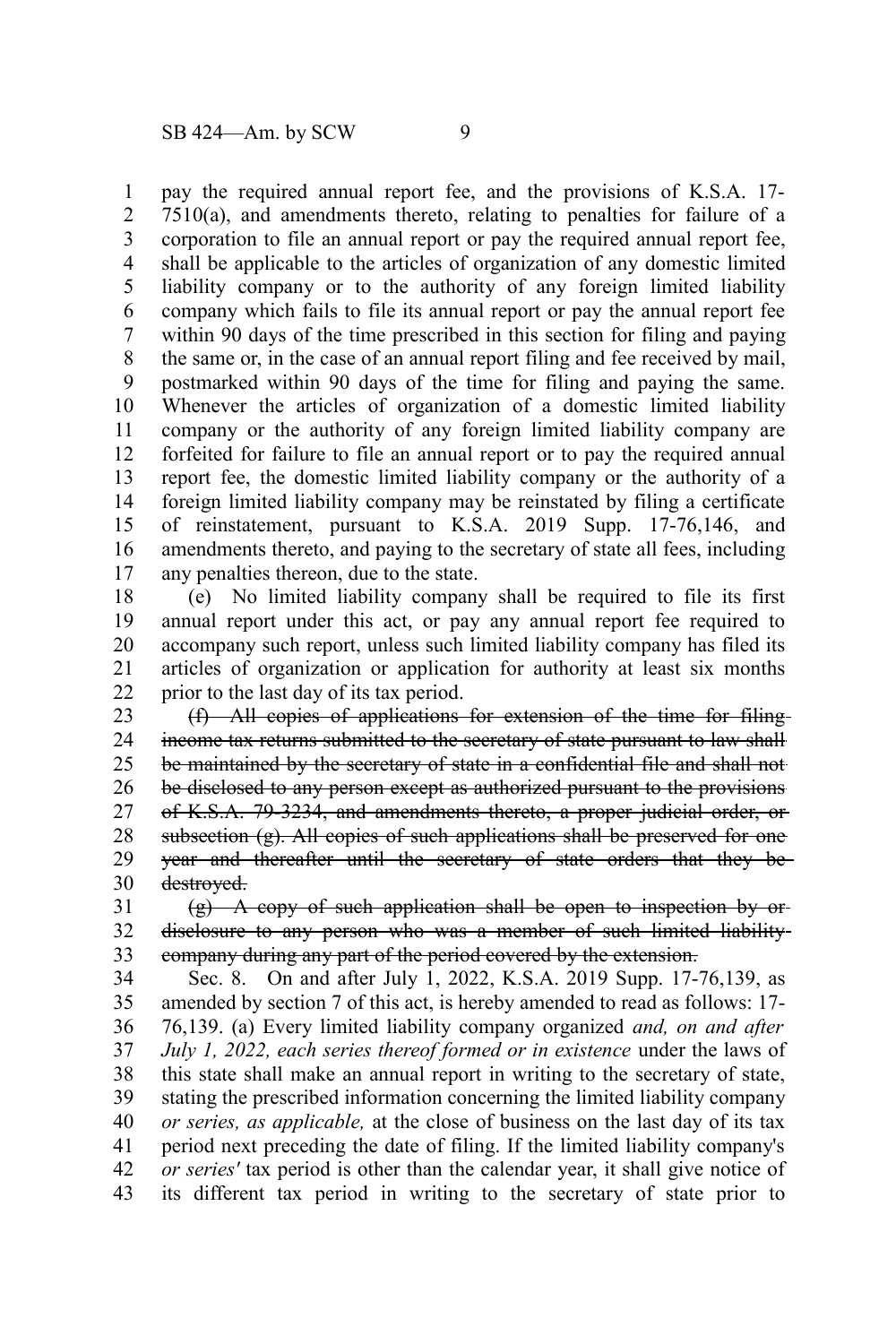December 31 of the year it commences the different tax period. The annual report shall be filed at the time prescribed by law for filing the limited liability company's *or series'* annual Kansas income tax return*, or if applicable law does not prescribe a time for filing an annual Kansas income tax return for a series, the annual report for the series shall be filed at, and for purposes of this section its tax period shall be deemed to be, the time prescribed by law for filing the annual Kansas income tax return for the limited liability company to which the series is associated*. The annual report shall be made on a form prescribed by the secretary of state. The report shall contain the following information: 1 2 3 4 5 6 7 8 9 10

(1) The name of the limited liability company *or series, as applicable*; and 11 12

(2) a list of the members owning at least 5% of the capital of the limited liability company *or series, as applicable*, with the post office address of each. 13 14 15

(b) Every foreign limited liability company shall make an annual report in writing to the secretary of state, stating the prescribed information concerning the limited liability company at the close of business on the last day of its tax period next preceding the date of filing. If the limited liability company's tax period is other than the calendar year, it shall give notice in writing of its different tax period to the secretary of state prior to December 31 of the year it commences the different tax period. The annual report shall be filed at the time prescribed by law for filing the limited liability company's annual Kansas income tax return. The annual report shall be made on a form prescribed by the secretary of state. The report shall contain the name of the limited liability company. 16 17 18 19 20 21 22 23 24 25 26

(c) The annual report required by this section shall be executed by one or more authorized persons, and filed with the secretary of state. The execution of such annual report by a person who is authorized by this *the Kansas revised limited liability company* act to execute such annual report, upon filing such annual report with the secretary of state, constitutes an oath or affirmation, under penalties of perjury that, to the best of such person's knowledge and belief, the facts stated therein are true. At the time of filing the report, the limited liability company *or series* shall pay to the secretary of state an annual report fee in an amount equal to \$40. 27 28 29 30 31 32 33 34 35

(d) The provisions of K.S.A. 17-7509, and amendments thereto, relating to penalties for failure of a corporation to file an annual report or pay the required annual report fee, and the provisions of K.S.A. 17- 7510(a), and amendments thereto, relating to penalties for failure of a corporation to file an annual report or pay the required annual report fee, shall be applicable to the articles of organization of any domestic limited liability company*, the certificate of designation of any series thereof,* or to the authority of any foreign limited liability company which fails to file its 36 37 38 39 40 41 42 43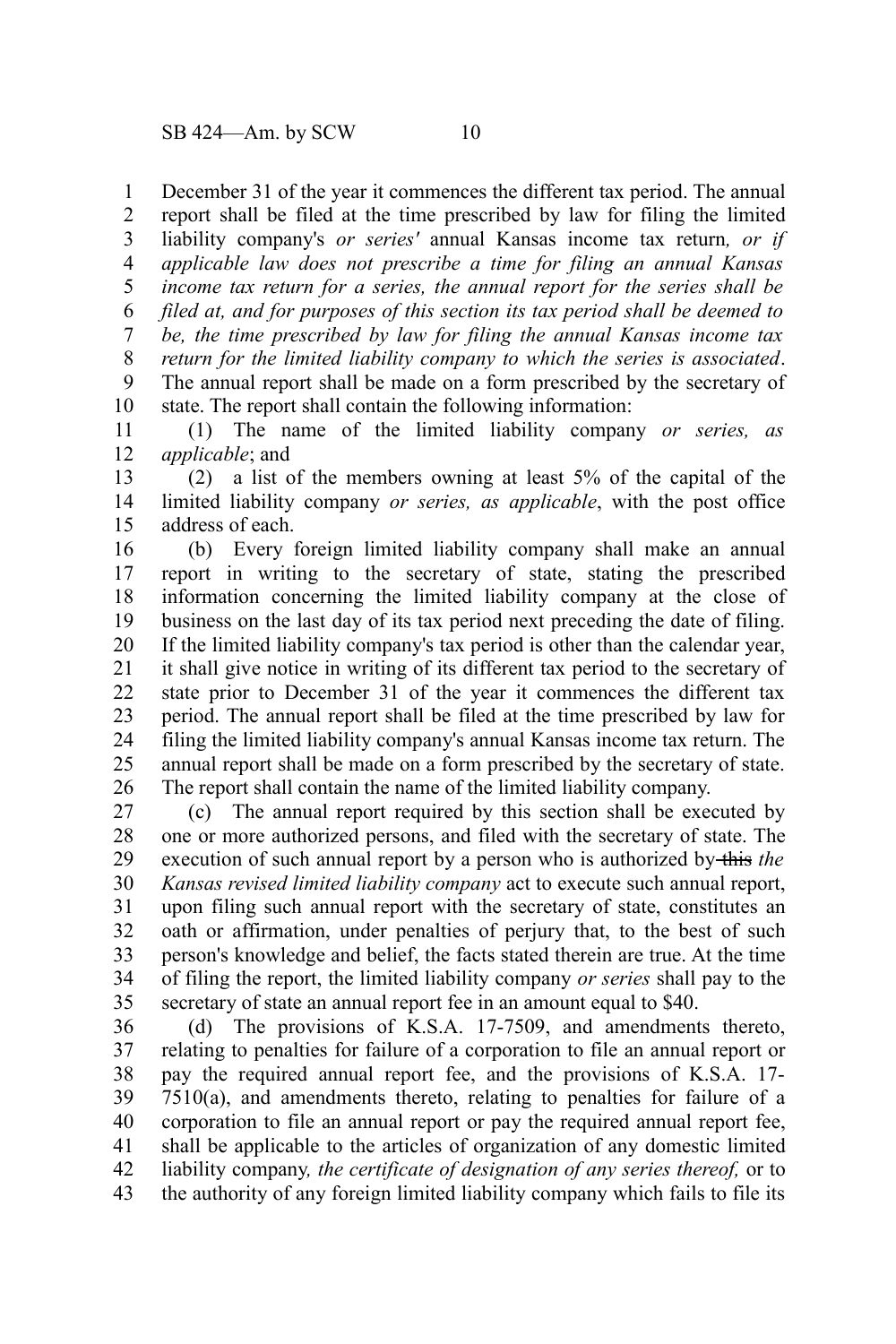annual report or pay the annual report fee within 90 days of the time prescribed in this section for filing and paying the same or, in the case of an annual report filing and fee received by mail, postmarked within 90 days of the time for filing and paying the same. Whenever the articles of organization of a domestic limited liability company*, the certificate of designation of any series thereof,* or the authority of any foreign limited liability company are forfeited *or canceled* for failure to file an annual report or to pay the required annual report fee, the domestic limited liability company or the authority of a foreign limited liability company may be reinstated by filing a certificate of reinstatement, pursuant to K.S.A. 2019 Supp. 17-76,146, and amendments thereto, and *the certificate of designation may be reinstated by filing a certificate of reinstatement, pursuant to K.S.A. 2019 Supp. 17-76,147, and amendments thereto, and in each case,* paying to the secretary of state all fees, including any penalties thereon, due to the state. 1 2 3 4 5 6 7 8 9 10 11 12 13 14 15

(e) No limited liability company *or series* shall be required to file its first annual report under this *the Kansas revised limited liability* act, or pay any annual report fee required to accompany such report, unless such limited liability company has filed its articles of organization or application for authority *or the certificate of designation of such series has been filed* at least six months prior to the last day of its tax period. 16 17 18 19 20 21

Sec. 9. On and after July 1, 2022, K.S.A. 2019 Supp. 17-76,143 is hereby amended to read as follows: 17-76,143. (a) An operating agreement may establish or provide for the establishment of one or more designated series of members, managers-or, limited liability company interests-having *or assets. If an operating agreement so provides for the establishment or formation of one or more series, then a series may be formed by complying with this section. Any such series may have* separate rights, powers or duties with respect to specified property or obligations of the limited liability company or profits and losses associated with specified property or obligations, and to the extent provided in the operating agreement, any such series may have a separate business purpose or investment objective. *A series is formed by the filing of a certificate of designation in the office of the secretary of state. Other than pursuant to K.S.A. 2019 Supp. 17-76,143a, and amendments thereto, a series may not merge, convert, or consolidate pursuant to any section of the Kansas revised limited liability company act, the business entity transactions act, K.S.A. 2019 Supp. 17-78-101 et seq., and amendments thereto, or any other statute of this state. (b) Notice of the limitation on liabilities of a series as referenced in* 22 23 24 25 26 27 28 29 30 31 32 33 34 35 36 37 38 39 40

*subsection (c) shall be set forth in the articles of organization of the limited liability company. Notice in articles of organization of the limitation on liabilities of a series as referenced in subsection (c) shall be* 41 42 43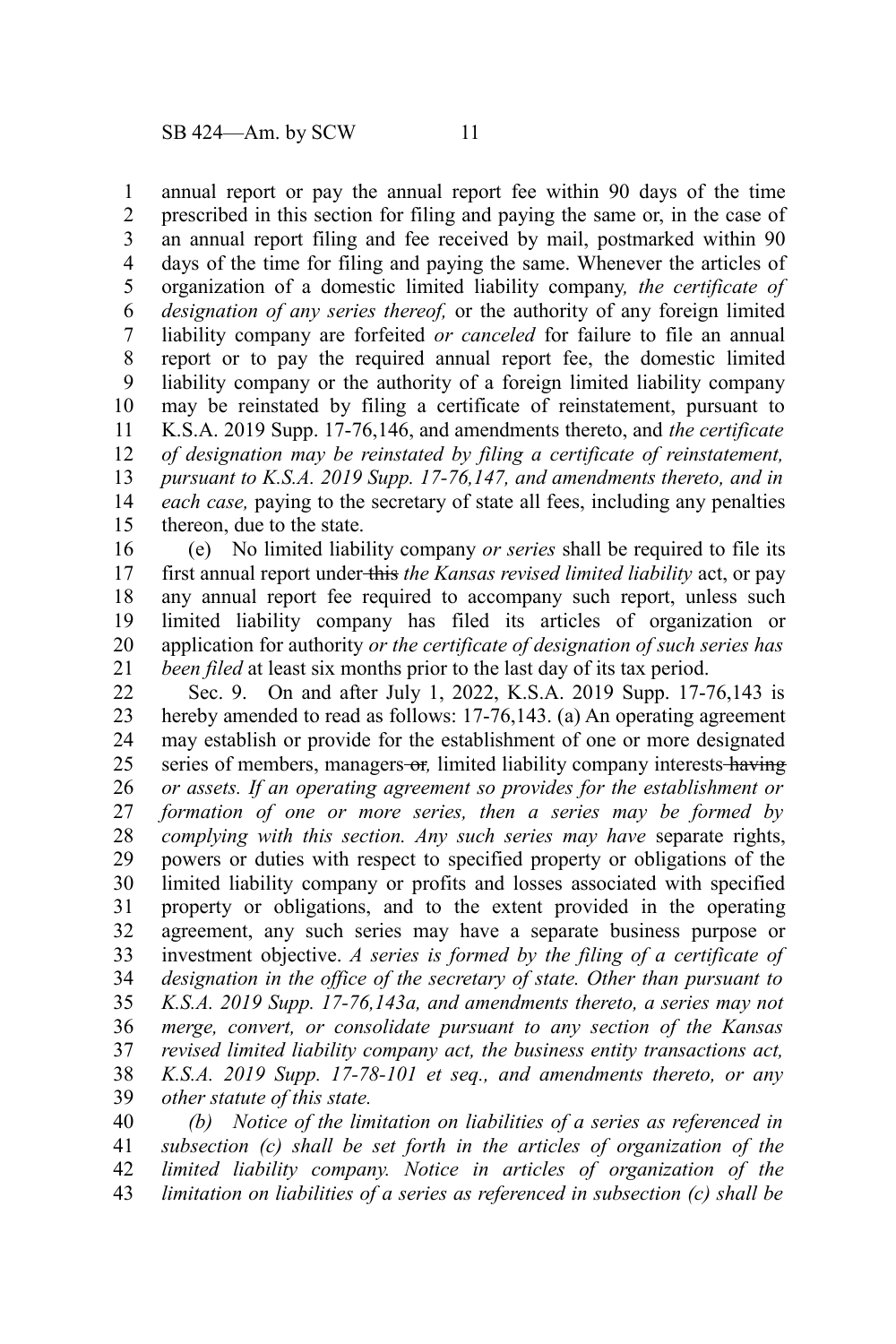*sufficient for all purposes of this subsection whether or not the limited liability company has formed any series when such notice is included in the articles of organization, and there shall be no requirement that any specific series of the limited liability company be referenced in such notice. The fact that articles of organization that contain the foregoing notice of the limitation on liabilities of a series is on file in the office of the secretary of state shall constitute notice of such limitation on liabilities of a series.* 1 2 3 4 5 6 7 8

 $(\theta)$ (c) Notwithstanding anything to the contrary set forth in-thissection *the Kansas revised limited liability act* or under other applicable law, in the event that an operating agreement establishes or provides for the establishment of one or more series, and if *to the extent* the records maintained for any such series account for the assets associated with such series separately from the other assets of the limited liability company, or any other series thereof, and if the operating agreement so provides, and if notice of the limitation on liabilities of a series as referenced in this subsection is set forth in the articles of organization of the limited liability company and if the limited liability company has filed a certificate of designation for each series which is to have limited liability under this section, then the debts, liabilities, obligations and expenses incurred, contracted for or otherwise existing with respect to a particular *such* series shall be enforceable against the assets of such series only, and not against the assets of the limited liability company generally or any other series thereof, and, unless otherwise provided in the operating agreement, none of the debts, liabilities, obligations and expenses incurred, contracted for or otherwise existing with respect to the limited liability company generally or any other series thereof shall be enforceable against the assets of such series. The fact that the articles of organization contain the foregoing notice of the limitation on liabilities of a series and a certificate of designation for a series is on file in the office of the secretary of state shall constitute notice of such limitation on liabilities of a series. A series with limited liability shall be treated as a separate entity to the extent set forth in the articles of organization. Each series with limited liability may, in its own name, contract, hold title to assets, grant security interests, sue and be sued and otherwise conduct business and exercise the powers of a limited liability company under this act. The limited liability company and any of its series may elect to consolidate their operations as a single taxpayer to the extent permitted under applicable law, elect to workcooperatively, elect to contract jointly or elect to be treated as a single business for purposes of qualification to do business in this or any other state. Such elections shall not affect the limitation of liability set forth in this section except to the extent that the series have specifically accepted joint liability by contract. 9 10 11 12 13 14 15 16 17 18 19 20 21 22 23 24 25 26 27 28 29 30 31 32 33 34 35 36 37 38 39 40 41 42 43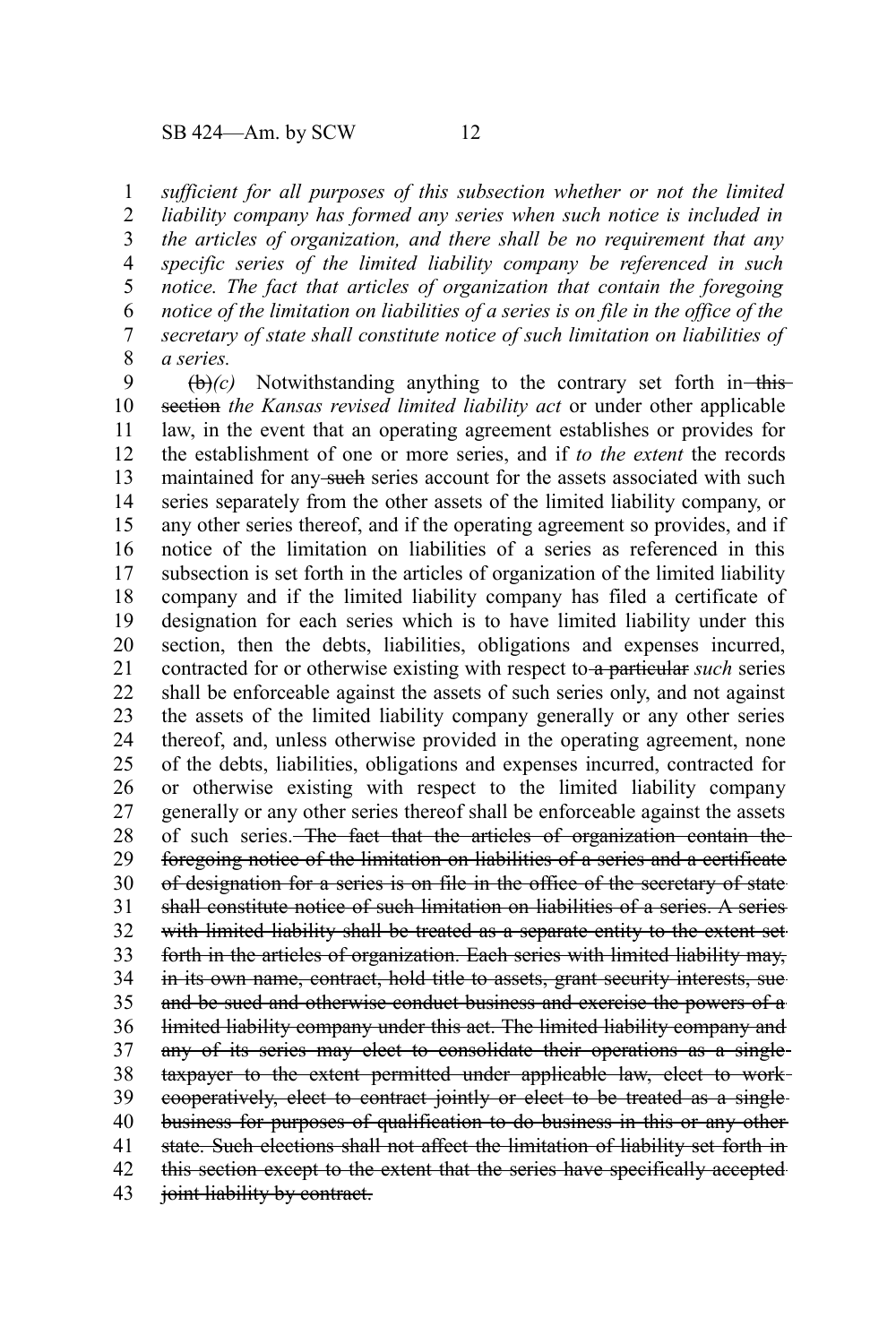(c) Except in the case of a foreign limited liability company that has adopted an assumed name pursuant to K.S.A. 2019 Supp. 17-7933, and amendments thereto, the name of the series with limited liability mustcontain the entire name of the limited liability company and be distinguishable from the names of the other series set forth in the articles of organization. In the case of a foreign limited liability company that has adopted an assumed name pursuant to K.S.A. 2019 Supp. 17-7933, and amendments thereto, the name of the series with limited liability mustcontain the entire name under which the foreign limited liability company has been admitted to transact business in this state. 1 2 3 4 5 6 7 8 9 10

(d) Upon the filing of the certificate of designation with the secretary of state setting forth the name of each series with limited liability, the series' existence shall begin, and copies of the filed certificate of designation marked with the filing date shall be conclusive evidence, except as against the state, that all conditions precedent required to beperformed have been complied with and that the series has been or shall be legally organized and formed under this act. If different from the limited liability company, the certificate of designation for each series shall list the names of the members if the series is member managed or the names of the managers if the series is manager managed. The name of a series with limited liability under subsection (b) may be changed by filing with the secretary of state a certificate of designation identifying the series whose name is being changed and the new name of such series. If not the same as the limited liability company, the names of the members of a member managed series or of the managers of a manager managed series may be changed by filing a new certificate of designation with the secretary of state. A series with limited liability under subsection (b) may be dissolved by filing with the secretary of state a certificate of designation identifying the series being dissolved or by the dissolution of the limited liability company as provided in subsection (m). Certificates of designation may be executed by the limited liability company or any manager, person or entity designated in the operating agreement for the limited liability company. 11 12 13 14 15 16 17 18 19 20 21 22 23 24 25 26 27 28 29 30 31 32

(e) A series of a limited liability company will be deemed to be in good standing as long as the limited liability company is in good standing. 33 34

(f) The resident agent and registered office for the limited liability company in Kansas shall serve as the agent and office for service of process in Kansas for each series. 35 36 37

(g) An operating agreement may provide for classes or groups of members or managers associated with a series having such relative rights, powers and duties as the operating agreement may provide, and may make provision for the future creation of additional classes or groups of members or managers associated with the series having such relative rights, powers and duties as may from time to time be established, 38 39 40 41 42 43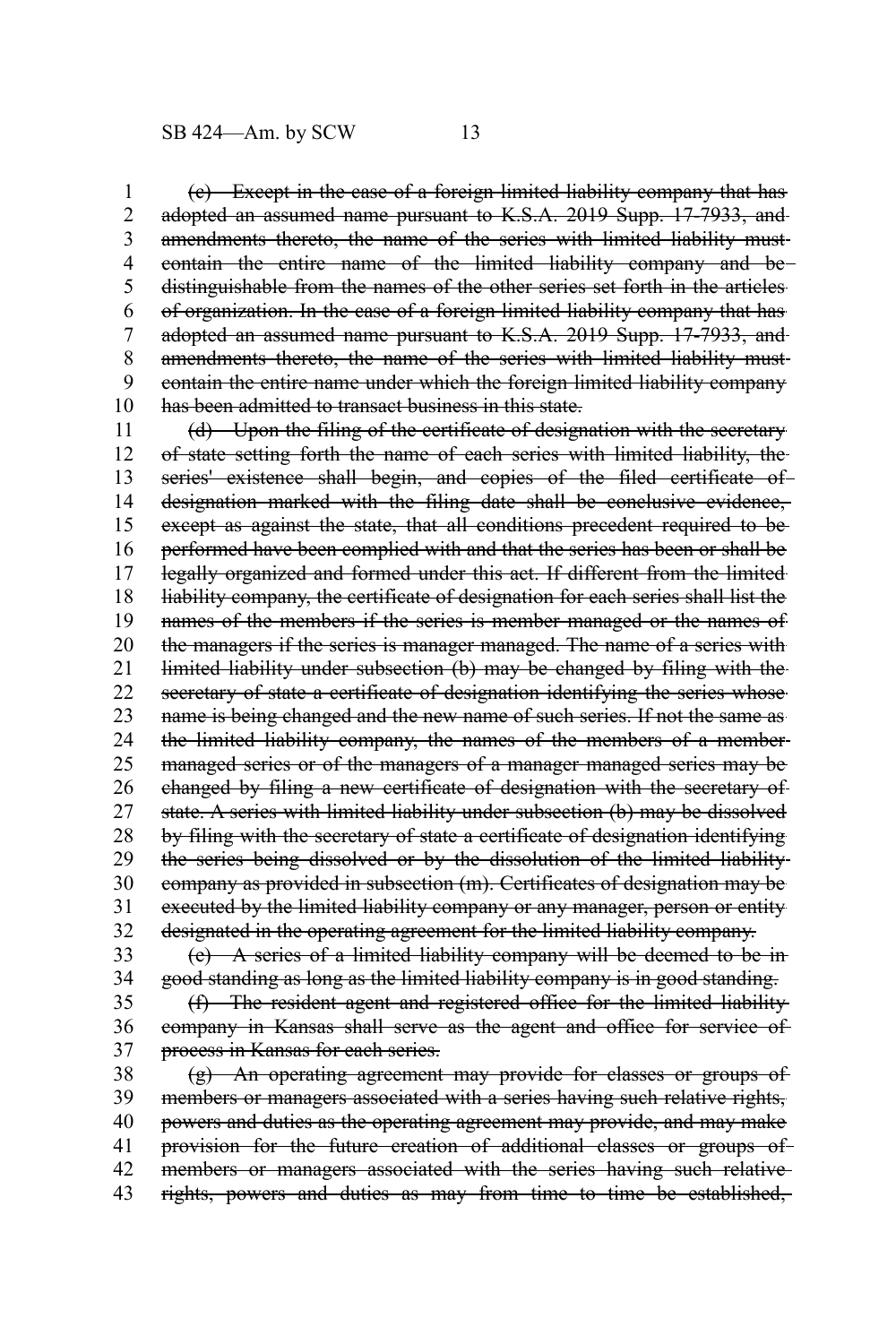including rights, powers and duties senior to existing classes and groups of members or managers associated with the series. 1 2

(h) A series may be managed by either the member or members associated with the series or by a manager or managers chosen by the members of such series, as provided in the operating agreement. Unlessotherwise provided in an operating agreement, the management of a series shall be vested in the members associated with such series. 3 4 5 6 7

(i) An operating agreement may grant to all or certain identified members or managers or a specified class or group of the members or managers associated with a series the right to vote separately or with all or any class or group of the members or managers associated with the series, on any matter. An operating agreement may provide that any member or class or group of members associated with a series shall have no voting rights. 8 9 10 11 12 13 14

(j) Except to the extent modified in this section, the provisions of this act which are generally applicable to limited liability companies, their managers, members and transferees shall be applicable to each particular series with respect to the operation of such series. 15 16 17 18

(k) Except as otherwise provided in an operating agreement, any event under this act or in an operating agreement that causes a manager to cease to be a manager with respect to a series shall not, in itself, cause such manager to cease to be a manager of the limited liability company or with respect to any other series thereof. 19 20 21 22 23

(l) Except as otherwise provided in an operating agreement, any event under this act or an operating agreement that causes a member to cease to be associated with a series shall not, in itself, cause such member to cease to be associated with any other series or terminate the continued membership of a member in the limited liability company or cause the termination of the series, regardless of whether such member was the last remaining member associated with such series. 24 25 26 27 28 29 30

(m) Except to the extent otherwise provided in the operating agreement, a series may be dissolved and its affairs wound up withoutcausing the dissolution of the limited liability company. The dissolution of a series established in accordance with subsection (b) shall not affect the limitation on liabilities of such series provided by subsection (b). A series is terminated and its affairs shall be wound up upon the dissolution of the limited liability company under article 76 of chapter 17 of the Kansas Statutes Annotated, and amendments thereto. 31 32 33 34 35 36 37 38 39

(n) If a limited liability company with the ability to establish a series does not register to do business in a foreign jurisdiction for itself and certain of its series, a series of a limited liability company may itself register to do business as a limited liability company in the foreignjurisdiction in accordance with the laws of the foreign jurisdiction. *Neither* 40 41 42 43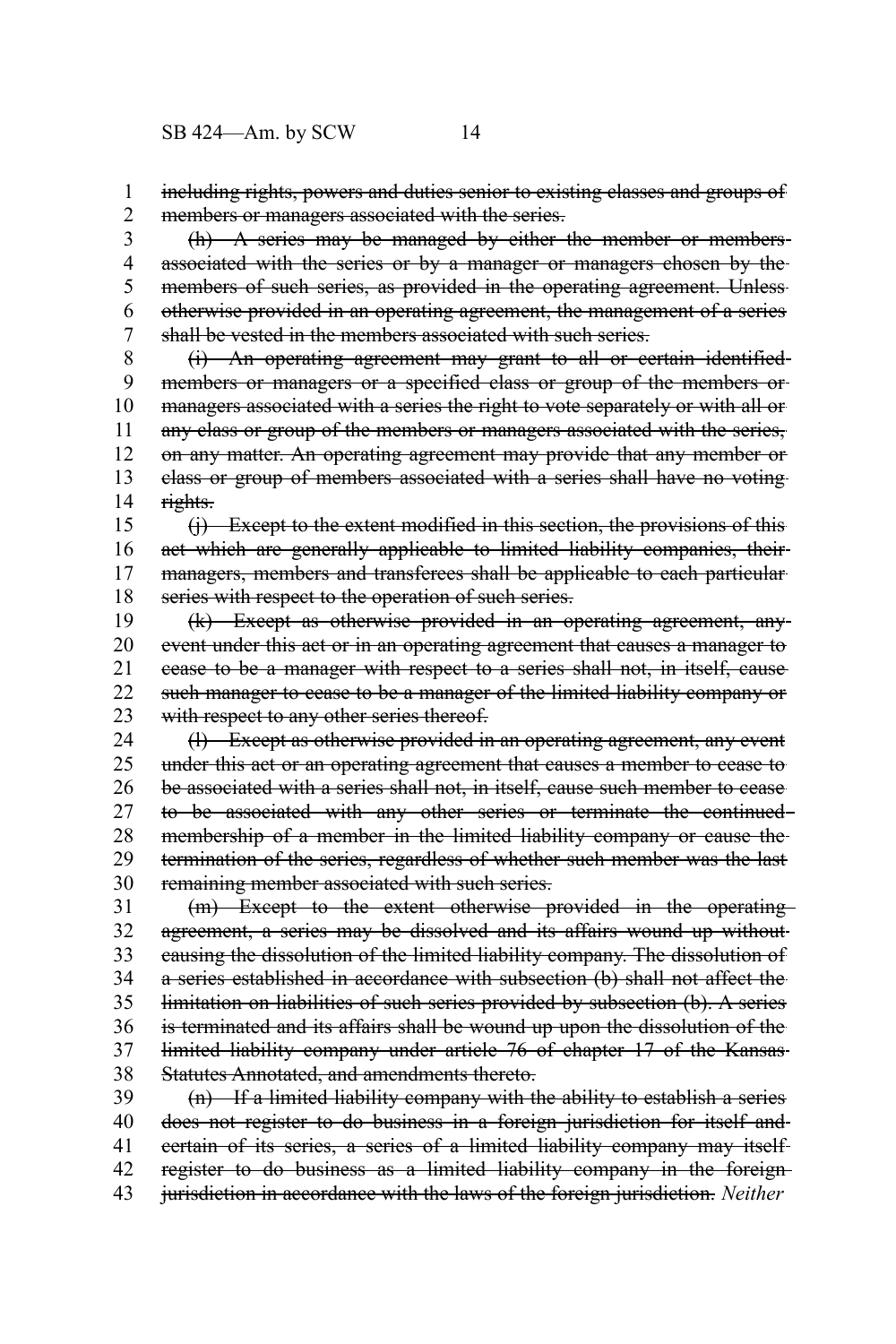*the preceding sentences nor any provision pursuant thereto in an operating agreement, articles of organization or certificate of designation shall: Restrict a series or limited liability company on behalf of a series from agreeing in the operating agreement or otherwise that any or all of the debts, liabilities, obligations, and expenses incurred, contracted for, or otherwise existing with respect to the limited liability company generally or any other series thereof shall be enforceable against the assets of such series; or restrict a limited liability company from agreeing in the operating agreement or otherwise that any or all of the debts, liabilities, obligations, and expenses incurred, contracted for, or otherwise existing with respect to a series shall be enforceable against the assets of the limited liability company generally. Assets associated with a series may be held directly or indirectly, including in the name of such series, in the name of the limited liability company, through a nominee or otherwise. Records maintained for a series that reasonably identify its assets, including by specific listing, category, type, quantity, computational, or allocational formula or procedure, including a percentage or share of any asset or assets, or by any other method where the identity of such assets is objectively determinable, will be deemed to account for the assets associated with such series separately from the other assets of the limited liability company, or any other series thereof. As used in the Kansas revised limited liability company act, a reference to assets of a series includes assets associated with such series, a reference to assets associated with a series includes assets of such series, a reference to members or managers of a series includes members or managers associated with such series, and a reference to members or managers associated with a series includes members or managers of such series. The following shall apply to a series:* 1 2 3 4 5 6 7 8 9 10 11 12 13 14 15 16 17 18 19 20 21 22 23 24 25 26 27 28

*(1) A series may carry on any lawful business, purpose or activity, whether or not for profit, with the exception of the business of granting policies of insurance, assuming insurance risks, or banking as defined in K.S.A. 2019 Supp. 9-701, and amendments thereto. Unless otherwise provided in an operating agreement, a series shall have the power and capacity to, in its own name, contract, hold title to assets, including real, personal, and intangible property, grant liens and security interests, and sue and be sued.* 29 30 31 32 33 34 35 36

*(2) Except as otherwise provided by the Kansas revised limited liability company act, no member or manager of a series shall be obligated personally for any debt, obligation or liability of such series, whether arising in contract, tort or otherwise, solely by reason of being a member or acting as manager of such series. Notwithstanding the preceding sentence, under an operating agreement or under another agreement, a member or manager may agree to be obligated personally* 37 38 39 40 41 42 43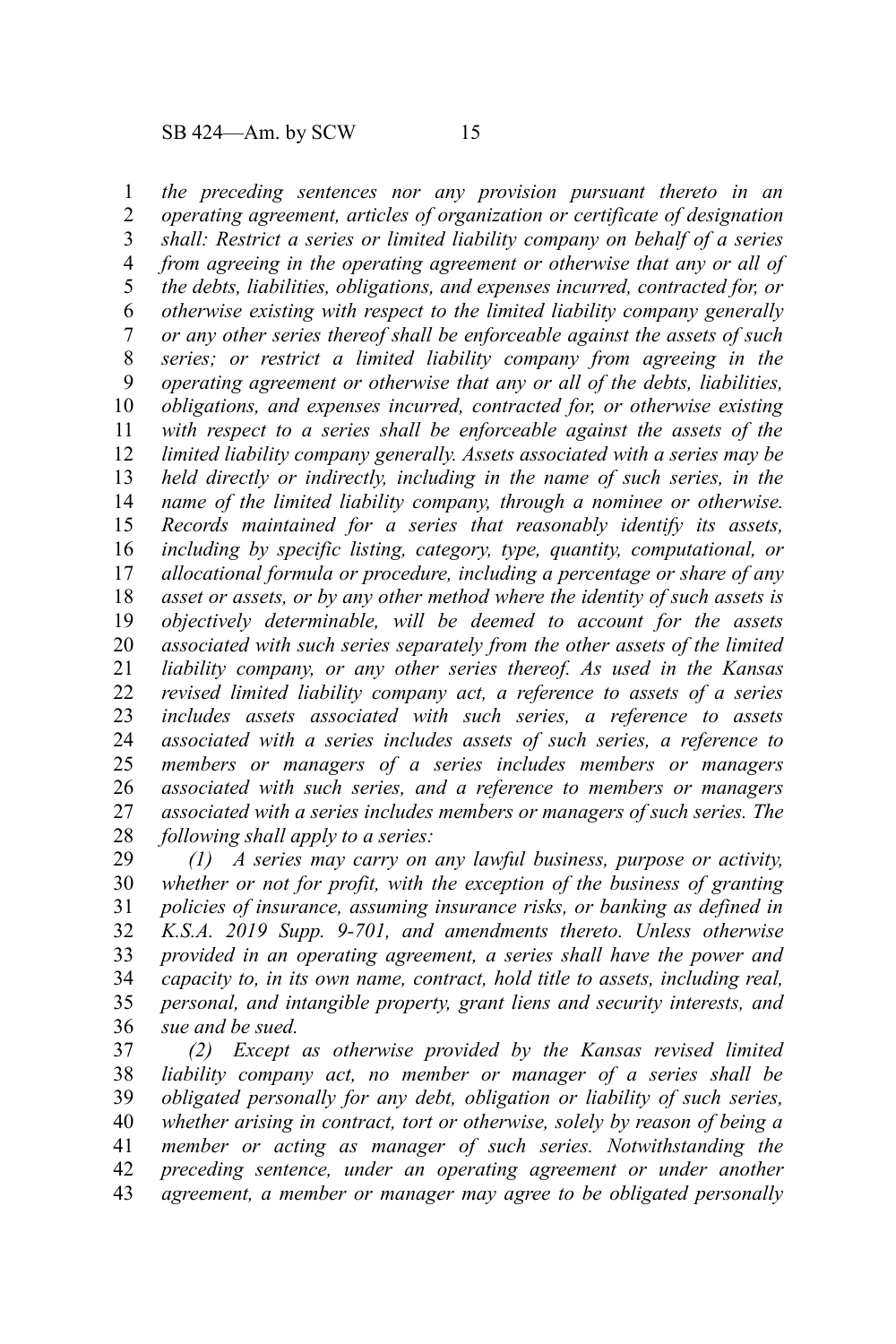*for any or all of the debts, obligations and liabilities of one or more series.* 1

*(3) An operating agreement may provide for classes or groups of members or managers associated with a series having such relative rights, powers and duties as the operating agreement may provide, and may make provision for the future creation in the manner provided in the operating agreement of additional classes or groups of members or managers associated with such series having such relative rights, powers and duties as may from time to time be established, including rights, powers and duties senior to existing classes and groups of members or managers associated with such series. An operating agreement may provide for the taking of an action, including the amendment of the operating agreement, without the vote, consent or approval of any member or manager or class or group of members or managers, including an action to create under the provisions of the operating agreement a class or group of a series of limited liability company interests that was not previously outstanding. An operating agreement may provide that any member or class or group of members associated with a series shall have no voting rights.* 2 3 4 5 6 7 8 9 10 11 12 13 14 15 16 17

*(4) An operating agreement may grant to all or certain identified members or managers or a specified class or group of the members or managers associated with a series the right to vote separately or with all or any class or group of the members or managers associated with such series, on any matter. Voting by members or managers associated with a series may be on a per capita, number, financial interest, class, group or any other basis.* 18 19 20 21 22 23 24

*(5) Unless otherwise provided in an operating agreement, the management of a series shall be vested in the members associated with such series in proportion to the then-current percentage or other interest of members in the profits of such series owned by all of the members associated with such series, the decision of members owning more than 50% of such percentage or other interest in the profits controlling, except that if an operating agreement provides for the management of a series, in whole or in part, by a manager, the management of such series, to the extent so provided, shall be vested in the manager who shall be chosen in the manner provided in the operating agreement. The manager of a series shall also hold the offices and have the responsibilities accorded to the manager as set forth in an operating agreement. A series may have more than one manager. Subject to K.S.A. 17-76,105, and amendments thereto, a manager shall cease to be a manager with respect to a series as provided in an operating agreement. Except as otherwise provided in an operating agreement, any event under the Kansas revised limited liability company act or in an operating agreement that causes a manager to cease to be a manager with respect to a series shall not, in itself, cause such manager to cease to be a manager of the limited liability company or with* 25 26 27 28 29 30 31 32 33 34 35 36 37 38 39 40 41 42 43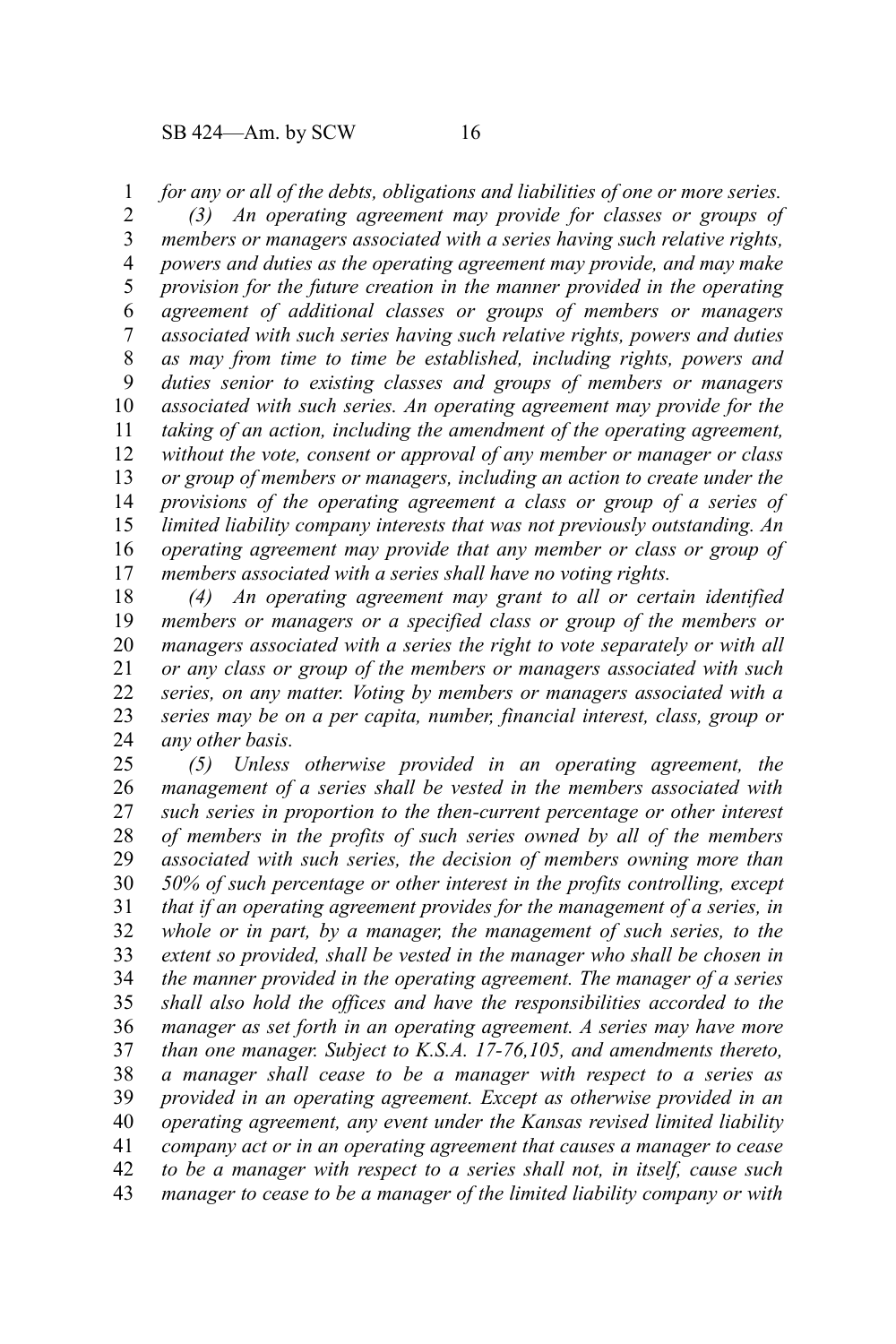*respect to any other series thereof.* 1

*(6) Notwithstanding K.S.A. 17-76,109, and amendments thereto, but subject to subsections (c)(7) and (c)(10), and unless otherwise provided in an operating agreement, at the time a member of a series becomes entitled to receive a distribution with respect to such series, the member has the status of, and is entitled to all remedies available to, a creditor of such series, with respect to the distribution. An operating agreement may provide for the establishment of a record date with respect to allocations and distributions with respect to a series.* 2 3 4 5 6 7 8 9

*(7) Notwithstanding K.S.A. 17-76,110(a), and amendments thereto, a limited liability company may make a distribution with respect to a series. A limited liability company shall not make a distribution with respect to a series to a member to the extent that at the time of the distribution, after giving effect to the distribution, all liabilities of such series, other than liabilities to members on account of their limited liability company interests with respect to such series and liabilities for which the recourse of creditors is limited to specified property of such series, exceed the fair value of the assets associated with such series, except that the fair value of property of such series that is subject to a liability for which the recourse of creditors is limited shall be included in the assets associated with such series only to the extent that the fair value of that property exceeds that liability. For purposes of the immediately preceding sentence, the term "distribution" shall not include amounts constituting reasonable compensation for present or past services or reasonable payments made in the ordinary course of business pursuant to a bona fide retirement plan or other benefits program. A member who receives a distribution in violation of this subsection, and who knew at the time of the distribution that the distribution violated this subsection, shall be liable to the series for the amount of the distribution. A member who receives a distribution in violation of this subsection, and who did not know at the time of the distribution that the distribution violated this subsection, shall not be liable for the amount of the distribution. Subject to K.S.A. 17-76,110(c), and amendments thereto, which shall apply to any distribution made with respect to a series under this subsection, this subsection shall not affect any obligation or liability of a member under an agreement or other applicable law for the amount of a distribution.* 10 11 12 13 14 15 16 17 18 19 20 21 22 23 24 25 26 27 28 29 30 31 32 33 34 35 36

*(8) Unless otherwise provided in the operating agreement, a member shall cease to be associated with a series and to have the power to exercise any rights or powers of a member with respect to such series upon the assignment of all of the member's limited liability company interest with respect to such series. Except as otherwise provided in an operating agreement, any event under the Kansas revised limited liability company act or an operating agreement that causes a member to cease to* 37 38 39 40 41 42 43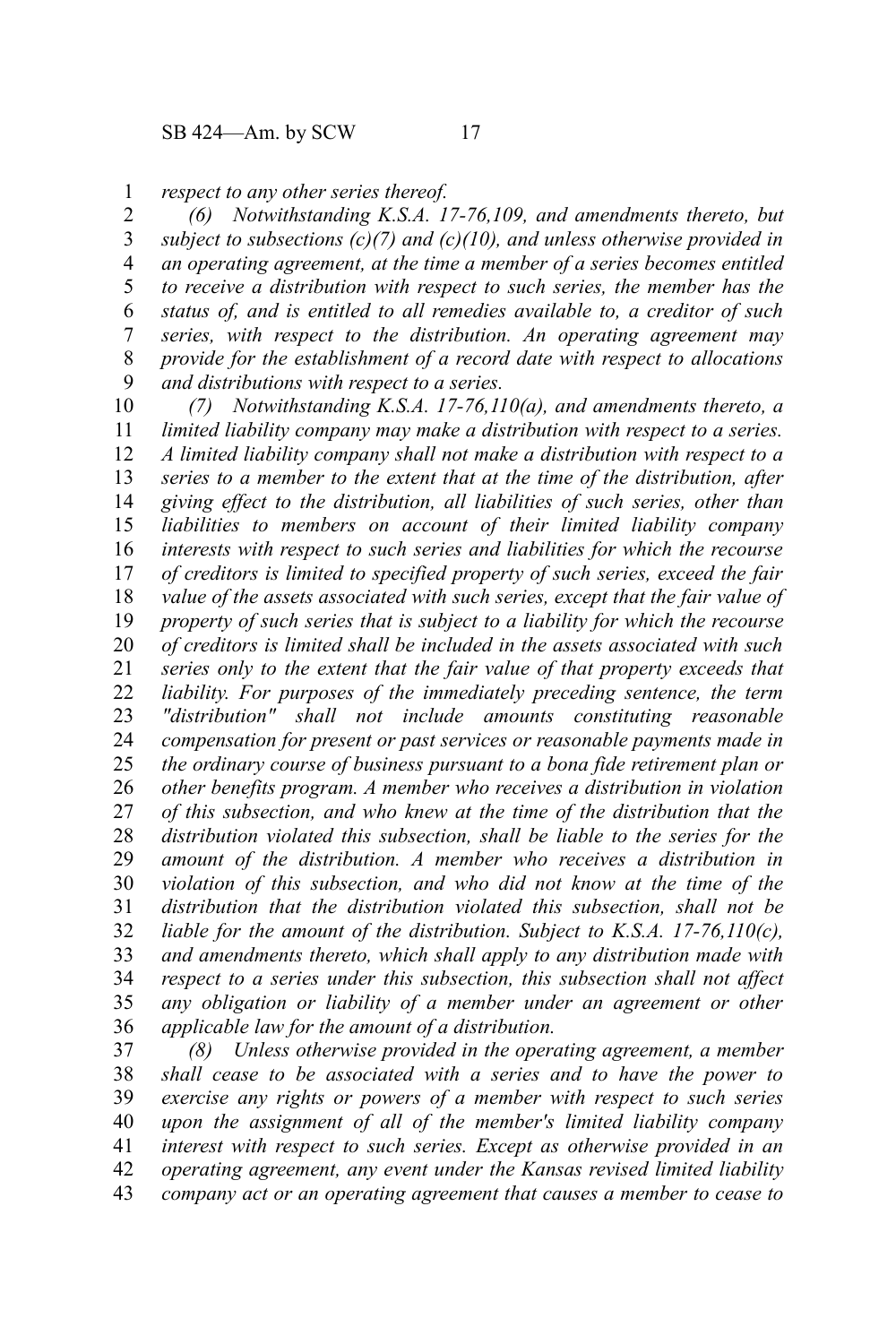22

*be associated with a series shall not, in itself, cause such member to cease to be associated with any other series or terminate the continued membership of a member in the limited liability company or cause the dissolution of the series, regardless of whether such member was the last remaining member associated with such series.* 1 2 3 4 5

*(9) Subject to K.S.A. 17-76,116, and amendments thereto, except to the extent otherwise provided in the operating agreement, a series may be dissolved and its affairs wound up without causing the dissolution of the limited liability company. The dissolution of a series shall not affect the limitation on liabilities of such series provided by this subsection (c). A series is dissolved and its affairs shall be wound up upon the dissolution of the limited liability company under K.S.A. 17-76,116, and amendments thereto, or otherwise upon the first to occur of the following:* 6 7 8 9 10 11 12 13 14

*(A) At the time specified in the operating agreement;*

*(B) upon the happening of events specified in the operating agreement;* 15 16

*(C) unless otherwise provided in the operating agreement, upon the vote, consent or approval of members associated with such series who own <sup>2</sup> /3 or more of the then-current percentage or other interest in the profits of such series of the limited liability company owned by all of the members associated with such series; or* 17 18 19 20 21

*(D) the dissolution of such series under subsection (c)(11).*

*(10) Notwithstanding K.S.A. 17-76,118(a), and amendments thereto, unless otherwise provided in the operating agreement, a manager associated with a series who has not wrongfully dissolved such series or, if none, the members associated with such series or a person consented to or approved by the members associated with such series, in either case, by members who own more than 50% of the then-current percentage or other interest in the profits of such series owned by all of the members associated with such series, may wind up the affairs of such series, but the district court, upon cause shown, may wind up the affairs of a series upon application of any member or manager associated with such series, or the member's personal representative or assignee, and in connection therewith, may appoint a liquidating trustee. The persons winding up the affairs of a series may, in the name of the limited liability company and for and on behalf of the limited liability company and such series, take all actions with respect to such series as are permitted under K.S.A. 17- 76,118(b), and amendments thereto. The persons winding up the affairs of a series shall provide for the claims and obligations of such series and distribute the assets of such series as provided in K.S.A. 17-76,119, and amendments thereto, which section shall apply to the winding up and distribution of assets of a series. Actions taken in accordance with this subsection shall not affect the liability of members and shall not impose* 23 24 25 26 27 28 29 30 31 32 33 34 35 36 37 38 39 40 41 42 43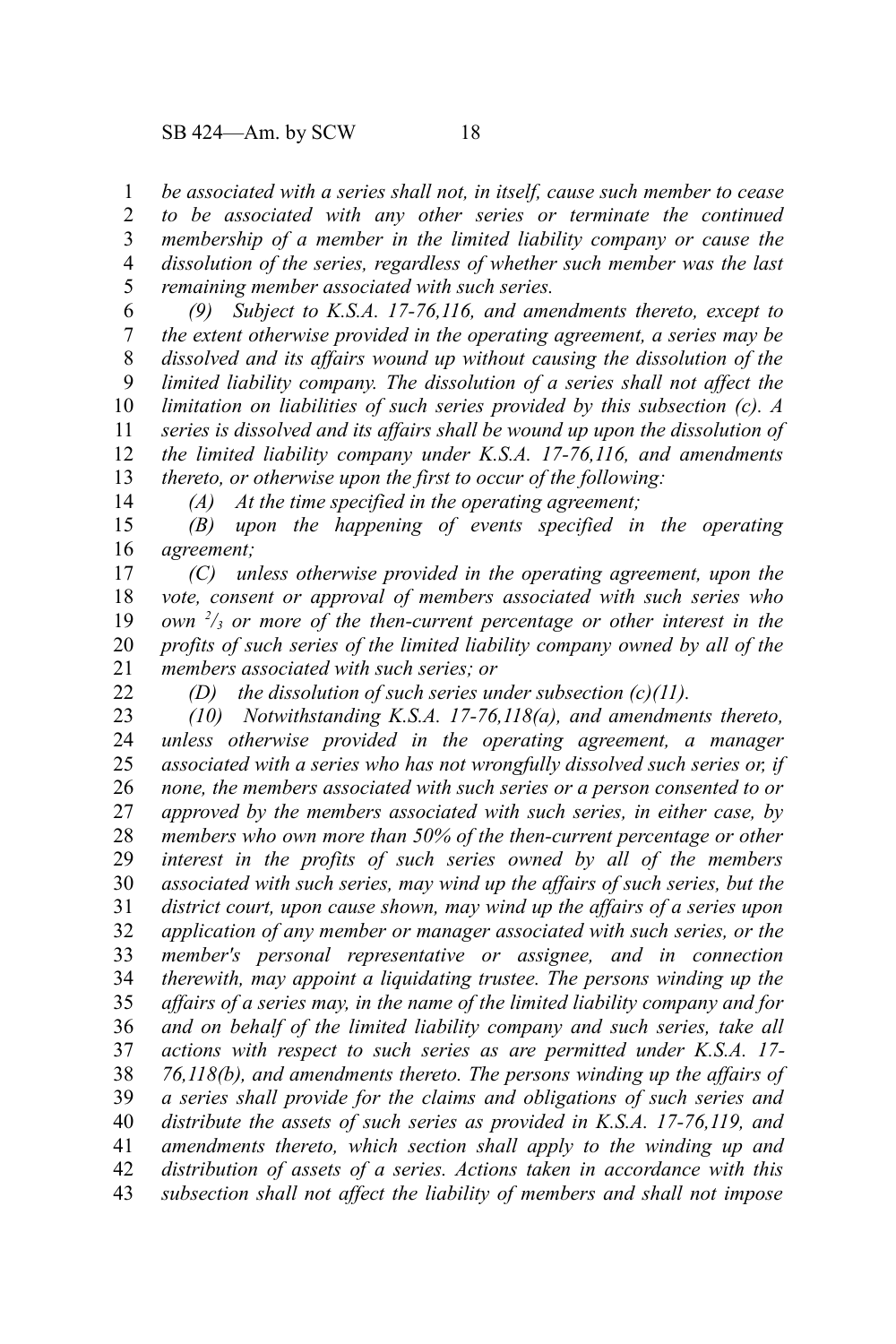SB 424—Am. by SCW 19

*liability on a liquidating trustee.* 1

*(11) On application by or for a member or manager associated with a series, the district court may decree dissolution of such series whenever it is not reasonably practicable to carry on the business of such series in conformity with an operating agreement.* 2 3 4 5

*(12) For all purposes of the laws of the state of Kansas, a series is an association, regardless of the number of members or managers, if any, of such series.* 6 7 8

*(d) In order to form a series of a limited liability company, a certificate of designation must be filed in accordance with this subsection.* 9 10

*(1) (A) A certificate of designation shall set forth:*

11 12 13

26

*(i) The name of the limited liability company; and (ii) the name of the series.*

*(B) A certificate of designation may include any other matter that the members of such series determine to include therein.* 14 15

*(C) A certificate of designation properly filed with the secretary of state prior to July 1, 2022, shall be deemed to comply with the requirements of this paragraph.* 16 17 18

*(2) A certificate of designation shall be executed in accordance with K.S.A. 2019 Supp. 17-7908(b), and amendments thereto, and shall be filed in the office of the secretary of state in accordance with K.S.A. 2019 Supp. 17-7910, and amendments thereto. A certificate of designation is not an amendment to the articles of organization of the limited liability company.* 19 20 21 22 23

*(3) A certificate of designation may be amended by filing a certificate of amendment thereto in the office of the secretary of state.* 24 25

*(A) The certificate of amendment shall set forth:*

*(i) The name of the limited liability company;* 27

*(ii) the name of the series; and* 28

*(iii) the amendment to the certificate of designation.* 29

*(B) A certificate of designation properly filed with the secretary of state prior to July 1, 2022, that changed a previously filed certificate of designation shall be deemed to be a certificate of amendment thereto for purposes of this paragraph.* 30 31 32 33

*(4) A manager of a series or, if there is no manager, then any member of a series who becomes aware that any statement in a certificate of designation filed with respect to such series was false when made, or that any matter described therein has changed making the certificate of designation false in any material respect, shall promptly amend the certificate of designation.* 34 35 36 37 38 39

*(5) A certificate of designation may be amended at any time for any other proper purpose.* 40 41

*(6) Unless otherwise provided in the Kansas revised limited liability company act or unless a later effective date or time, which shall be a date* 42 43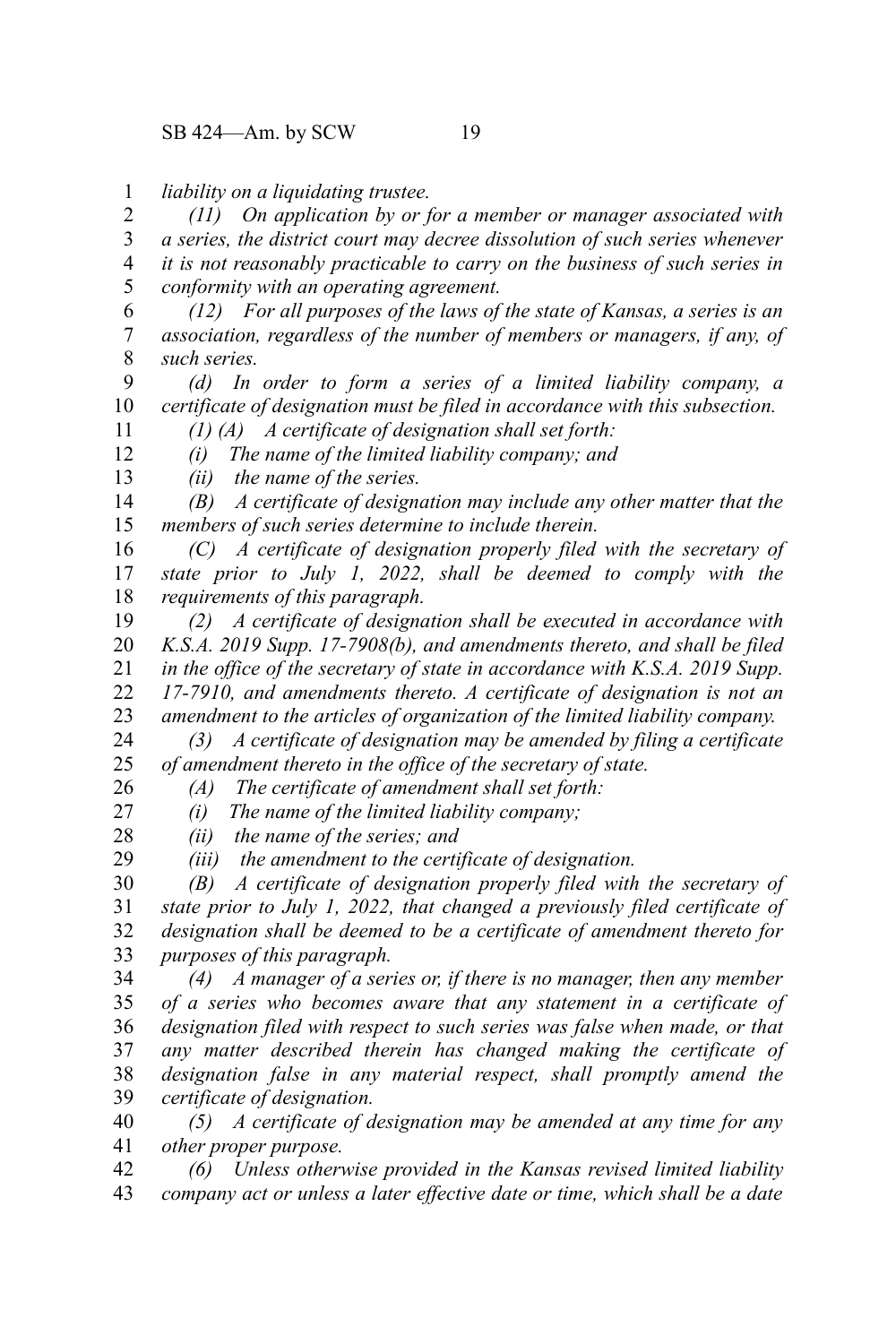*or time certain, is provided for in the certificate of amendment, a certificate of amendment shall be effective at the time of its filing with the secretary of state.* 1 2 3

*(7) A certificate of designation shall be canceled upon the cancellation of the articles of organization of the limited liability company named in the certificate of designation, or upon the filing of a certificate of cancellation of the certificate of designation, or upon the future effective date or time of a certificate of cancellation of the certificate of designation, or as provided in K.S.A. 17-76,139(d), and amendments thereto, or upon the filing of a certificate of merger or consolidation if the series is not the surviving or resulting series in a merger or consolidation or upon the future effective date or time of a certificate of merger or consolidation if the series is not the surviving or resulting series in a merger or consolidation. A certificate of cancellation of the certificate of designation may be filed at any time, and shall be filed, in the office of the secretary of state to accomplish the cancellation of a certificate of designation upon the dissolution of a series for which a certificate of designation was filed and completion of the winding up of such series.* 4 5 6 7 8 9 10 11 12 13 14 15 16 17 18

*(A) A certificate of cancellation of the certificate of designation shall set forth:* 19 20

*(i) The name of the limited liability company;*

21 22

*(ii) the name of the series; (iii) the future effective date or time, which shall be a date or time certain, of cancellation if it is not to be effective upon the filing of the* 23 24

*certificate of cancellation; and* 25

*(iv) any other information the person filing the certificate of cancellation of the certificate of designation determines.* 26 27

*(B) A certificate of designation properly filed with the secretary of state prior to July 1, 2022, that dissolved a series shall be deemed to be a certificate of cancellation thereto for purposes of this paragraph.* 28 29 30

*(8) A certificate of cancellation of the certificate of designation that is filed in the office of the secretary of state prior to the dissolution or the completion of winding up of a series may be corrected as an erroneously executed certificate of cancellation of the certificate of designation by filing with the office of the secretary of state a certificate of correction of such certificate of cancellation of the certificate of designation in accordance with K.S.A. 2019 Supp. 17-7912, and amendments thereto.* 31 32 33 34 35 36 37

*(9) The secretary of state shall not issue a certificate of good standing with respect to a series if the certificate of designation is canceled or the limited liability company has ceased to be in good standing.* 38 39 40 41

*(e) The name of each series as set forth in its certificate of designation:* 42 43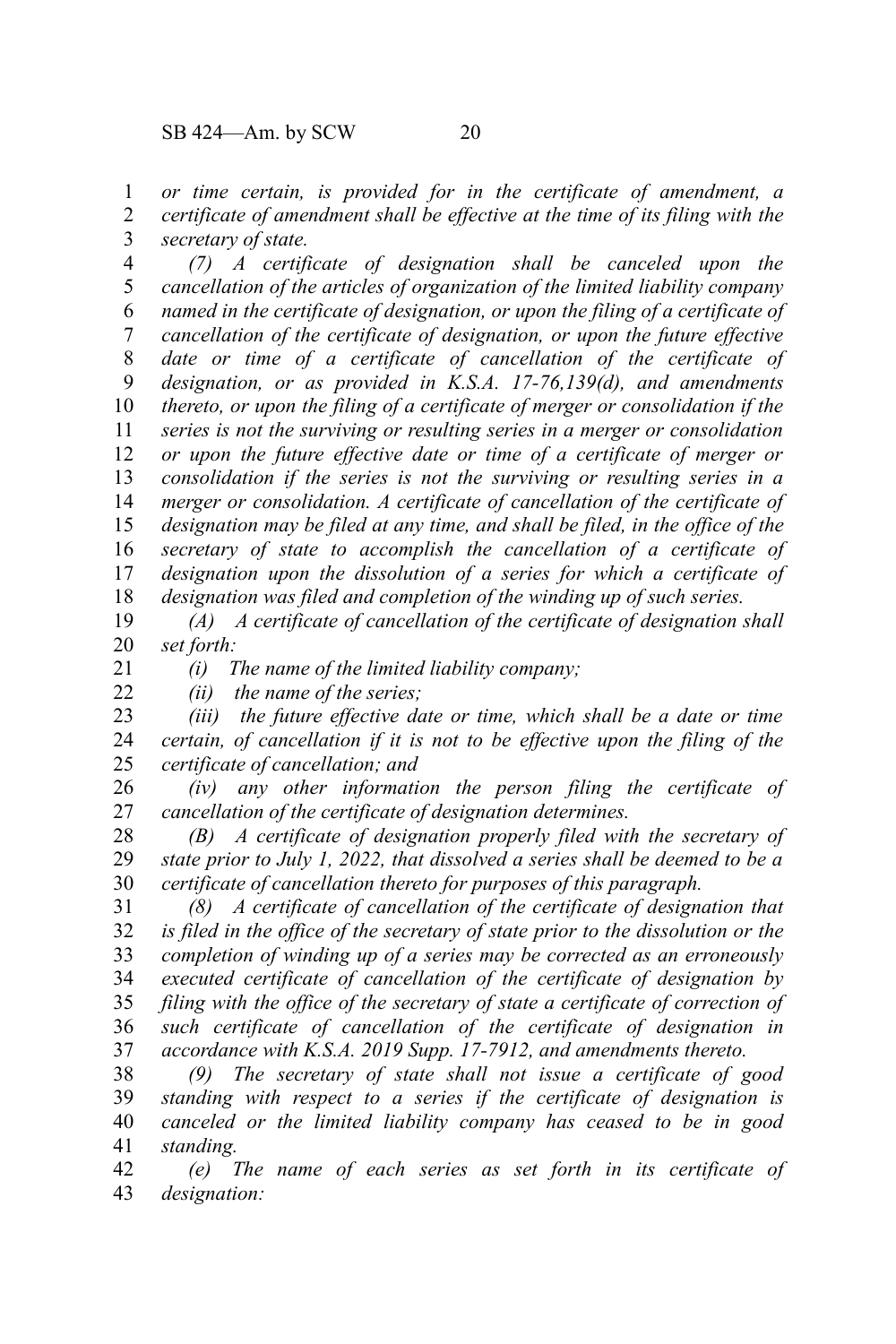*(1) Shall include the name of the limited liability company, including any word, abbreviation or designation required by K.S.A. 2019 Supp. 17- 7920, and amendments thereto;* 1 2 3

4

*(2) may contain the name of a member or manager;*

*(3) must comply with the requirements of K.S.A. 2019 Supp. 17-7918, and amendments thereto, to the same extent as a covered entity; and* 5 6

*(4) may contain any word permitted by K.S.A. 2019 Supp. 17-7920, and amendments thereto, and may not contain any word prohibited to be included in the name of a limited liability company under Kansas law.* 7 8 9

 $\left(\frac{\Theta}{f}\right)$  If a foreign limited liability company, as permitted in the jurisdiction of its organization, has established a series having separate rights, powers or duties and has limited the liabilities of such series so that *is registered to do business in this state in accordance with K.S.A. 2019 Supp. 17-7931, and amendments thereto, is governed by an operating agreement that establishes or provides for the establishment of a series of members, managers, limited liability company interests or assets having separate rights, powers or duties with respect to specified property or obligations of the foreign limited liability company or profits and losses associated with specified property or obligations, that fact shall be so stated on the application for registration as a foreign limited liability company. In addition, the foreign limited liability company shall state on such application whether* the debts, liabilities and obligations incurred, contracted for or otherwise existing with respect to a particular series*, if any* are enforceable against the assets of such series only, and not against the assets of the *foreign* limited liability company generally or any other series thereof, or so that *and whether any of* the debts, liabilities, obligations and expenses incurred, contracted for or otherwise existing with respect to the limited liability company generally or any other series thereof-are not *shall be* enforceable against the assets of such series, then the limited liability company, on behalf of itself or any of its series, or any of its series on their own behalf may register to do business in the state in accordance with the provisions of K.S.A. 2019 Supp. 17-7931, andamendments thereto. The limitation of liability shall be so stated on the application for admission as a foreign limited liability company and a certificate of designation shall be filed for each series being registered to do business in the state by the limited liability company. Unless otherwise provided in the operating agreement, the debts, liabilities and obligations incurred, contracted for or otherwise existing with respect to a particular series of such a foreign limited liability company shall be enforceableagainst the assets of such series only, and not against the assets of the foreign limited liability company generally or any other series thereof and none of the debts, liabilities, obligations and expenses incurred, contracted for or otherwise existing with respect to such a foreign limited liability 10 11 12 13 14 15 16 17 18 19 20 21 22 23 24 25 26 27 28 29 30 31 32 33 34 35 36 37 38 39 40 41 42 43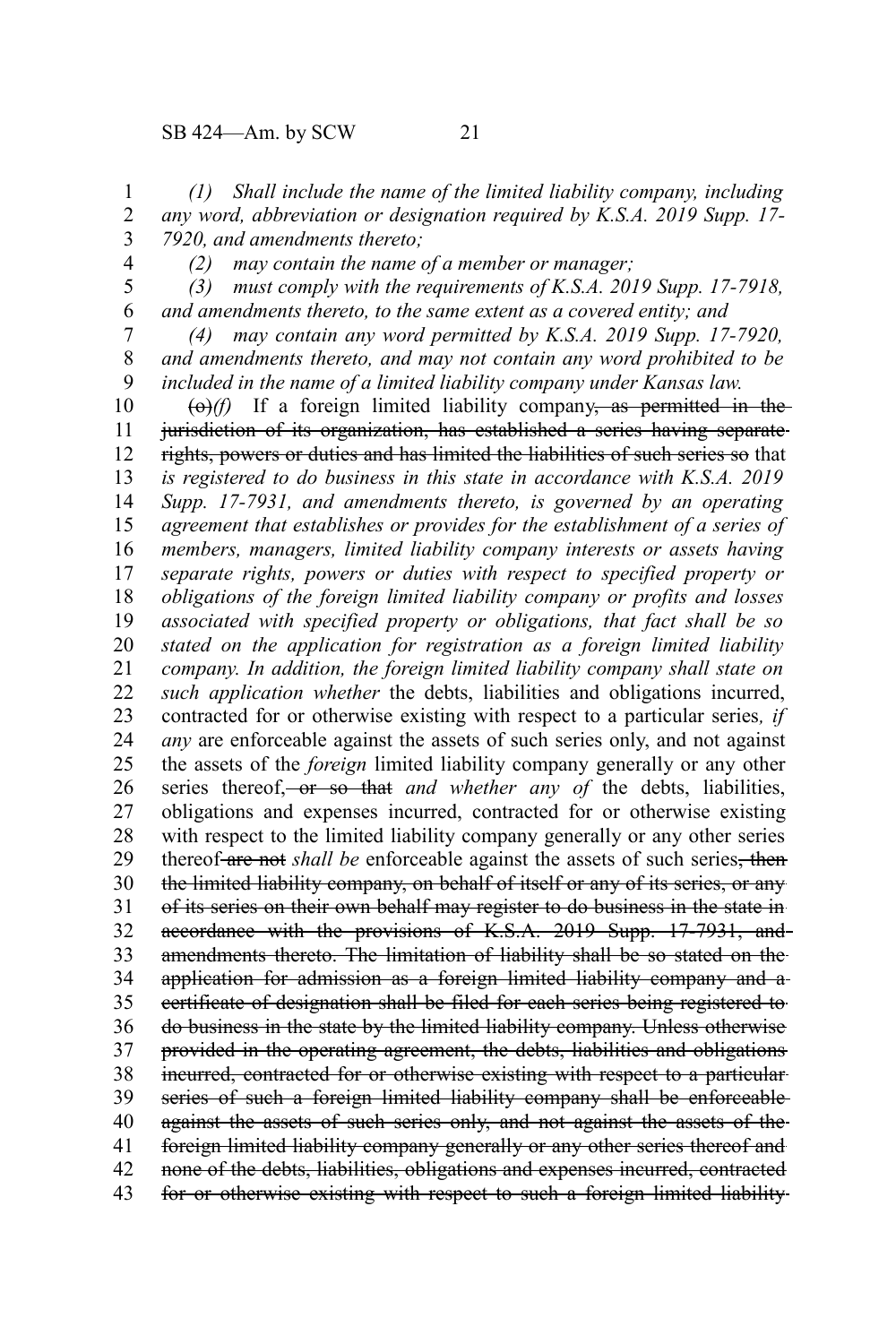company generally or any other series thereof shall be enforceable against the assets of such series. 1 2

Sec. 10. K.S.A. 2019 Supp. 17-76,143a is hereby amended to read as follows: 17-76,143a. (a) Pursuant to an agreement of merger or consolidation, one or more series may merge or consolidate with or into one or more other series of the same limited liability company with such series as the agreement shall provide being the surviving or resulting series. Unless otherwise provided in the operating agreement, an agreement of merger or consolidation shall be consented to or approved by each series that is to merge or consolidate by members of such series who own more than 50% of the then-current percentage or other interest in the profits of such series owned by all of the members of such series. In connection with a merger or consolidation hereunder, rights or securities of, or interests in, a series which is a constituent party to the merger or consolidation may be exchanged for or converted into cash, property, rights, or securities of, or interests in, the surviving or resulting series or, in addition to or in lieu thereof, may be exchanged for or converted into cash, property, rights, or securities of, or interests in, an entity as defined in K.S.A. 2019 Supp. 17-78-102, and amendments thereto, that is not the surviving or resulting series in the merger or consolidation, may remain outstanding or may be canceled. Notwithstanding prior consent or approval, an agreement of merger or consolidation may be terminated or amended pursuant to a provision for such termination or amendment contained in the agreement of merger or consolidation. 3 4 5 6 7 8 9 10 11 12 13 14 15 16 17 18 19 20 21 22 23 24

(b) If a series is merging or consolidating under this section, the series surviving or resulting in or from the merger or consolidation shall file a certificate of merger or consolidation executed by one or more authorized persons on behalf of the series when it is the surviving or resulting series in the office of the secretary of state. The certificate of merger or consolidation shall state: 25 26 27 28 29 30

(1) The name of each series that is to merge or consolidate and the name of the limited liability company that formed such series; 31 32

(2) that an agreement of merger or consolidation has been consented to or approved and executed by or on behalf of each series that is to merge or consolidate; 33 34 35

36

(3) the name of the surviving or resulting series;

(4) such amendment, if any, to the certificate of designation of the series that is the surviving or resulting series to change the name of the surviving series, as is desired to be effected by the merger; 37 38 39

(5) the future effective date or time, which shall be a date or time certain, of the merger or consolidation if it is not to be effective upon the filing of the certificate of merger or consolidation; 40 41 42

(6) that the agreement of merger or consolidation is on file at a place 43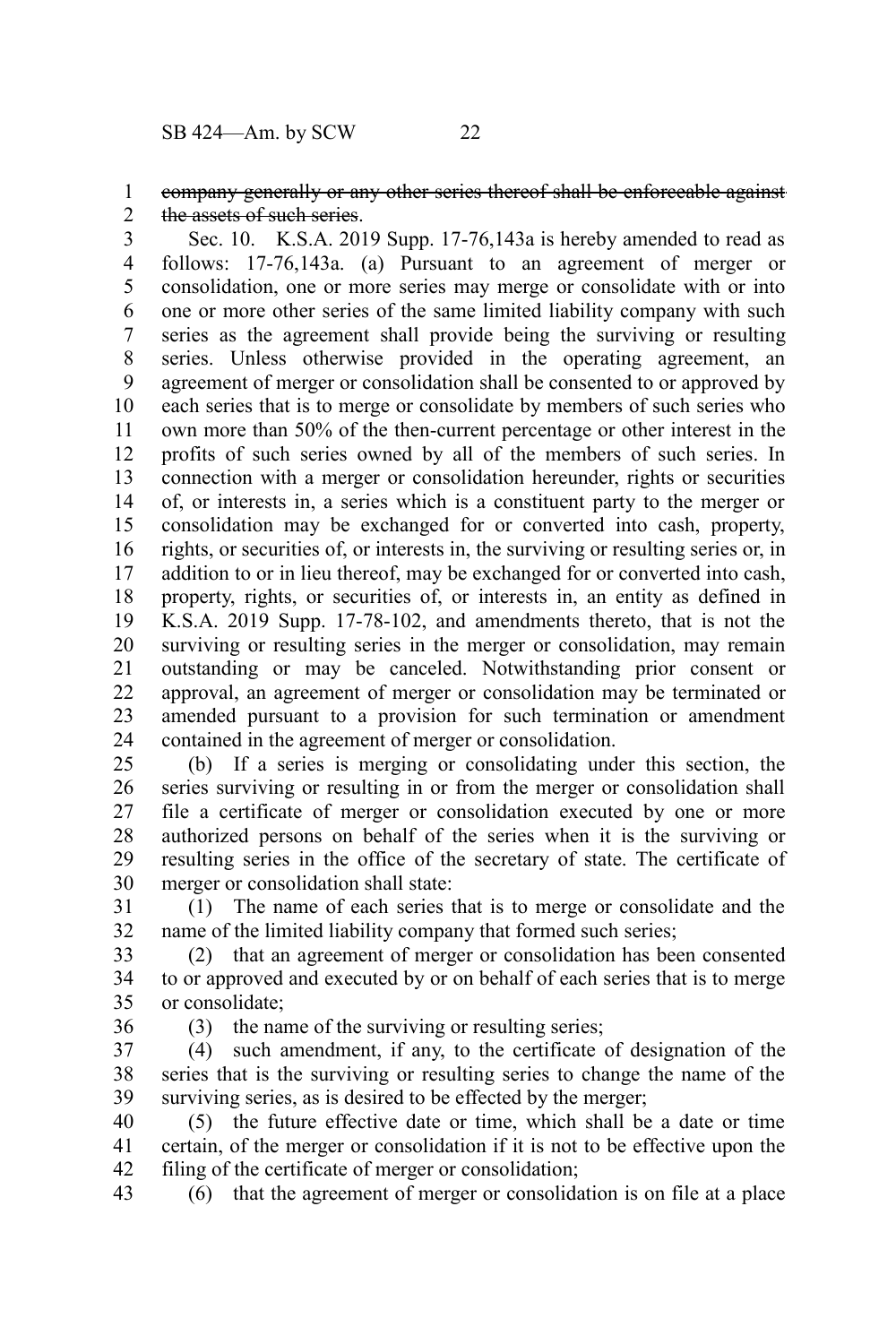of business of the surviving or resulting series or the limited liability company that formed such series and shall state the address thereof; and 1 2

(7) that a copy of the agreement of merger or consolidation will be furnished by the surviving or resulting series, upon request and without cost, to any member of any series that is to merge or consolidate. 3 4 5

(c) Unless a future effective date or time is provided in a certificate of merger or consolidation, a merger or consolidation pursuant to this section shall be effective upon the filing of a certificate of merger or consolidation in the office of the secretary of state. 6 7 8 9

(d) A certificate of merger or consolidation shall act as a certificate of cancellation of the certificate of designation of the series that is not the surviving or resulting series in the merger or consolidation. A certificate of merger or consolidation that sets forth any amendment in accordance with subsection (b)(4) shall be deemed to be an amendment to the certificate of designation of the surviving or resulting series, and no further action shall be required to amend the certificate of designation of the surviving or resulting series under K.S.A. 2019 Supp. 17-76,143, and amendments thereto, with respect to such amendments set forth in the certificate of merger or consolidation. Whenever this section requires the filing of a certificate of merger or consolidation, such requirement shall be deemed satisfied by the filing of an agreement of merger or consolidation containing the information required by this section to be set forth in the certificate of merger or consolidation. 10 11 12 13 14 15 16 17 18 19 20 21 22 23

(e) An agreement of merger or consolidation consented to or approved in accordance with subsection (a) may effect any amendment to the operating agreement relating solely to the series that are constituent parties to the merger or consolidation. Any amendment to an operating agreement relating solely to the series that are constituent parties to the merger or consolidation made pursuant to the foregoing sentence shall be effective at the effective time or date of the merger or consolidation and shall be effective notwithstanding any provision of the operating agreement relating to amendment of the operating agreement, other than a provision that by its terms applies to an amendment to the operating agreement in connection with a merger or consolidation. The provisions of this subsection shall not be construed to limit the accomplishment of a merger or of any of the matters referred to herein by any other means provided for in an operating agreement or other agreement or as otherwise permitted by law, including that the operating agreement relating to any constituent series to the merger or consolidation, including a series formed for the purpose of consummating a merger or consolidation, shall be the operating agreement of the surviving or resulting series. 24 25 26 27 28 29 30 31 32 33 34 35 36 37 38 39 40 41

(f) (1) (A) When any merger or consolidation shall have become effective under this section, for all purposes of the laws of the state of 42 43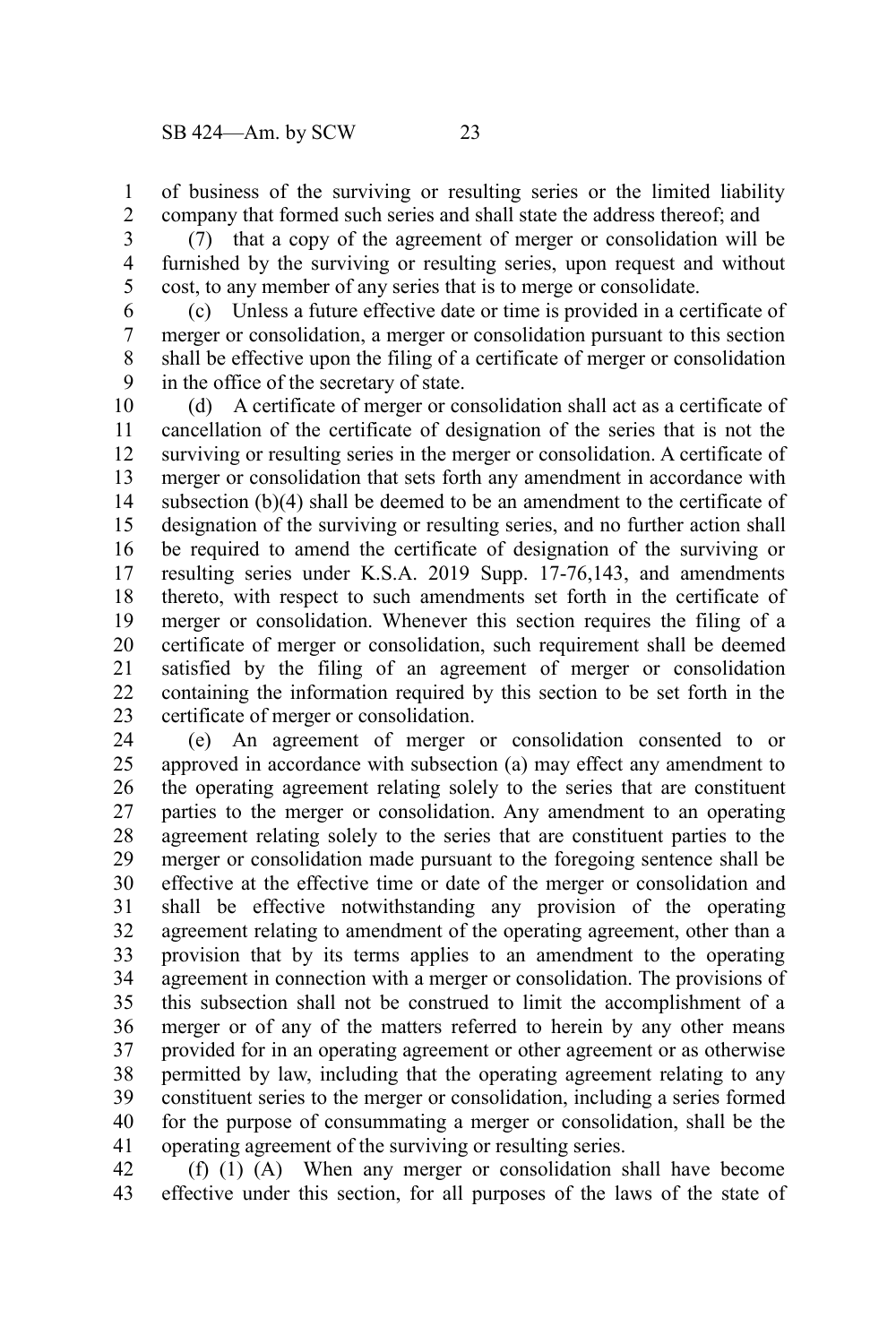Kansas, all of the rights, privileges and powers of each of the series that have merged or consolidated, and all property, real, personal and mixed, and all debts due to any of such series, as well as all other things and causes of action belonging to each of such series, shall be vested in the surviving or resulting series, and shall thereafter be the property of the surviving or resulting series as they were of each of the series that have merged or consolidated, and the title to any real property vested by deed or otherwise, under the laws of the state of Kansas, in any of such series, shall not revert or be in any way impaired by reason of the Kansas revised limited liability company act. 1 2 3 4 5 6 7 8 9 10

(B) All rights of creditors and all liens upon any property of any of the series that have merged or consolidated shall be preserved unimpaired, and all debts, liabilities and duties of each of such series that have merged or consolidated shall thereafter attach to the surviving or resulting series, and may be enforced against it to the same extent as if such debts, liabilities and duties had been incurred or contracted by it. 11 12 13 14 15 16

(2) Unless otherwise agreed, a merger or consolidation of a series that is not the surviving or resulting series in the merger or consolidation, shall not require such series to wind up its affairs under K.S.A. 2019 Supp. 17- 76,143, and amendments thereto, or pay its liabilities and distribute its assets under K.S.A. 2019 Supp. 17-76,143, and amendments thereto, and the merger or consolidation shall not constitute a dissolution of such series. 17 18 19 20 21 22

(g) An operating agreement may provide that a series of such limited liability company shall not have the power to merge or consolidate as set forth in this section. 23 24 25

26

(h) This section shall take effect on and after July 1, 2020 *2022*.

Sec. 11. K.S.A. 2019 Supp. 17-76,146 is hereby amended to read as follows: 17-76,146. (a) A domestic limited liability company whose articles of organization or a foreign limited liability company whose authority to do business has been canceled or forfeited pursuant to K.S.A. 2019 Supp. 17-7926(b), 17-7929(b) or 17-7934(f)*(d)*, and amendments thereto, or whose articles of organization or authority to do business has been forfeited pursuant to K.S.A. 17-76,139(d), and amendments thereto, may be reinstated by filing with the secretary of state a certificate of reinstatement accompanied by the payment of the fee required by K.S.A. 17-76,136(d), and amendments thereto, and payment of the annual report fees due under K.S.A. 17-76,139(c), and amendments thereto, and all penalties and interest thereon due at the time of the cancellation or forfeiture of its articles of organization or authority to do business. The certificate of reinstatement shall set forth: 27 28 29 30 31 32 33 34 35 36 37 38 39 40

(1) The name of the limited liability company at the time its articles of organization or authority to do business was canceled or forfeited and, if such name is not available at the time of reinstatement, the name under 41 42 43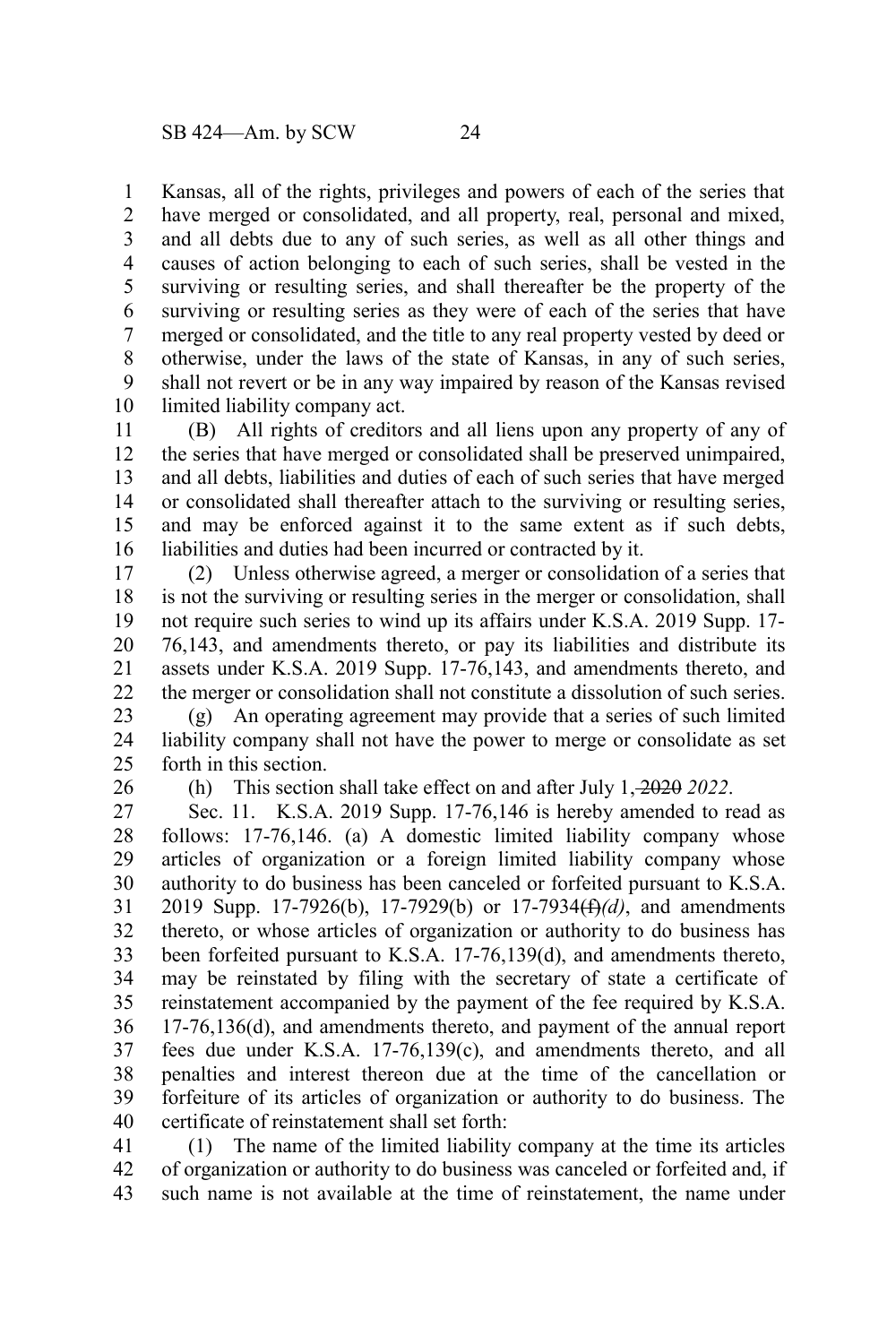which the limited liability company is to be reinstated; 1

(2) the address of the limited liability company's registered office in the state of Kansas and the name and address of the limited liability company's resident agent in the state of Kansas; 2 3 4

5

(3) a statement that the certificate of reinstatement is filed by one or more persons authorized to execute and file the certificate of reinstatement to reinstate the limited liability company; and 6 7

(4) any other matters the persons executing the certificate of reinstatement determine to include therein. 8 9

(b) The certificate of reinstatement shall be deemed to be an amendment to the articles of organization or application for registration of the limited liability company, and the limited liability company shall not be required to take any further action to amend its articles of organization or application for registration under K.S.A. 17-7674 or K.S.A. 2019 Supp. 17-7935, and amendments thereto, with respect to the matters set forth in the certificate of reinstatement. 10 11 12 13 14 15 16

(c) Upon the filing of a certificate of reinstatement, a limited liability company shall be reinstated with the same force and effect as if its articles of organization or authority to do business had not been canceled or forfeited pursuant to K.S.A. 17-76,139(d) or K.S.A. 2019 Supp. 17- 7926(b), 17-7929(b) or 17-7934(f)*(d)*, and amendments thereto. Such reinstatement shall validate all contracts, acts, matters and things made, done and performed by the limited liability company, its members, managers, employees and agents during the time when its articles of organization or authority to do business was canceled or forfeited pursuant to K.S.A. 17-76,139(d) or K.S.A. 2019 Supp. 17-7926(b), 17-7929(b) or 17-7934(f)*(d)*, and amendments thereto, with the same force and effect and to all intents and purposes as if the articles of organization or authority to do business had remained in full force and effect. All real and personal property, and all rights and interests, which belonged to the limited liability company at the time its articles of organization or authority to do business was canceled or forfeited pursuant to K.S.A. 17-76,139(d) or K.S.A. 2019 Supp. 17-7926(b), 17-7929(b) or 17-7934(f)*(d)*, and amendments thereto, or which were acquired by the limited liability company following the cancellation or forfeiture of its articles of organization or authority to do business pursuant to K.S.A. 17-76,139(d) or K.S.A. 2019 Supp. 17-7926(b), 17-7929(b) or 17-7934(f)*(d)*, and amendments thereto, and which were not disposed of prior to the time of its reinstatement, shall be vested in the limited liability company after its reinstatement as fully as they were held by the limited liability company at, and after, as the case may be, the time its articles of organization or authority to do business was canceled or forfeited pursuant to K.S.A 17- 76,139(d) or K.S.A. 2019 Supp. 17-7926(b), 17-7929(b) or 17-7934(f)*(d)*, 17 18 19 20 21 22 23 24 25 26 27 28 29 30 31 32 33 34 35 36 37 38 39 40 41 42 43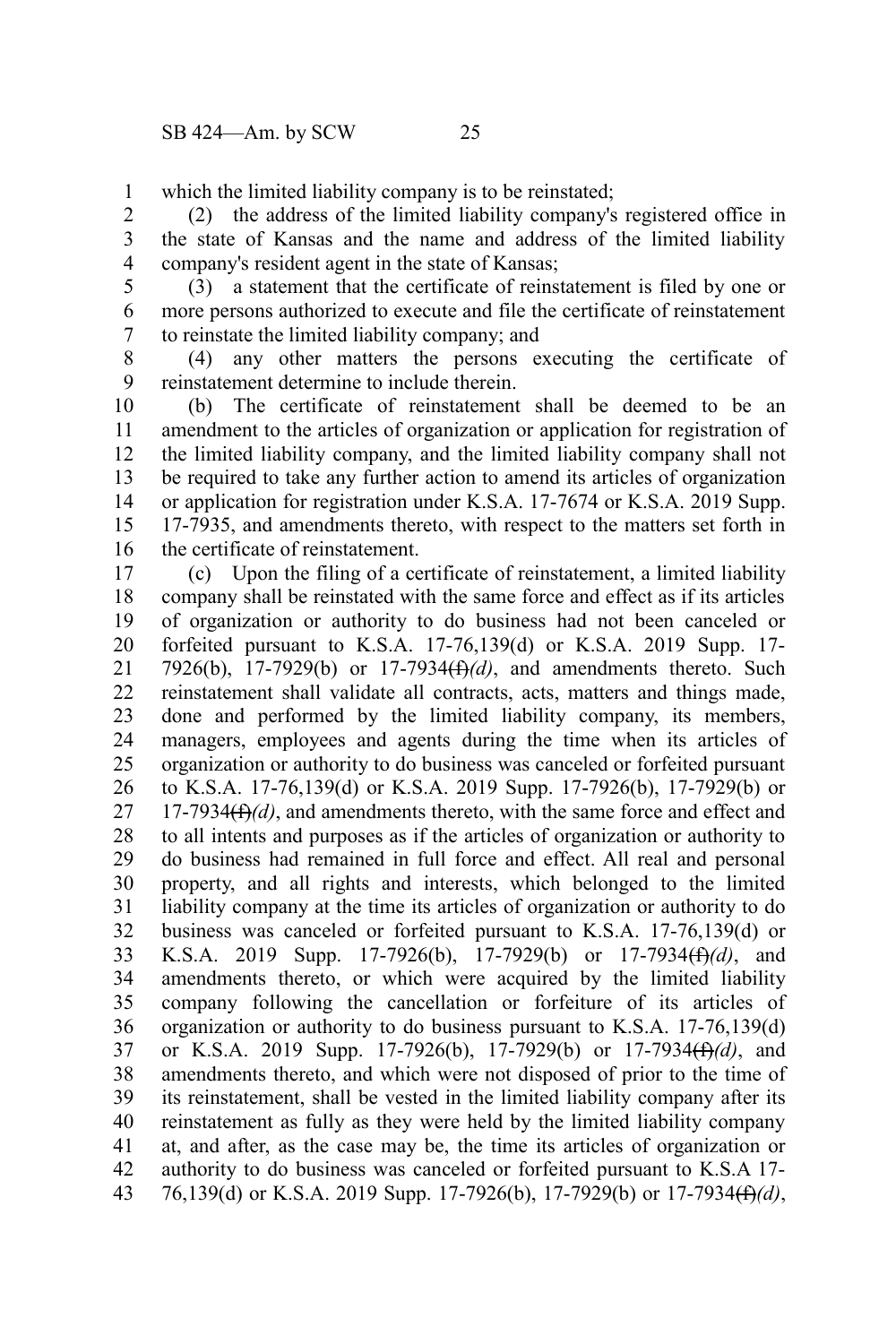and amendments thereto. After its reinstatement, the limited liability company shall be as exclusively liable for all contracts, acts, matters and things made, done or performed in its name and on its behalf by its members, managers, employees and agents prior to its reinstatement as if its articles of organization or authority to do business had at all times remained in full force and effect. 1 2 3 4 5 6

Sec. 12. On and after July 1, 2022, K.S.A. 2019 Supp. 17-76,146, as amended by section 11 of this act, is hereby amended to read as follows: 17-76,146. (a) A domestic limited liability company whose articles of organization or a foreign limited liability company whose authority to do business has been canceled or forfeited pursuant to K.S.A. 2019 Supp. 17- 7926(b), 17-7929(b) or 17-7934(d), and amendments thereto, or whose articles of organization or authority to do business has been forfeited pursuant to K.S.A. 17-76,139(d), and amendments thereto, may be reinstated by filing with the secretary of state a certificate of reinstatement accompanied by the payment of the fee required by K.S.A. 17-76,136(d), and amendments thereto, and payment of the annual report fees due under K.S.A. 17-76,139(c), and amendments thereto, and all penalties and interest thereon due at the time of the cancellation or forfeiture of its articles of organization or authority to do business. The certificate of reinstatement shall set forth: 7 8 9 10 11 12 13 14 15 16 17 18 19 20 21

(1) The name of the limited liability company at the time its articles of organization or authority to do business was canceled or forfeited and, if such name is not available at the time of reinstatement, the name under which the limited liability company is to be reinstated; 22 23 24 25

(2) the address of the limited liability company's registered office in the state of Kansas and the name and address of the limited liability company's resident agent in the state of Kansas; 26 27 28

(3) a statement that the certificate of reinstatement is filed by one or more persons authorized to execute and file the certificate of reinstatement to reinstate the limited liability company; and 29 30 31

(4) any other matters the persons executing the certificate of reinstatement determine to include therein. 32 33

(b) The certificate of reinstatement shall be deemed to be an amendment to the articles of organization or application for registration of the limited liability company, and the limited liability company shall not be required to take any further action to amend its articles of organization or application for registration under K.S.A. 17-7674 or K.S.A. 2019 Supp. 17-7935, and amendments thereto, with respect to the matters set forth in the certificate of reinstatement. 34 35 36 37 38 39 40

(c) Upon the filing of a certificate of reinstatement, a limited liability company *and all series thereof that have been formed and have not had their certificate of designation canceled prior to the cancellation of the* 41 42 43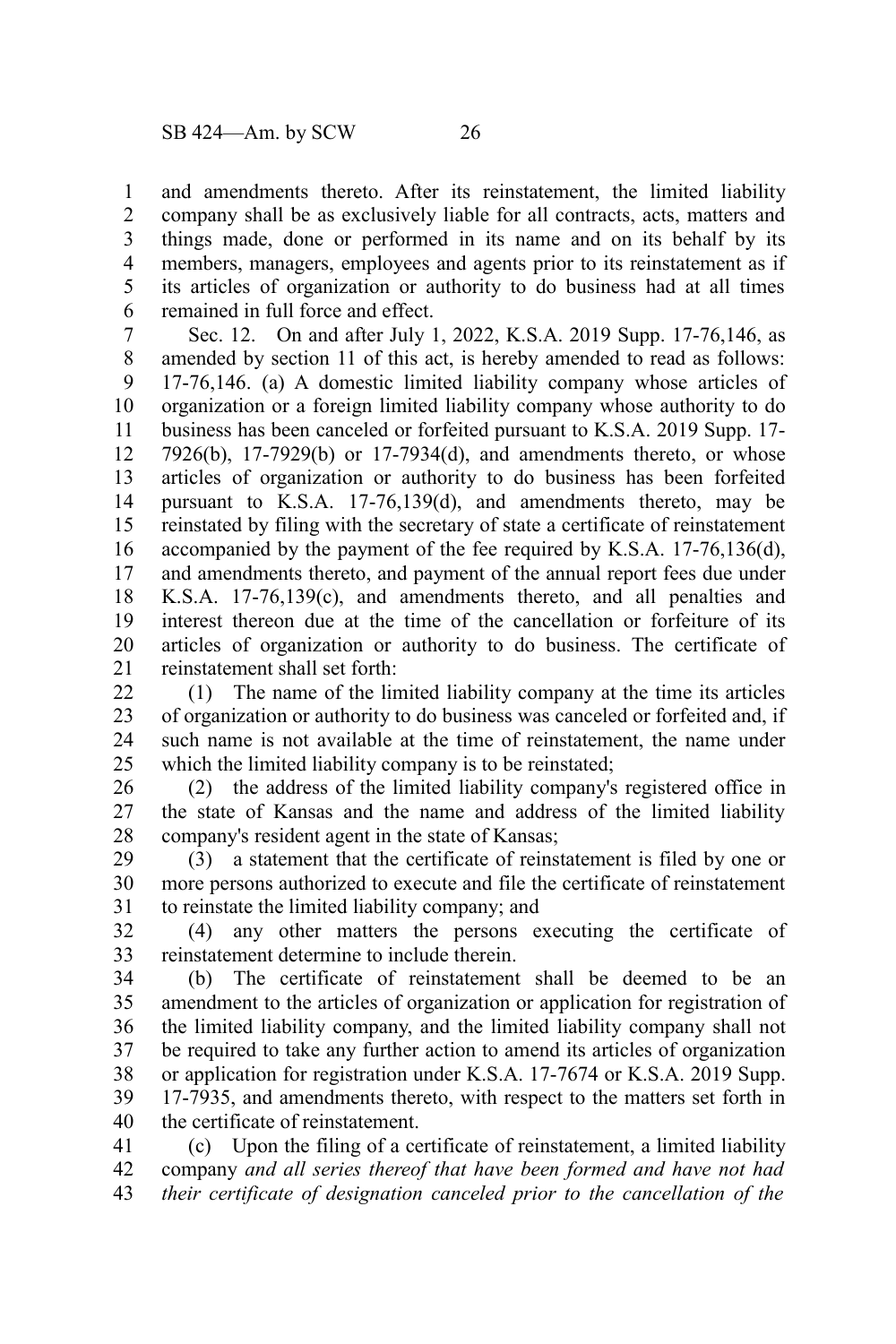*articles of organization* shall be reinstated with the same force and effect as if its articles of organization or authority to do business had not been canceled or forfeited pursuant to K.S.A. 17-76,139(d) or K.S.A. 2019 Supp. 17-7926(b), 17-7929(b) or 17-7934(d), and amendments thereto. Such reinstatement shall validate all contracts, acts, matters and things made, done and performed by the limited liability company, its members, managers, employees and agents during the time when its articles of organization or authority to do business was canceled or forfeited pursuant to K.S.A. 17-76,139(d) or K.S.A. 2019 Supp. 17-7926(b), 17-7929(b) or 17-7934(d), and amendments thereto, with the same force and effect and to all intents and purposes as if the articles of organization or authority to do business had remained in full force and effect. All real and personal property, and all rights and interests, which belonged to the limited liability company at the time its articles of organization or authority to do business was canceled or forfeited pursuant to K.S.A. 17-76,139(d) or K.S.A. 2019 Supp. 17-7926(b), 17-7929(b) or 17-7934(d), and amendments thereto, or which were acquired by the limited liability company following the cancellation or forfeiture of its articles of organization or authority to do business pursuant to K.S.A. 17-76,139(d) or K.S.A. 2019 Supp. 17-7926(b), 17-7929(b) or 17-7934(d), and amendments thereto, and which were not disposed of prior to the time of its reinstatement, shall be vested in the limited liability company after its reinstatement as fully as they were held by the limited liability company at, and after, as the case may be, the time its articles of organization or authority to do business was canceled or forfeited pursuant to K.S.A 17- 76,139(d) or K.S.A. 2019 Supp. 17-7926(b), 17-7929(b) or 17-7934(d), and amendments thereto. After its reinstatement, the limited liability company shall be as exclusively liable for all contracts, acts, matters and things made, done or performed in its name and on its behalf by its members, managers, employees and agents prior to its reinstatement as if its articles of organization or authority to do business had at all times remained in full force and effect. 1 2 3 4 5 6 7 8 9 10 11 12 13 14 15 16 17 18 19 20 21 22 23 24 25 26 27 28 29 30 31 32

Sec. 13. K.S.A. 2019 Supp. 17-76,147 is hereby amended to read as follows: 17-76,147. (a) A series whose certificate of designation has been canceled pursuant to K.S.A. 17-76,139, and amendments thereto, may be reinstated by filing in the office of the secretary of state a certificate of reinstatement accompanied by the payment of the fee required by K.S.A. 17-76,136(d), and amendments thereto, and payment of the annual report fee due under K.S.A. 17-76,139(c), and amendments thereto, and all penalties and interest thereon due at the time of the cancellation of its certificate of designation. The certificate of reinstatement shall set forth: 33 34 35 36 37 38 39 40 41

(1) The name of the limited liability company at the time the certificate of designation was canceled and, if such name has changed, the 42 43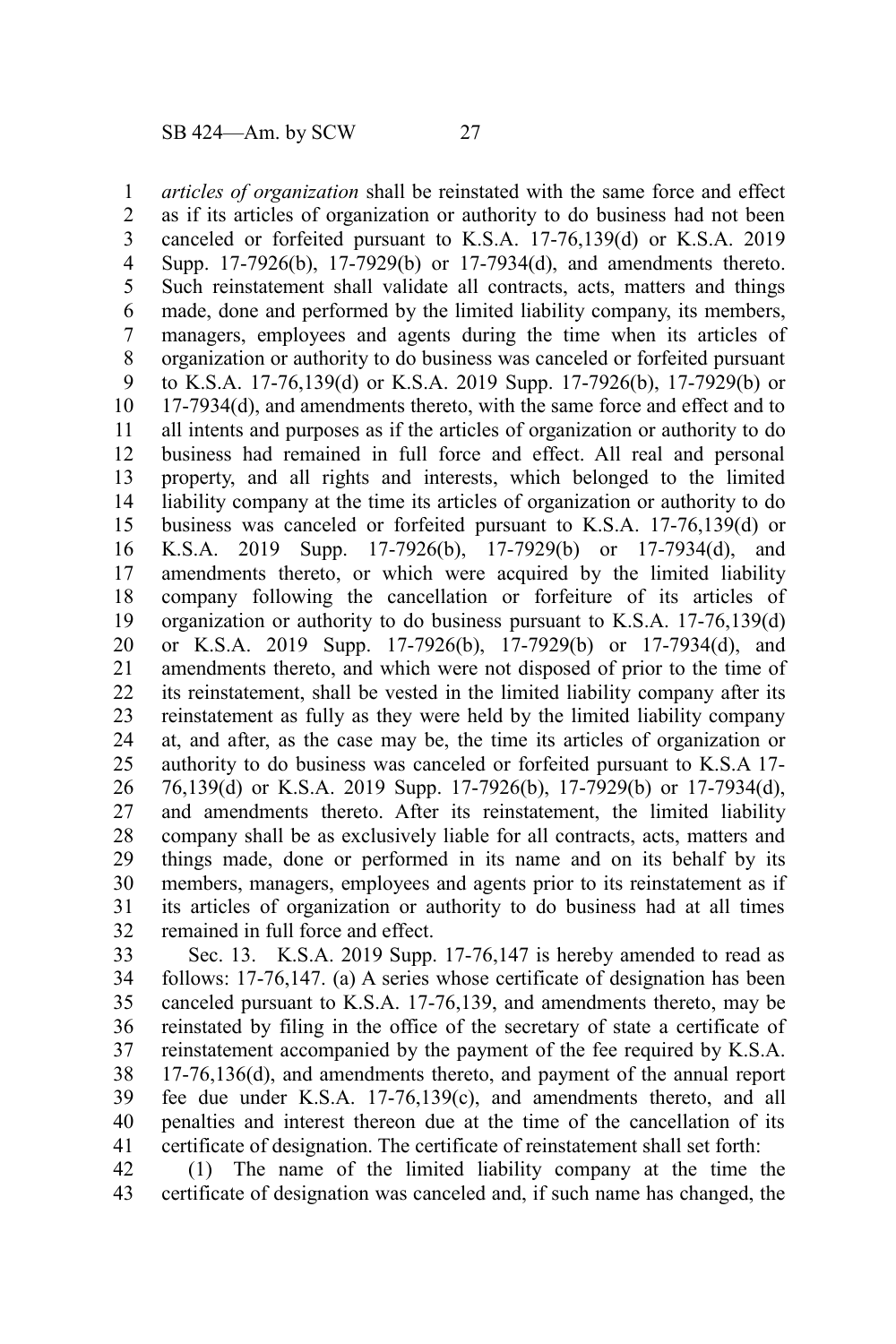name of the limited liability company at the time of reinstatement of the series; 1 2

(2) the name of the series at the time the certificate of designation was canceled and, if such name is not available at the time of reinstatement, the name under which the series is to be reinstated; 3 4 5

(3) a statement that the certificate of reinstatement is filed by one or more persons authorized to execute and file the certificate of reinstatement to reinstate the series; and 6 7 8

(4) any other matters the persons executing the certificate of reinstatement determine to include therein. 9 10

(b) The certificate of reinstatement shall be deemed to be an amendment to the certificate of designation, and no further actions shall be required to amend its certificate of designation under K.S.A. 2019 Supp.  $17-76,143(d)(3)$ , and amendments thereto, with respect to the matters set forth in the certificate of reinstatement. 11 12 13 14 15

(c) Upon the filing of a certificate of reinstatement, a series shall be reinstated with the same force and effect as if its certificate of designation had not been canceled pursuant to K.S.A. 17-76,139, and amendments thereto. Such reinstatement shall validate all contracts, acts, matters and things made, done and performed by the series, its members, managers, employees and agents during the time when its certificate of designation was canceled pursuant to K.S.A. 17-76,139, and amendments thereto, with the same force and effect and to all intents and purposes as if the certificate of designation had remained in full force and effect. All real and personal property, and all rights and interests, that belonged to the series at the time its certificate of designation was canceled pursuant to K.S.A. 17-76,139, and amendments thereto, or were acquired by the series following the cancellation of its certificate of designation pursuant to K.S.A. 17-76,139, and amendments thereto, and were not disposed of prior to the time of its reinstatement, shall be vested in the series after its reinstatement as fully as they were held by the series at, and after, as the case may be, the time its certificate of designation was canceled pursuant to K.S.A. 17-76,139, and amendments thereto. After its reinstatement, the series shall be as exclusively liable for all contracts, acts, matters and things made, done or performed in its name and on its behalf by its members, managers, employees and agents prior to its reinstatement as if its certificate of designation had at all times remained in full force and effect. 16 17 18 19 20 21 22 23 24 25 26 27 28 29 30 31 32 33 34 35 36 37

38

(d) This section shall take effect on and after July 1, 2020 *2022*.

Sec. 14. K.S.A. 2019 Supp. 17-78-601 is hereby amended to read as follows: 17-78-601. (a) When any provision of this act requires any instrument to be filed with the secretary of state, such instrument shall be filed in accordance with this section: 39 40 41 42

43

(1) The document shall contain the information required by this act;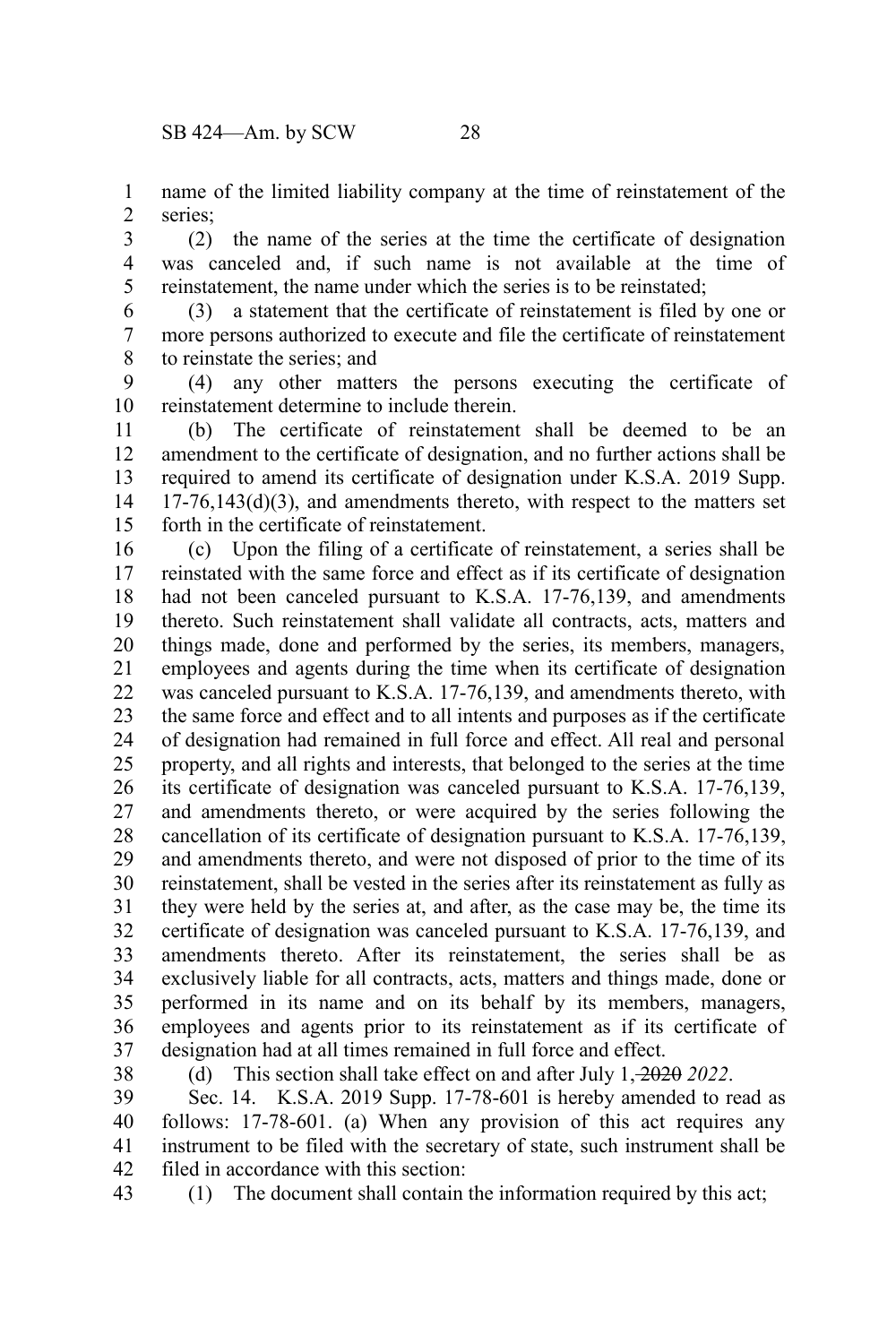(2) the document shall be in a record;

(3) the document shall be in the English language, but the name of an entity need not be in English if written in English letters or Arabic or Roman numerals;  $\mathcal{L}$ 3 4

5 6

1

(4) the document shall be signed:

(A) By an officer of a domestic or foreign corporation;

(B) by a person authorized by a domestic or foreign entity that is not a corporation; or 7 8

(C) if the entity is in the hands of a receiver, trustee or other courtappointed fiduciary, by that person; 9 10

(5) the instrument shall state the name and capacity of the person that signed it; 11 12

(6) any signature on instruments authorized to be filed with the secretary of state under this act may be a facsimile, *an electronic signature,* a conformed signature or an electronically transmitted signature. The execution of any instrument required to be filed with the secretary of state shall constitute an oath or affirmation, under the penalties of perjury, that the facts stated in the instrument are true; and 13 14 15 16 17 18

(7) the instrument shall be delivered to the office of the secretary of state for filing. Delivery may be made by electronic transmission if and to the extent permitted by the secretary of state. 19 20 21

(b) When a document is delivered to the office of the secretary of state for filing, the correct filing fee and any tax, fee or penalty required to be paid by this act or other law shall be paid. The secretary of state shall establish by rule and regulation the filing fees for instruments filed pursuant to this act. 22 23 24 25 26

(c) Upon delivery of the instrument and upon tender of the required fees and any taxes: 27 28

(1) The secretary of state shall certify that the instrument has been filed in the office of secretary of state by endorsing upon the original signed instrument the word "Filed" and the date and hour of its filing. This endorsement is the "filing date" of the instrument and is conclusive of the date and time of its filing in the absence of actual fraud. The secretary of state shall thereupon record the endorsed instrument in an electronic medium; and 29 30 31 32 33 34 35

(2) the secretary of state shall return a certified copy of the recorded instrument. 36 37

(d) Any instrument filed in accordance with this section shall be effective upon its filing date unless a later effective date, not to exceed 90 days from the date of filing, was specified in the instrument. 38 39 40

(e) If any instrument authorized to be filed with the secretary of state is filed and is inaccurately, defectively or erroneously executed or otherwise defective in any respect, the secretary of state shall not be liable 41 42 43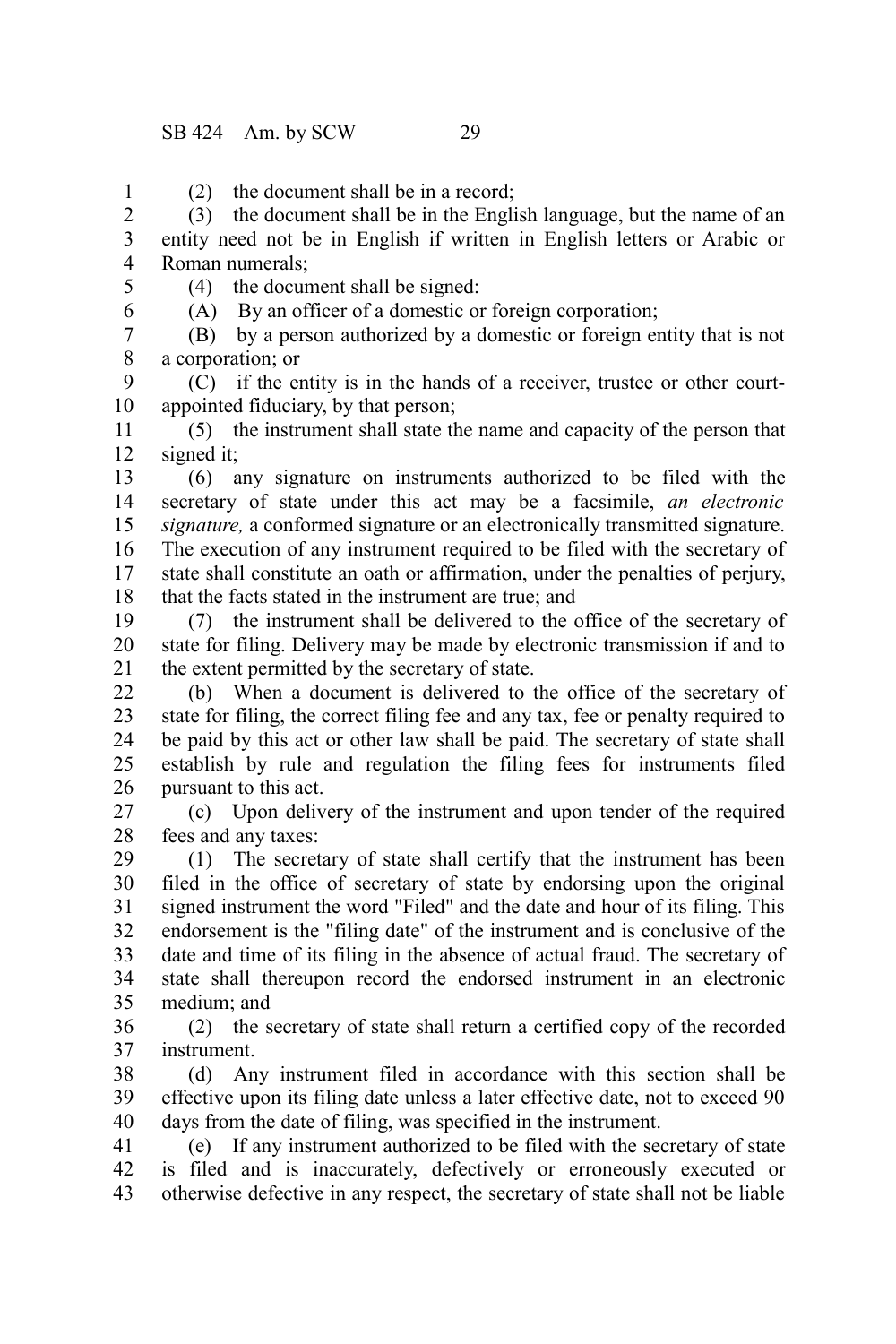to any person for the preclearance for filing, the acceptance for filing or the filing and indexing such instrument. 1  $\mathcal{L}$ 

(f) Whenever a provision of this act permits any of the terms of an agreement or a filed document to be dependent on facts objectively ascertainable outside the agreement or filed document, the following rules apply: 3 4 5 6

(1) The manner in which the facts will operate upon the terms of the agreement or filed document must be set forth in the agreement or filed document; 7 8 9

10

(2) the facts may include, but are not limited to:

(A) Any of the following that is available in a nationally recognized news or information medium either in print or electronically, statistical or market indices, market prices of any security or group of securities, interest rates, currency exchange rates or similar economic or financial data; 11 12 13 14 15

(B) a determination or action by any person or body, including the entity or any other party to an agreement or filed document; or 16 17

(C) the terms of, or actions taken under, an agreement to which the entity is a party or any other agreement or document; 18 19

(3) in this subsection, "filed document" means a document filed with the secretary of state under this act. The following provisions of an agreement or filed document may not be made dependent on facts outside the agreement or filed document: 20 21 22 23

(A) The name and address of any person required in a filed document; 24  $25$ 

26

(B) the registered office of any entity required in a filed document;

27

(C) the resident agent of any entity required in a filed document;

(D) the number of authorized shares and designation of each class or series of shares of a corporation; 28 29

30

(E) the effective date of a filed document; and

(F) any required statement in a filed document of the manner in which that approval was given; 31 32

(4) if a provision of a filed document is made dependent on a fact ascertainable outside of the filed document and that fact is not ascertainable by reference to a source described in subsection  $(c)(2)(A)$  or a document that is a matter of public record, or if the affected interest holders have not received notice of the fact from the entity, the entity shall file with the secretary of state a certificate of amendment setting forth the fact promptly after the fact referred to is first ascertainable or thereafter changes. 33 34 35 36 37 38 39 40

Sec. 15. On and after July 1, 2022, K.S.A. 2019 Supp. 17-7904 is hereby amended to read as follows: 17-7904. The following documents related to limited liability companies shall be filed with the secretary of 41 42 43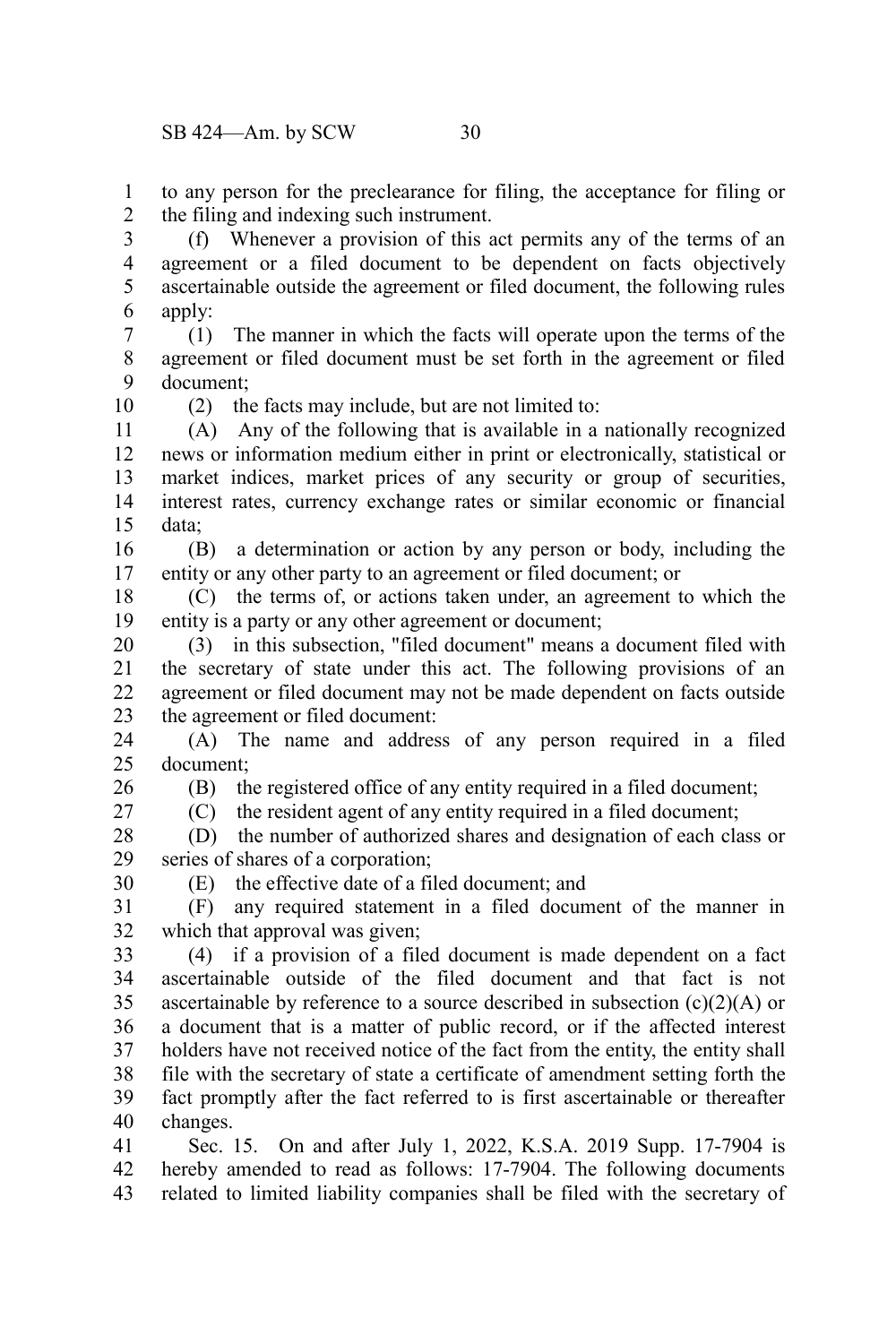state: (a) Articles of organization as set forth in K.S.A. 17-7673 and K.S.A. 2019 Supp. 17-7673a, and amendments thereto; (b) professional articles of organization as set forth in K.S.A. 17-7673 and K.S.A. 2019 Supp. 17-7673a, and amendments thereto; (c) series limited liability company articles of organization as set forth in K.S.A. 2019 Supp. 17-76,143, and amendments thereto; (d) foreign limited liability company application for authority as set forth in K.S.A. 2019 Supp. 17-7931, and amendments thereto; (e) foreign series limited liability company application for admission to transact business as set forth in K.S.A. 2019 Supp. 17-7931 and K.S.A. 2019 Supp. 17-76,143, and amendments thereto; (f) annual report as set forth in K.S.A. 17-76,139, and amendments thereto; (g) certificate of amendment as set forth in K.S.A. 17-7674 and K.S.A. 2019 Supp. 17-7674a *and 17-76,143*, and amendments thereto; (h) restated articles of organization as set forth in K.S.A. 17-7680, and amendments thereto; (i) series certificate of designation as set forth in K.S.A. 2019 Supp. 17-76,143, and amendments thereto; (j) certificate of amendment or termination to certificate of merger or consolidation as set forth in K.S.A. 17-7681 *or K.S.A. 2019 Supp. 17- 76,143a*, and amendments thereto; (k) certificate of correction as set forth in K.S.A. 2019 Supp. 17- 7912, and amendments thereto; (l) foreign certificate of correction as set forth in K.S.A. 2019 Supp. 17-7912, and amendments thereto; (m) change of registered office or resident agent as set forth in K.S.A. 2019 Supp. 17-7926, 17-7927, 17-7928 and 17-7929, and amendments thereto; (n) mergers *or consolidations* as set forth in K.S.A. 17-7681 *or K.S.A. 2019 Supp. 17-76,143a*, and amendments thereto; (o) reinstatement as set forth in K.S.A. 17-76,139 *or K.S.A. 2019 Supp. 17-76,147*, and amendments thereto; (p) certificate of cancellation as set forth in K.S.A. 17-7675 *or K.S.A. 2019 Supp. 17-76,143*, and amendments thereto; (q) foreign cancellation of registration as set forth in K.S.A. 2019 Supp. 17-7936, and amendments thereto; and (r) certificate of division as set forth in K.S.A. 2019 Supp.17-7685a, and amendments thereto. Sec. 16. K.S.A. 2019 Supp. 17-7910 is hereby amended to read as follows: 17-7910. When any document is required by this act to be filed with the secretary of state, such requirement means that: 1 2 3 4 5 6 7 8 9 10 11 12 13 14 15 16 17 18 19 20 21 22 23 24 25 26 27 28 29 30 31 32 33 34 35 36 37 38 39 40 41 42 43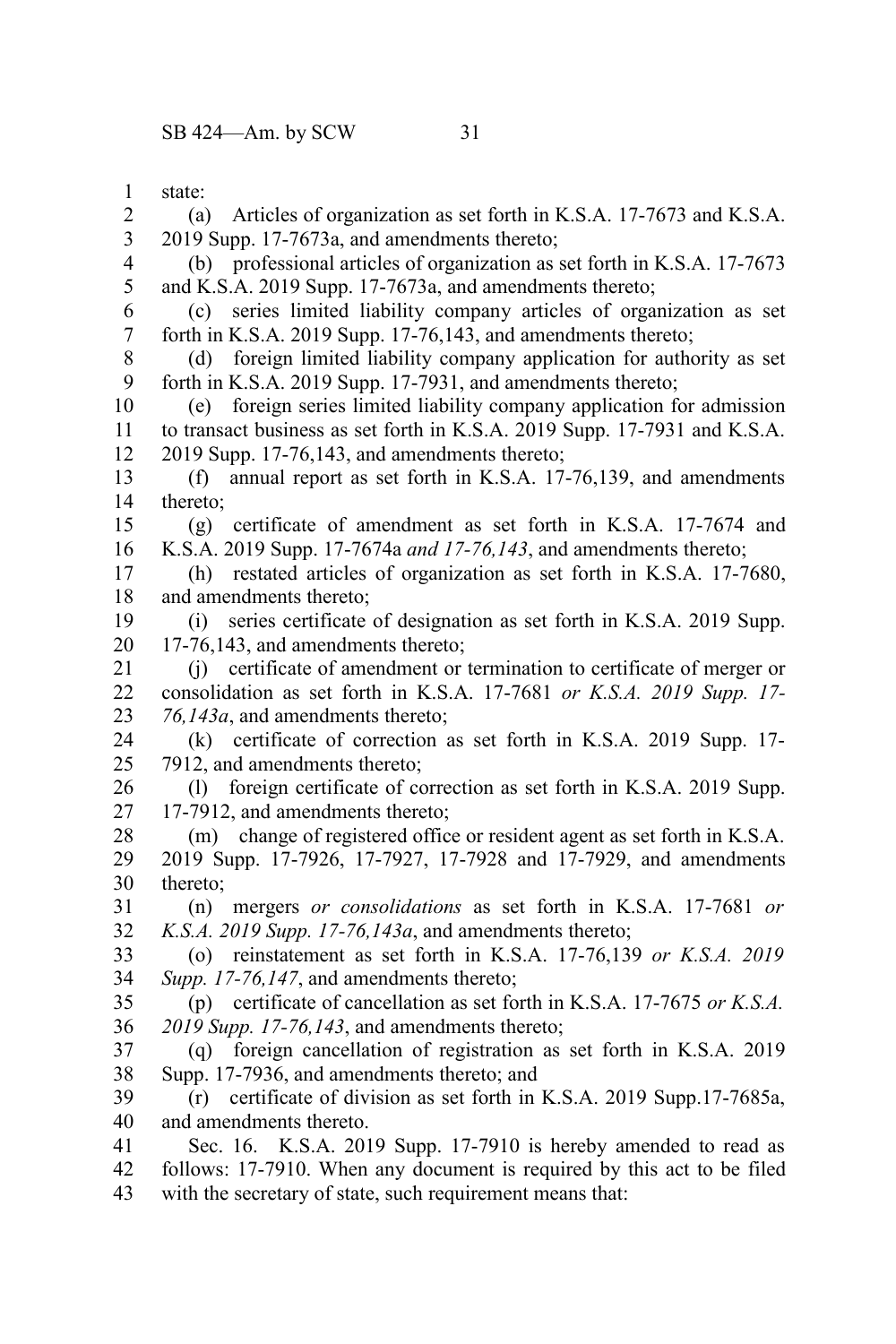(a) The original signed document shall be delivered to the office of the secretary of state, where the document shall be recorded in an electronic medium. Any signature on documents authorized to be filed with the secretary of state under the provisions of this act may be a facsimile, a conformed signature*, an electronic signature* or an electronically transmitted signature; 1 2 3 4 5 6

(b) all taxes and fees authorized by law to be collected by the secretary of state in connection with the filing of the document shall be tendered to the secretary of state; 7 8 9

(c) upon delivery of the document, and upon tender of the required taxes and fees, the secretary of state shall, if the secretary of state finds that the document conforms to law, certify that the document has been filed in the office of the secretary of state by endorsing upon the electronically-recorded *electronically recorded* document the word "Filed" and the date and hour of its filing. This endorsement is the "filing date" of the document and is conclusive of the date and time of its filing in the absence of actual fraud. The secretary of state shall thereupon record the endorsed document in an electronic medium and that electronic document shall become the original document; and 10 11 12 13 14 15 16 17 18 19

(d) the secretary of state shall return a certified copy of the recorded document to the person who filed the document or that person's representative, except this provision shall not apply to annual reports. 20 21 22

(e) A person who executes any document required by this act to be filed with the secretary of state, including a person who executes such document as an agent or fiduciary, shall not be required to exhibit evidence of the person's authority as a prerequisite to filing such documents with the secretary of state. 23 24 25 26 27

Sec. 17. On and after July 1, 2022, K.S.A. 2019 Supp. 17-7918 is hereby amended to read as follows: 17-7918. (a) Except as otherwise provided in subsection (b), the names of all covered entities, except for banks, savings and loan associations and savings banks, must be distinguishable on the records of the office of the secretary of state from: 28 29 30 31 32

33

(1) The name of any other covered entity or foreign covered entity;

(2) the name of any non-covered entity, other than a general partnership, that has filed with the office of the secretary of state*, including a series of a limited liability company for which a certificate of designation has been filed*; 34 35 36 37

(3) any entity name reserved pursuant to K.S.A. 2019 Supp. 17-7923, and amendments thereto; and 38 39

(4) the name of any other covered entity*, series of a limited liability company* or foreign covered entity whose public organic documents*, certificate of designation* or foreign registration has been canceled or forfeited for any reason within the previous one year. 40 41 42 43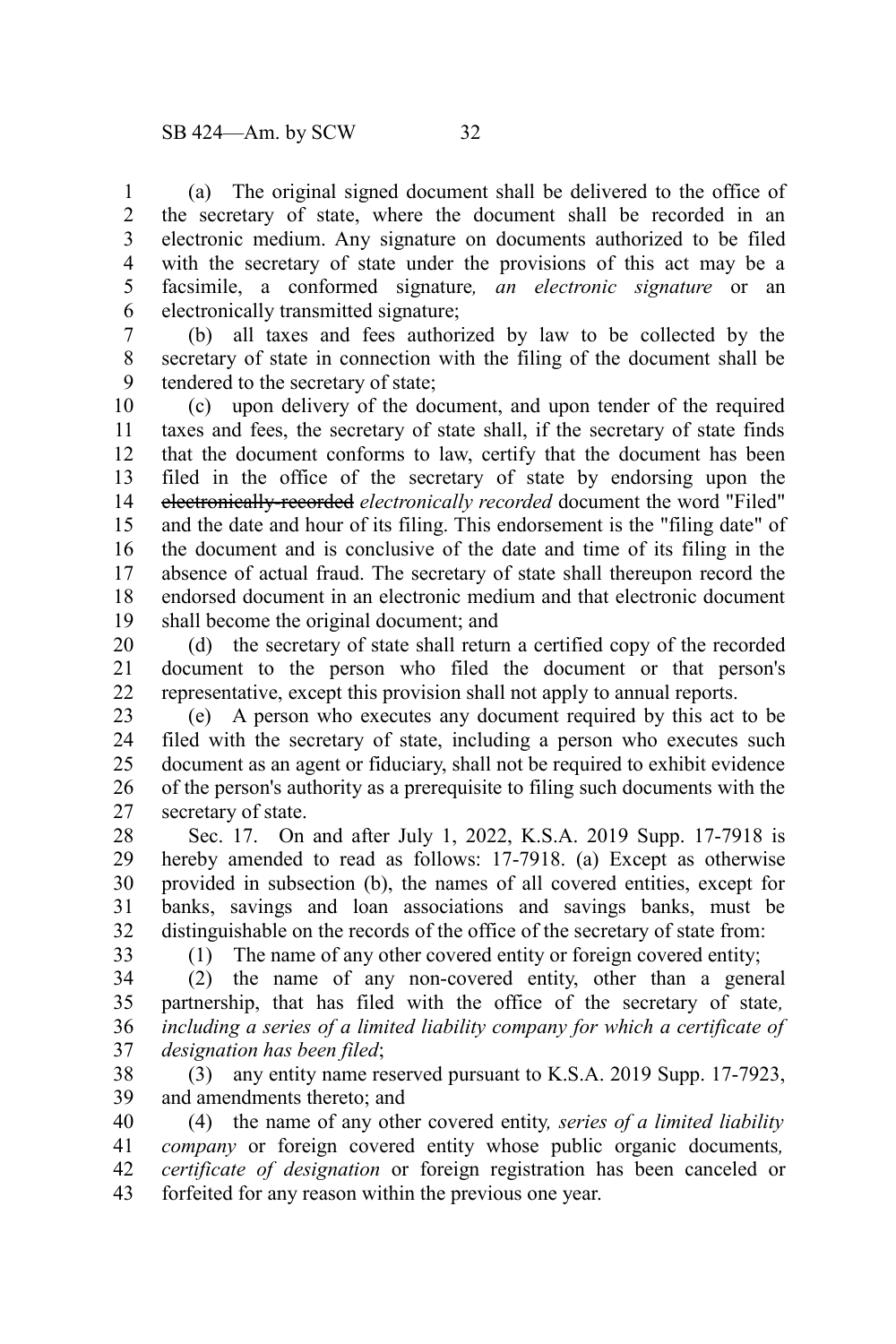(b) A covered entity may register under any name that is not distinguishable on the records of the office of the secretary of state from the name of any other covered entity or non-covered entity that has filed with the office of the secretary of state with the written consent of the other entity, which written consent shall be filed with the secretary of state. 1 2 3 4 5

(c) A covered entity may use a name that is not distinguishable from a name described in subsection (a)(1) through (3) if the entity delivers to the secretary of state a certified copy of a final judgment of a court of competent jurisdiction establishing the right of the entity to use the name in this state. 6 7 8 9 10

Sec. 18. On and after July 1, 2022, K.S.A. 2019 Supp. 17-7923 is hereby amended to read as follows: 17-7923. (a) The exclusive right to the use of an entity name *or, as applicable, the name of a series of a limited liability company,* may be reserved by: 11 12 13 14

(1) Any person intending to organize a covered entity under the laws of this state; 15 16

(2) *any domestic limited liability company or any person intending to organize a domestic limited liability company, intending to file a certificate of designation to form a series of any such limited liability company;* 17 18 19 20

*(3)* any domestic covered entity intending to change its name *or intending to change the name of a series for which a certificate of designation has been filed*; 21 22 23

(3)*(4)* any foreign covered entity intending to make application for a certificate of authority to transact business in this state; 24 25

(4)*(5)* any foreign covered entity authorized to transact business in this state, and intending to change its name; and 26 27

(5)*(6)* any person intending to organize a foreign covered entity, and intending to have such entity make application for a certificate of authority to transact business in this state. 28 29 30

(b) The reservation shall be made by filing with the secretary of state an application to reserve a specific covered entity name *or the name of a series of a domestic limited liability company*, executed by the applicant. The reservation may be filed by telefacsimile communication as prescribed by K.S.A. 2019 Supp. 17-7914, and amendments thereto. If the secretary of state finds that the name is available, the secretary of state shall reserve the same for the exclusive use of the applicant for a period of 120 days. 31 32 33 34 35 36 37

(c) The right to exclusive use of a specified entity name *or the name of a series of a domestic limited liability company*, reserved pursuant to this section, may be transferred to any other person or covered entity by filing in the office of the secretary of state, a notice of such transfer, executed by the applicant for whom the name was reserved, and specifying the name and address of the transferee. 38 39 40 41 42 43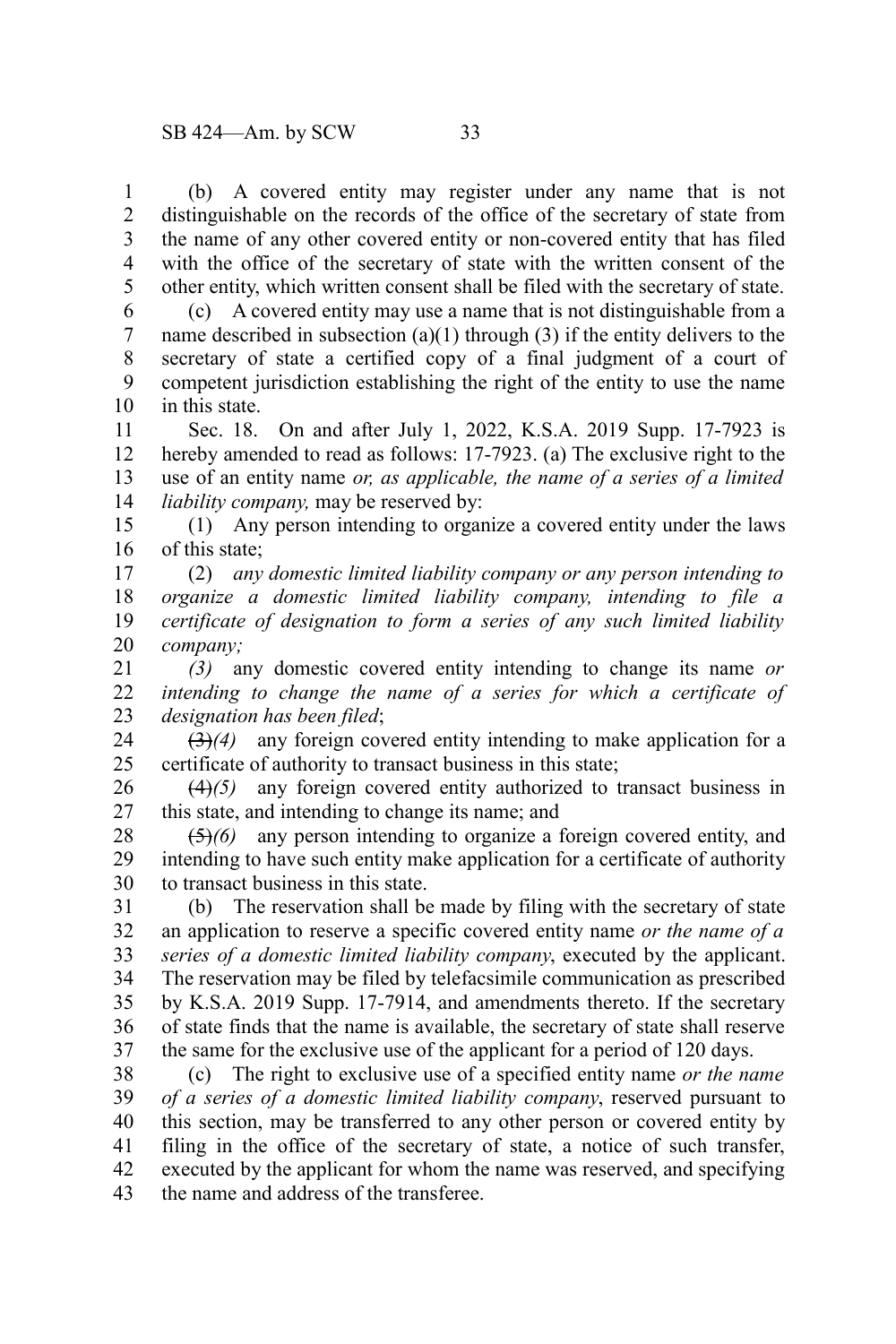(d) This section shall take effect on and after January 1, 2015.

Sec. 19. On and after July 1, 2022, K.S.A. 2019 Supp. 17-7933 is hereby amended to read as follows: 17-7933. (a) Except as otherwise provided in subsection (b), the names of all foreign covered entities must be distinguishable on the records of the office of the secretary of state from: 2 3 4 5 6

7

1

(1) The name of any covered entity or foreign covered entity;

(2) the name of any non-covered entity, other than a general partnership, that has filed with the secretary of state*, including a series of a limited liability company for which a certificate of designation has been filed*; 8 9 10 11

(3) any entity name reserved pursuant to K.S.A. 2019 Supp. 17-7923, and amendments thereto; and 12 13

(4) the name of any other covered entity*, series of a limited liability company* or foreign covered entity whose public organic document*, certificate of designation* or foreign registration has been canceled or forfeited for any reason within the previous one year. 14 15 16 17

(b) A foreign covered entity may register under any name that is not distinguishable on the records of the office of the secretary of state from the name of any other covered entity or non-covered entity that has filed with the office of the secretary of state: 18 19 20 21

(1) With the written consent of the other entity, which written consent shall be filed with the secretary of state; or 22 23

(2) if the foreign covered entity indicates, as a means of identification and in its advertising within this state, the state in which the foreign covered entity was formed, and the application sets forth this condition. 24 25 26

Sec. 20. K.S.A. 2019 Supp. 45-229 is hereby amended to read as follows: 45-229. (a) It is the intent of the legislature that exceptions to disclosure under the open records act shall be created or maintained only if: 27 28 29 30

(1) The public record is of a sensitive or personal nature concerning individuals; 31 32

(2) the public record is necessary for the effective and efficient administration of a governmental program; or 33 34

35

(3) the public record affects confidential information.

The maintenance or creation of an exception to disclosure must be compelled as measured by these criteria. Further, the legislature finds that the public has a right to have access to public records unless the criteria in this section for restricting such access to a public record are met and the criteria are considered during legislative review in connection with the particular exception to disclosure to be significant enough to override the strong public policy of open government. To strengthen the policy of open government, the legislature shall consider the criteria in this section before 36 37 38 39 40 41 42 43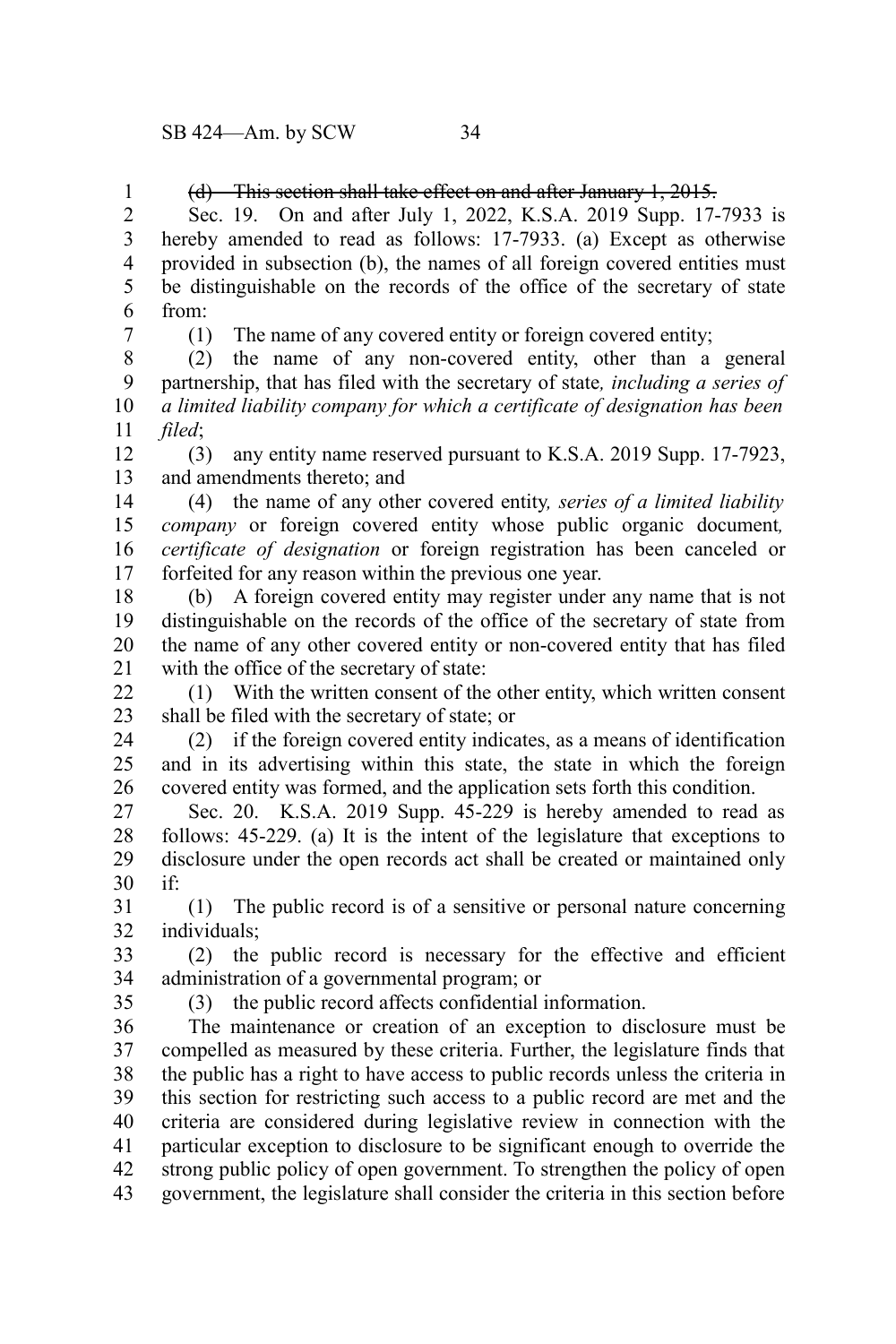enacting an exception to disclosure. 1

(b) Subject to the provisions of subsections (g) and (h), any new exception to disclosure or substantial amendment of an existing exception shall expire on July 1 of the fifth year after enactment of the new exception or substantial amendment, unless the legislature acts to continue the exception. A law that enacts a new exception or substantially amends an existing exception shall state that the exception expires at the end of five years and that the exception shall be reviewed by the legislature before the scheduled date. 2 3 4 5 6 7 8 9

(c) For purposes of this section, an exception is substantially amended if the amendment expands the scope of the exception to include more records or information. An exception is not substantially amended if the amendment narrows the scope of the exception. 10 11 12 13

(d) This section is not intended to repeal an exception that has been amended following legislative review before the scheduled repeal of the exception if the exception is not substantially amended as a result of the review. 14 15 16 17

(e) In the year before the expiration of an exception, the revisor of statutes shall certify to the president of the senate and the speaker of the house of representatives, by July 15, the language and statutory citation of each exception that will expire in the following year that meets the criteria of an exception as defined in this section. Any exception that is not identified and certified to the president of the senate and the speaker of the house of representatives is not subject to legislative review and shall not expire. If the revisor of statutes fails to certify an exception that the revisor subsequently determines should have been certified, the revisor shall include the exception in the following year's certification after that determination. 18 19 20 21 22 23 24 25 26 27 28

(f) "Exception" means any provision of law that creates an exception to disclosure or limits disclosure under the open records act pursuant to K.S.A. 45-221, and amendments thereto, or pursuant to any other provision of law. 29 30 31 32

(g) A provision of law that creates or amends an exception to disclosure under the open records law shall not be subject to review and expiration under this act if such provision: 33 34 35

36 37 (1) Is required by federal law;

(2) applies solely to the legislature or to the state court system;

(3) has been reviewed and continued in existence twice by the legislature; or 38 39

(4) has been reviewed and continued in existence by the legislature during the 2013 legislative session and thereafter. 40 41

(h) (1) The legislature shall review the exception before its scheduled expiration and consider as part of the review process the following: 42 43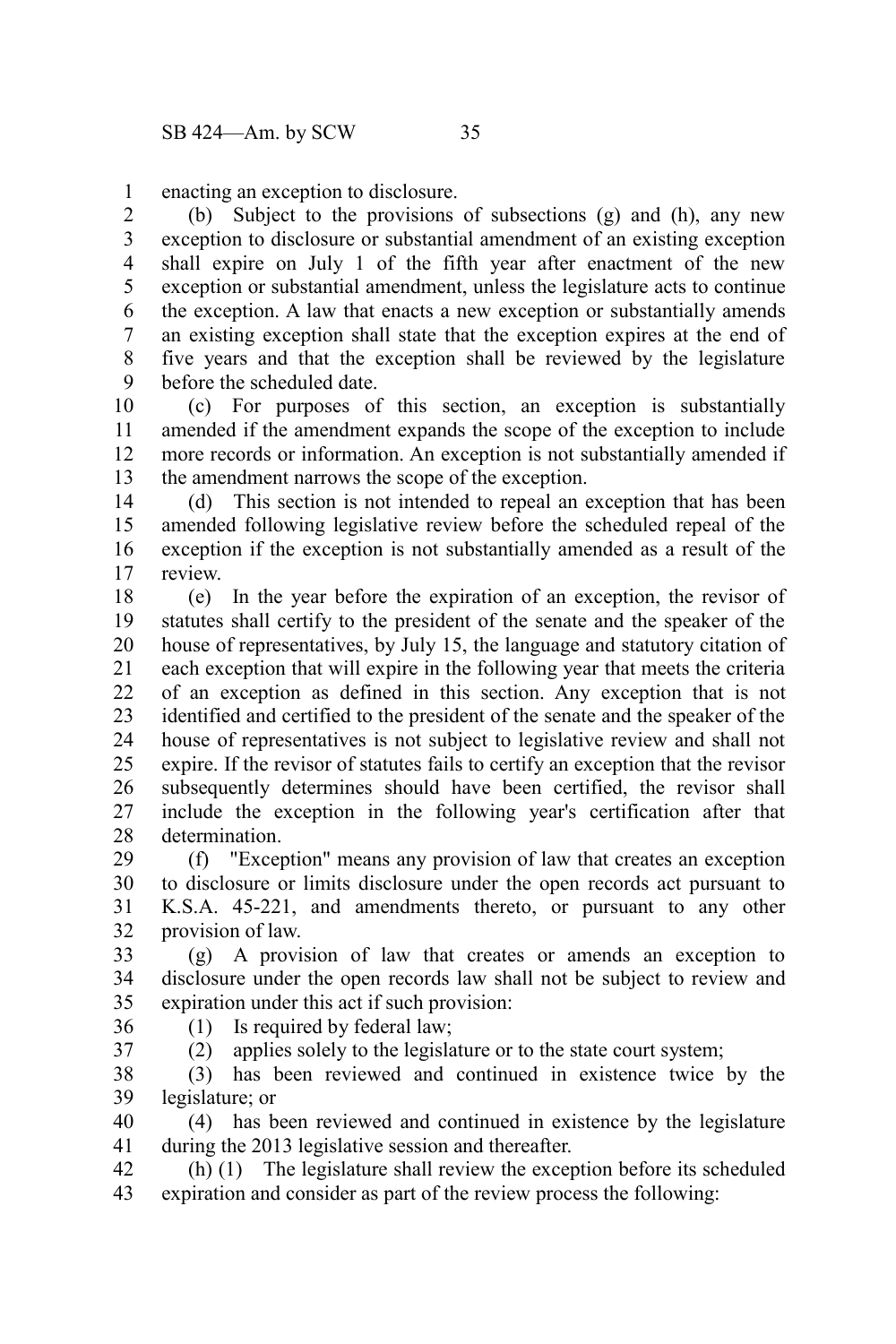(A) What specific records are affected by the exception;

(B) whom does the exception uniquely affect, as opposed to the general public; 2 3

4

1

(C) what is the identifiable public purpose or goal of the exception;

(D) whether the information contained in the records may be obtained readily by alternative means and how it may be obtained; 5 6

(2) an exception may be created or maintained only if it serves an identifiable public purpose and may be no broader than is necessary to meet the public purpose it serves. An identifiable public purpose is served if the legislature finds that the purpose is sufficiently compelling to override the strong public policy of open government and cannot be accomplished without the exception and if the exception: 7 8 9 10 11 12

(A) Allows the effective and efficient administration of a governmental program that would be significantly impaired without the exception; 13 14 15

(B) protects information of a sensitive personal nature concerning individuals, the release of such information would be defamatory to such individuals or cause unwarranted damage to the good name or reputation of such individuals or would jeopardize the safety of such individuals. Only information that would identify the individuals may be excepted under this paragraph; or 16 17 18 19 20 21

(C) protects information of a confidential nature concerning entities, including, but not limited to, a formula, pattern, device, combination of devices, or compilation of information that is used to protect or further a business advantage over those who do not know or use it, if the disclosure of such information would injure the affected entity in the marketplace. 22 23 24 25 26

(3) Records made before the date of the expiration of an exception shall be subject to disclosure as otherwise provided by law. In deciding whether the records shall be made public, the legislature shall consider whether the damage or loss to persons or entities uniquely affected by the exception of the type specified in paragraph  $(2)(B)$  or  $(2)(C)$  would occur if the records were made public. 27 28 29 30 31 32

(i) (1) Exceptions contained in the following statutes as continued in existence in section 2 of chapter 126 of the 2005 Session Laws of Kansas and that have been reviewed and continued in existence twice by the legislature as provided in subsection (g) are hereby continued in existence: 1-401, 2-1202, 5-512, 9-1137, 9-1712, 9-2217, 10-630, 11-306, 12-189, 12-1,108, 12-1694, 12-1698, 12-2819, 12-4516, 16-715, 16a-2-304, 17- 1312e, 17-2227, 17-5832, 17-7511, 17-7514, 17-76,139, 19-4321, 21- 2511, 22-3711, 22-4707, 22-4909, 22a-243, 22a-244, 23-605, 23-9,312, 25-4161, 25-4165, 31-405, 34-251, 38-2212, 39-709b, 39-719e, 39-934, 39-1434, 39-1704, 40-222, 40-2,156, 40-2c20, 40-2c21, 40-2d20, 40-2d21, 40-409, 40-956, 40-1128, 40-2807, 40-3012, 40-3304, 40-3308, 40-3403b, 33 34 35 36 37 38 39 40 41 42 43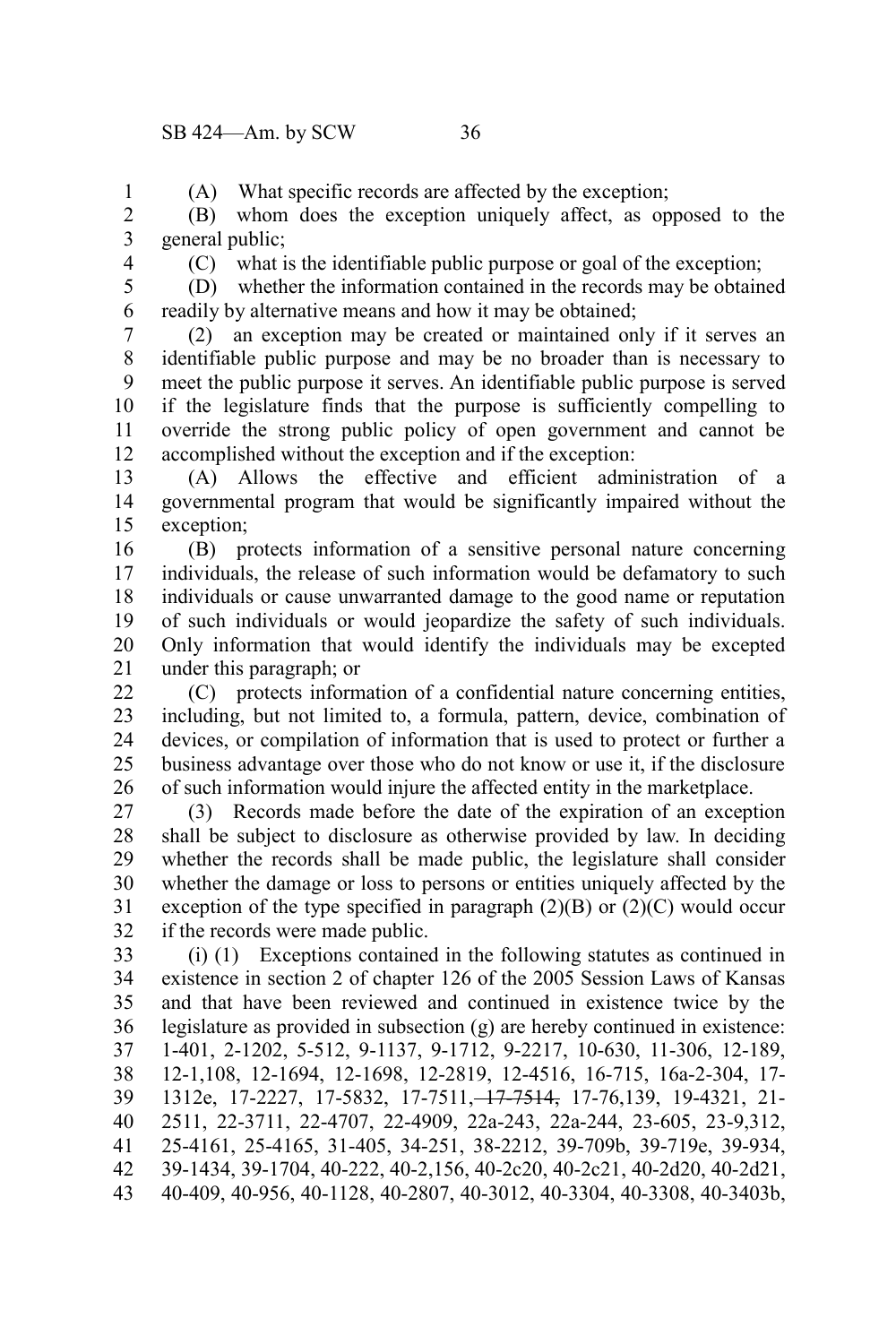40-3421, 40-3613, 40-3805, 40-4205, 44-510j, 44-550b, 44-594, 44-635, 44-714, 44-817, 44-1005, 44-1019, 45-221(a)(1) through (43), 46-256, 46- 259, 46-2201, 47-839, 47-844, 47-849, 47-1709, 48-1614, 49-406, 49-427, 55-1,102, 58-4114, 59-2135, 59-2802, 59-2979, 59-29b79, 60-3333, 60- 3336, 65-102b, 65-118, 65-119, 65-153f, 65-170g, 65-177, 65-1,106, 65- 1,113, 65-1,116, 65-1,157a, 65-1,163, 65-1,165, 65-1,168, 65-1,169, 65- 1,171, 65-1,172, 65-436, 65-445, 65-507, 65-525, 65-531, 65-657, 65- 1135, 65-1467, 65-1627, 65-1831, 65-2422d, 65-2438, 65-2836, 65-2839a, 65-2898a, 65-3015, 65-3447, 65-34,108, 65-34,126, 65-4019, 65-4922, 65-4925, 65-5602, 65-5603, 65-6002, 65-6003, 65-6004, 65-6010, 65- 67a05, 65-6803, 65-6804, 66-101c, 66-117, 66-151, 66-1,190, 66-1,203, 66-1220a, 66-2010, 72-996, 72-4311, 72-4452, 72-5214, 72-53,106, 72- 5427, 72-8903, 73-1228, 74-2424, 74-2433f, 74-4905, 74-4909, 74- 50,131, 74-5515, 74-7308, 74-7338, 74-8104, 74-8307, 74-8705, 74-8804, 74-9805, 75-104, 75-712, 75-7b15, 75-1267, 75-2943, 75-4332, 75-4362, 75-5133, 75-5266, 75-5665, 75-5666, 75-7310, 76-355, 76-359, 76-493, 76-12b11, 76-3305, 79-1119, 79-1437f, 79-3234, 79-3395, 79-3420, 79- 3499, 79-34,113, 79-3614, 79-3657, 79-4301 and 79-5206. 1 2 3 4 5 6 7 8 9 10 11 12 13 14 15 16 17 18

(2) Exceptions contained in the following statutes as certified by the revisor of statutes to the president of the senate and the speaker of the house of representatives pursuant to subsection (e) and that have been reviewed during the 2015 legislative session and continued in existence by the legislature as provided in subsection (g) are hereby continued in existence: 17-2036, 40-5301, 45-221(a)(45), (46) and (49), 48-16a10, 58- 4616, 60-3351, 72-972a, 74-50,217 and 75-53,105. 19 20 21 22 23 24 25

(j) (1) Exceptions contained in the following statutes as continued in existence in section 1 of chapter 87 of the 2006 Session Laws of Kansas and that have been reviewed and continued in existence twice by the legislature as provided in subsection (g) are hereby continued in existence: 1-501, 9-1303, 12-4516a, 39-970, 65-525, 65-5117, 65-6016, 65-6017 and 74-7508. 26 27 28 29 30 31

(2) Exceptions contained in the following statutes as certified by the revisor of statutes to the president of the senate and the speaker of the house of representatives pursuant to subsection (e) during 2015 and that have been reviewed during the 2016 legislative session are hereby continued in existence: 12-5611, 22-4906, 22-4909, 38-2310, 38-2311, 38- 2326, 40-955, 44-1132, 45-221(a)(10)(F) and (a)(50), 60-3333, 65-4a05, 65-445(g), 65-6154, 71-218, 75-457, 75-712c, 75-723 and 75-7c06. 32 33 34 35 36 37 38

(k) Exceptions contained in the following statutes as certified by the revisor of statutes to the president of the senate and the speaker of the house of representatives pursuant to subsection (e) and that have been reviewed during the 2014 legislative session and continued in existence by the legislature as provided in subsection (g) are hereby continued in 39 40 41 42 43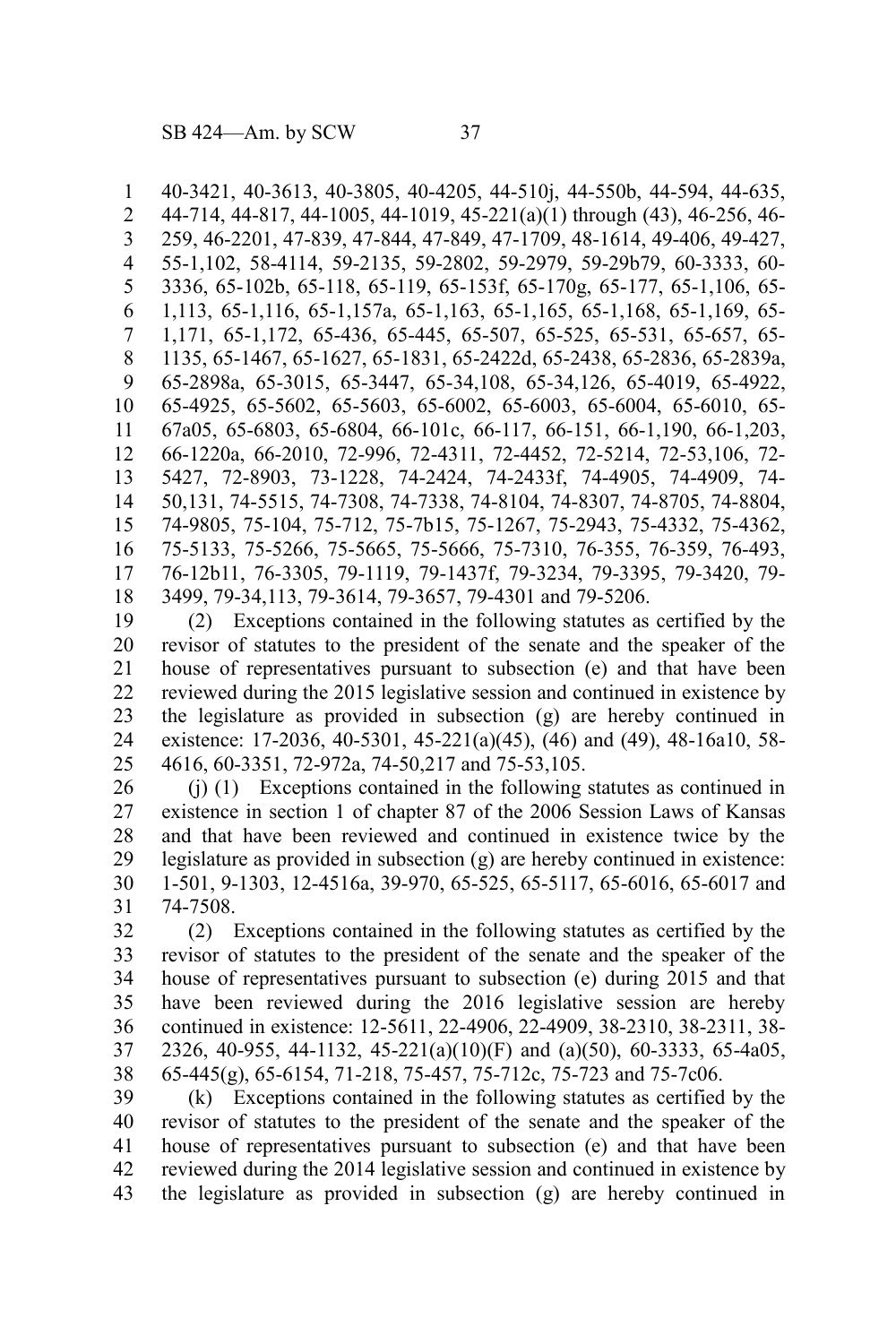existence: 1-205, 2-2204, 8-240, 8-247, 8-255c, 8-1324, 8-1325, 12- 17,150, 12-2001, 17-12a607, 38-1008, 38-2209, 40-5006, 40-5108, 41- 2905, 41-2906, 44-706, 44-1518, 45-221(a)(44), (45), (46), (47) and (48), 50-6a11, 56-1a610, 56a-1204, 65-1,243, 65-16,104, 65-3239, 74-50,184, 74-8134, 74-99b06, 77-503a and 82a-2210. 1 2 3 4 5

(l) Exceptions contained in the following statutes as certified by the revisor of statutes to the president of the senate and the speaker of the house of representatives pursuant to subsection (e) during 2016 and that have been reviewed during the 2017 legislative session are hereby continued in existence: 12-5711, 21-2511, 22-4909, 38-2313, 45-221(a) (51) and (52), 65-516, 65-1505, 74-2012, 74-5607, 74-8745, 74-8752, 74- 8772, 75-7d01, 75-7d05, 75-5133, 75-7427 and 79-3234. 6 7 8 9 10 11 12

(m) Exceptions contained in the following statutes as certified by the revisor of statutes to the president of the senate and the speaker of the house of representatives pursuant to subsection (e) during 2012 and that have been reviewed during the 2013 legislative session and continued in existence by the legislature as provided in subsection (g) are hereby continued in existence: 12-5811, 40-222, 40-223j, 40-5007a, 40-5009a, 40-5012a, 65-1685, 65-1695, 65-2838a, 66-1251, 66-1805, 72-60c01, 75- 712 and 75-5366. 13 14 15 16 17 18 19 20

(n) Exceptions contained in the following statutes as certified by the revisor of statutes to the president of the senate and the speaker of the house of representatives pursuant to subsection (e) and that have been reviewed during the 2018 legislative session are hereby continued in existence:  $9-513c(c)(2)$ ,  $39-709$ ,  $45-221(a)(26)$ ,  $(53)$  and  $(54)$ ,  $65-6832$ , 65-6834, 75-7c06 and 75-7c20. 21 22 23 24 25 26

(o) Exceptions contained in the following statutes as certified by the revisor of statutes to the president of the senate and the speaker of the house of representatives pursuant to subsection (e) that have been reviewed during the 2019 legislative session are hereby continued in existence:  $21-2511(h)(2)$ ,  $21-5905(a)(7)$ ,  $22-2302(b)$  and (c),  $22-2502(d)$ and (e),  $40-222(k)(7)$ ,  $44-714(e)$ ,  $45-221(a)(55)$ ,  $46-1106(g)$  regarding  $46-$ 1106(i), 65-2836(i), 65-2839a(c), 65-2842(d), 65-28a05(n), article 6(d) of 65-6230, 72-6314(a) and 74-7047(b). 27 28 29 30 31 32 33 34

Sec. 21. K.S.A. 56-1a151 is hereby amended to read as follows: 56- 1a151. (a) In order to form a limited partnership, a certificate of limited partnership must be executed and filed in the office of the secretary of state. Such certificate shall set forth: 35 36 37 38

39

(1) The name of the limited partnership;

(2) the address of the registered office and the name and address of the resident agent for service of process required to be maintained by K.S.A. 56-1a104 *2019 Supp. 17-7925,* and amendments thereto; 40 41 42

(3) the name and the business or residence address of each general 43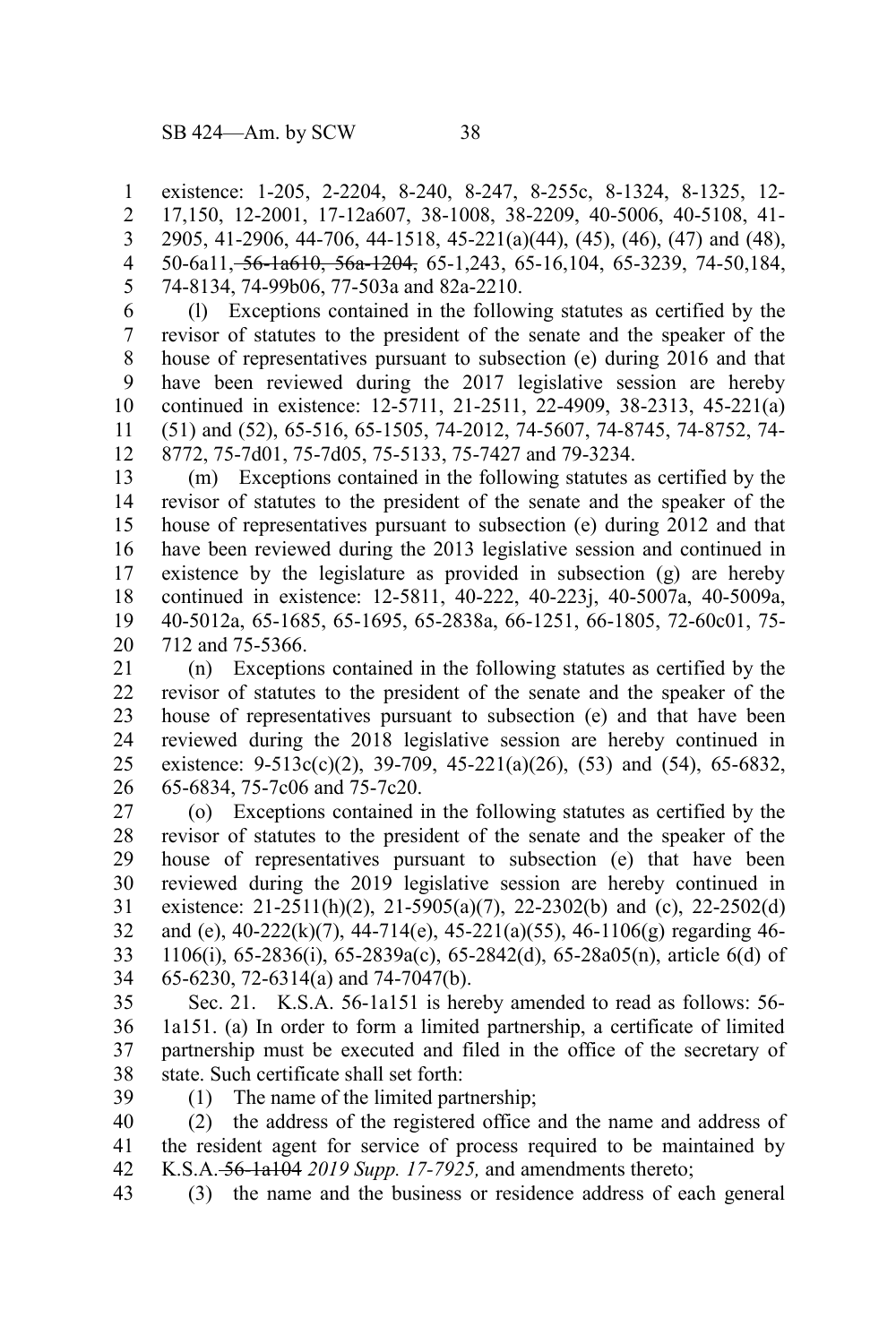partner; 1

(4) the latest date upon which the limited partnership is to dissolve; and 2 3

(5) any other matters the general partners determine to include in the certificate. 4 5

(b) A limited partnership is formed at the time of the filing of the initial certificate of limited partnership in the office of the secretary of state or at any later time specified in the certificate of limited partnership if, in either case, there has been substantial compliance with the requirements of this section. 6 7 8 9 10

Sec. 22. K.S.A. 56a-101 is hereby amended to read as follows: 56a-101. In this act: 11 12

13

14

(a) "Business" includes every trade, occupation, and profession.

(b) "Debtor in bankruptcy" means a person who is the subject of:

(1) An order for relief under title 11 of the United States code or a comparable order under a successor statute of general application; or 15 16

(2) a comparable order under federal, state, or foreign law governing insolvency. 17 18

(c) "Distribution" means a transfer of money or other property from a partnership to a partner in the partner's capacity as a partner or to the partner's transferee. 19 20 21

(d) "Foreign limited liability partnership" means a partnership that:

 $22$ 23

(1) Is formed under laws other than the laws of this state; and

24

(2) has the status of a limited liability partnership under those laws.

(e) "Limited liability partnership" means a partnership that has filed a statement of qualification under K.S.A. 56a-1001*, and amendments thereto,* and does not have a similar statement in effect in any other jurisdiction.  $25$ 26 27 28

(f) "Partnership" means an association of two or more persons to carry on as co-owners a business for profit formed under K.S.A. 56a-202, *and amendments thereto,* predecessor law, or comparable law of another jurisdiction. 29 30 31 32

(g) "Partnership agreement" means the agreement, whether written, oral, or implied, among the partners concerning the partnership, including amendments to the partnership agreement. 33 34 35

(h) "Partnership at will" means a partnership in which the partners have not agreed to remain partners until the expiration of a definite term or the completion of a particular undertaking. 36 37 38

(i) "Partnership interest" or "partner's interest in the partnership" means all of a partner's interests in the partnership, including the partner's transferable interest and all management and other rights. 39 40 41

(j) "Person" means an individual, corporation, business trust, estate, trust, partnership, association, joint venture, government, governmental 42 43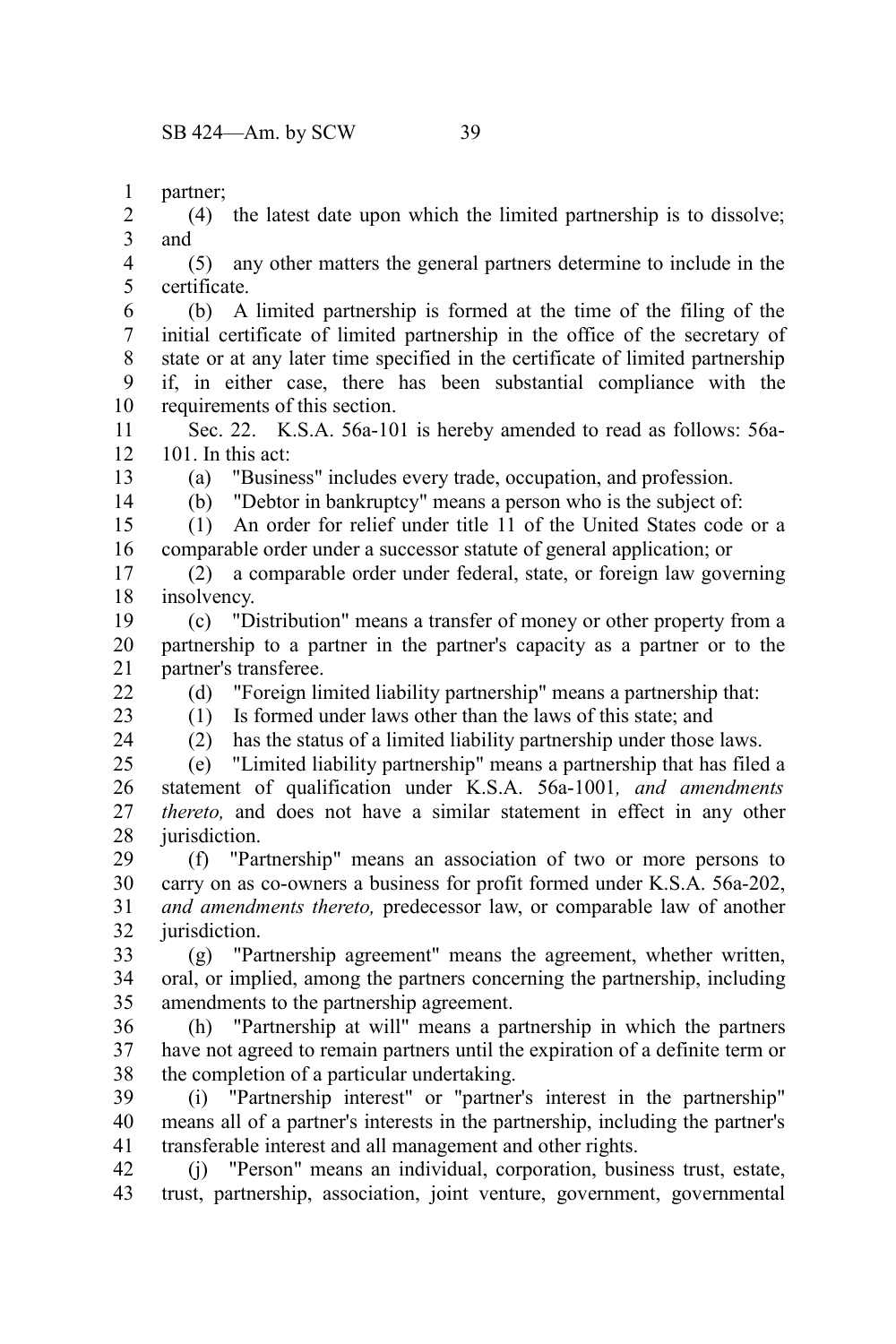subdivision, agency, or instrumentality, or any other legal or commercial entity. 1 2

(k) "Property" means all property, real, personal, or mixed, tangible or intangible, or any interest therein. 3 4

(l) "State" means a state of the United States, the District of Columbia, the commonwealth of Puerto Rico, or any territory or insular possession subject to the jurisdiction of the United States. 5 6 7

(m) "Statement" means a statement of partnership authority under K.S.A. 56a-303, *and amendments thereto,* a statement of denial under K.S.A. 56a-304, *and amendments thereto,* a statement of dissociation under K.S.A. 56a-704, *and amendments thereto,* a statement of dissolution under K.S.A. 56a-805, *and amendments thereto,* a statement of merger under K.S.A. 56a-907, *and amendments thereto,* a statement of qualification under K.S.A. 56a-1001, *and amendments thereto,* a statement of foreign qualification under K.S.A. 56a-1102*, and amendments thereto,* or an amendment or cancellation of any of the foregoing. 8 9 10 11 12 13 14 15 16

(n) *"Street address" means the location with the number, street, city, state and postal code.* 17 18

*(o)* "Transfer" includes an assignment, conveyance, lease, mortgage, deed, and encumbrance. 19 20

Sec. 23. K.S.A. 2019 Supp. 56a-1001 is hereby amended to read as follows: 56a-1001. (a) A partnership may become a limited liability partnership pursuant to this section. 21 22 23

(b) The terms and conditions on which a partnership becomes a limited liability partnership must be approved by the vote necessary to amend the partnership agreement except, in the case of a partnership agreement that expressly considers contribution obligations, the vote necessary to amend those provisions. 24 25 26 27 28

(c) After the approval required by subsection (b), a partnership may become a limited liability partnership by filing a statement of qualification. The statement must contain: 29 30 31

32

(1) The name of the partnership;

(2) the address of the registered office and the name of the resident agent for service of process required to be maintained pursuant to K.S.A. 2019 Supp. 56a-1005 *17-7925*, and amendments thereto; 33 34 35

(3) a statement that the partnership elects to be a limited liability partnership; and 36 37

38

(4) a deferred effective date, if any.

(d) The status of a partnership as a limited liability partnership is effective on the later of the filing of the statement or a date specified in the statement. The status remains effective, regardless of changes in the partnership, until it is canceled pursuant to subsection (d) of K.S.A. 56a-105*(d)*, and amendments thereto, or revoked pursuant to K.S.A. 56a-1201, 39 40 41 42 43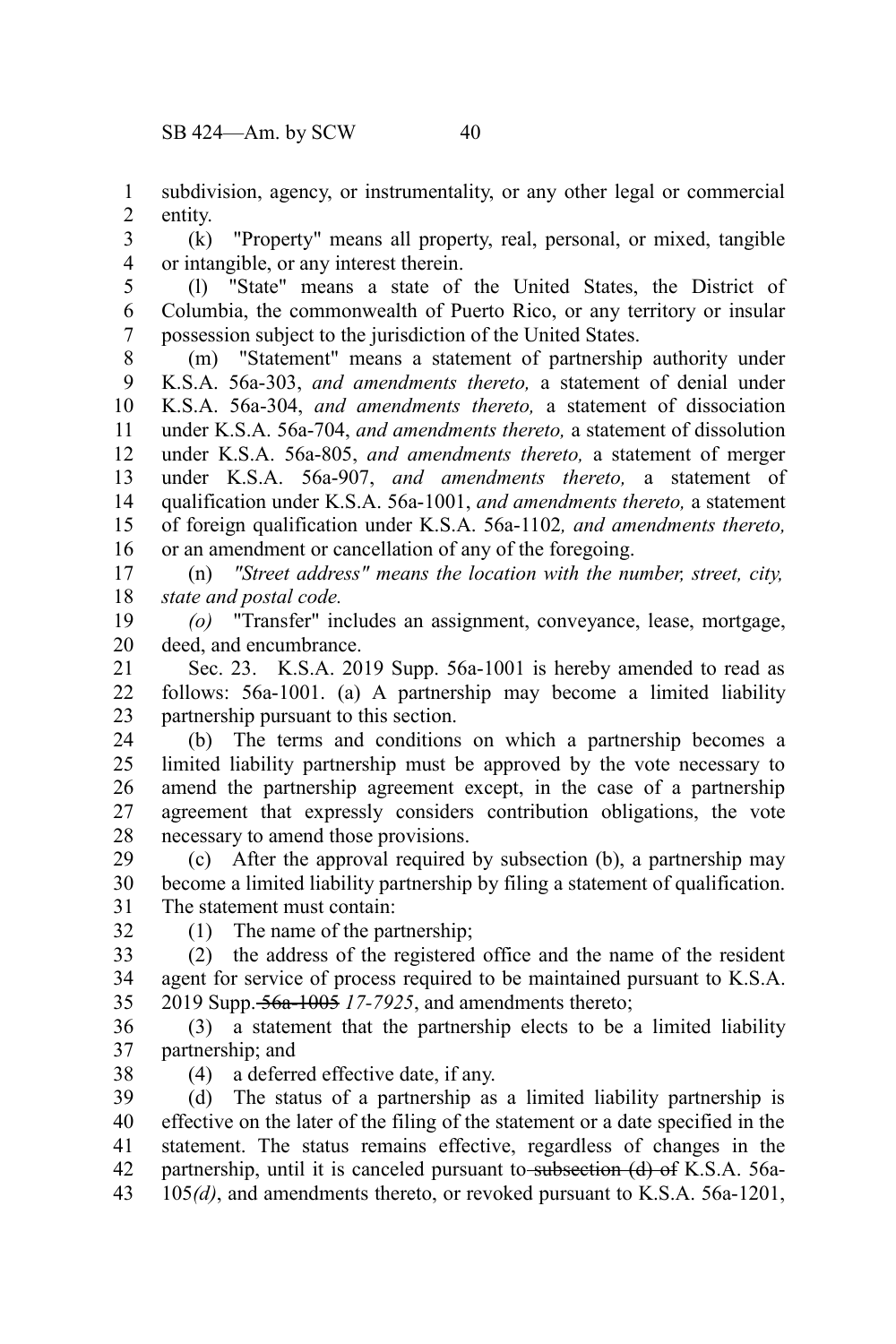and amendments thereto. 1

(e) The status of a partnership as a limited liability partnership and the liability of its partners is not affected by errors or later changes in the information required to be contained in the statement of qualification under subsection (c). 2 3 4 5

(f) The filing of a statement of qualification establishes that a partnership has satisfied all conditions precedent to the qualification of the partnership as a limited liability partnership. 6 7 8

(g) An amendment or cancellation of a statement of qualification is effective when it is filed or on a deferred effective date specified in the amendment or cancellation. 9 10 11

Sec. 24. On and after July 1, 2022, K.S.A. 2019 Supp. 84-1-201 is hereby amended to read as follows: 84-1-201. (a) Unless the context otherwise requires, words or phrases defined in this section, or in the additional definitions contained in other articles of the uniform commercial code that apply to particular articles or parts thereof, have the meanings stated. 12 13 14 15 16 17

(b) Subject to definitions contained in other articles of the uniform commercial code that apply to particular articles or parts thereof: 18 19

(1) "Action," in the sense of a judicial proceeding, includes recoupment, counterclaim, set-off, suit in equity, and any other proceeding in which rights are determined. 20 21 22

23

(2) "Aggrieved party" means a party entitled to pursue a remedy.

(3) "Agreement," as distinguished from "contract," means the bargain of the parties in fact, as found in their language or inferred from other circumstances, including course of performance, course of dealing, or usage of trade as provided in K.S.A. 2019 Supp. 84-1-303, and amendments thereto. 24 25 26 27 28

(4) "Bank" means a person engaged in the business of banking and includes a savings bank, savings and loan association, credit union, and trust company. 29 30 31

(5) "Bearer" means a person in control of a negotiable electronic document of title or a person in possession of a negotiable instrument, negotiable tangible document of title, or certificated security that is payable to bearer or indorsed in blank. 32 33 34 35

(6) "Bill of lading" means a document of title evidencing the receipt of goods for shipment issued by a person engaged in the business of directly or indirectly transporting or forwarding goods. The term does not include a warehouse receipt. 36 37 38 39

(7) "Branch" includes a separately incorporated foreign branch of a bank. 40 41

(8) "Burden of establishing" a fact means the burden of persuading the trier of fact that the existence of the fact is more probable than its 42 43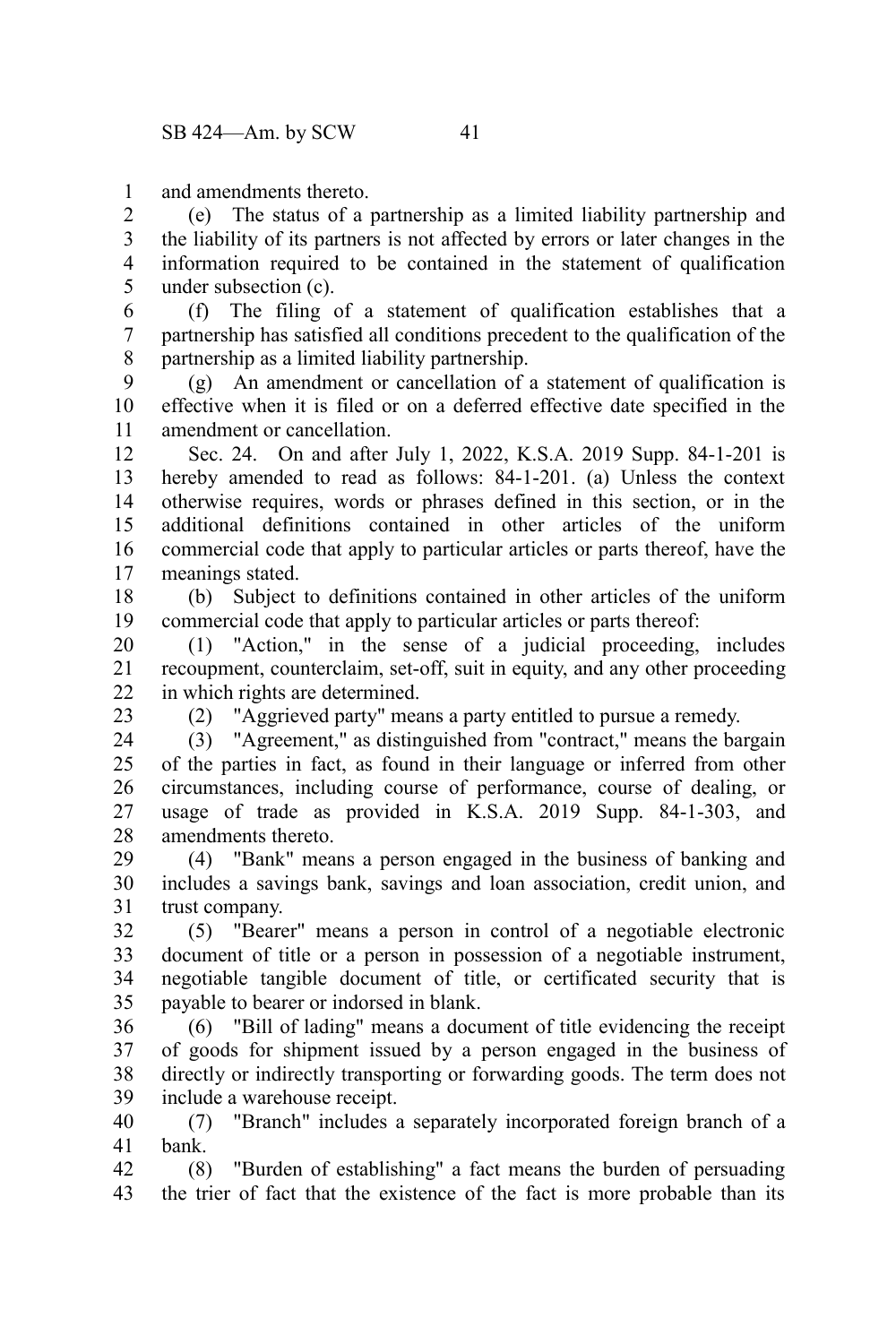nonexistence. 1

(9) "Buyer in ordinary course of business" means a person that buys goods in good faith, without knowledge that the sale violates the rights of another person in the goods, and in the ordinary course from a person, other than a pawnbroker, in the business of selling goods of that kind. A person buys goods in the ordinary course if the sale to the person comports with the usual or customary practices in the kind of business in which the seller is engaged or with the seller's own usual or customary practices. A person that sells oil, gas, or other minerals at the wellhead or minehead is a person in the business of selling goods of that kind. A buyer in ordinary course of business may buy for cash, by exchange of other property, or on secured or unsecured credit, and may acquire goods or documents of title under a preexisting contract for sale. Only a buyer that takes possession of the goods or has a right to recover the goods from the seller under article 2 of chapter 84 of the Kansas Statutes Annotated, and amendments thereto, may be a buyer in ordinary course of business. "Buyer in ordinary course of business" does not include a person that acquires goods in a transfer in bulk or as security for or in total or partial satisfaction of a money debt. 2 3 4 5 6 7 8 9 10 11 12 13 14 15 16 17 18

(10) "Conspicuous," with reference to a term, means so written, displayed, or presented that a reasonable person against which it is to operate ought to have noticed it. Whether a term is "conspicuous" or not is a decision for the court. Conspicuous terms include the following: 19 20 21 22

(A) A heading in capitals equal to or greater in size than the surrounding text, or in contrasting type, font, or color to the surrounding text of the same or lesser size; and 23 24 25

(B) language in the body of a record or display in larger type than the surrounding text, or in contrasting type, font, or color to the surrounding text of the same size, or set off from surrounding text of the same size by symbols or other marks that call attention to the language. 26 27 28 29

(11) "Consumer" means an individual who enters into a transaction primarily for personal, family, or household purposes. 30 31

(12) "Contract," as distinguished from "agreement," means the total legal obligation that results from the parties' agreement as determined by the uniform commercial code as supplemented by any other applicable laws. 32 33 34 35

(13) "Creditor" includes a general creditor, a secured creditor, a lien creditor, and any representative of creditors, including an assignee for the benefit of creditors, a trustee in bankruptcy, a receiver in equity, and an executor or administrator of an insolvent debtor's or assignor's estate. 36 37 38 39

(14) "Defendant" includes a person in the position of defendant in a counterclaim, cross-claim, or third-party claim. 40 41

(15) "Delivery," with respect to an electronic document of title means voluntary transfer of control and with respect to an instrument, a tangible 42 43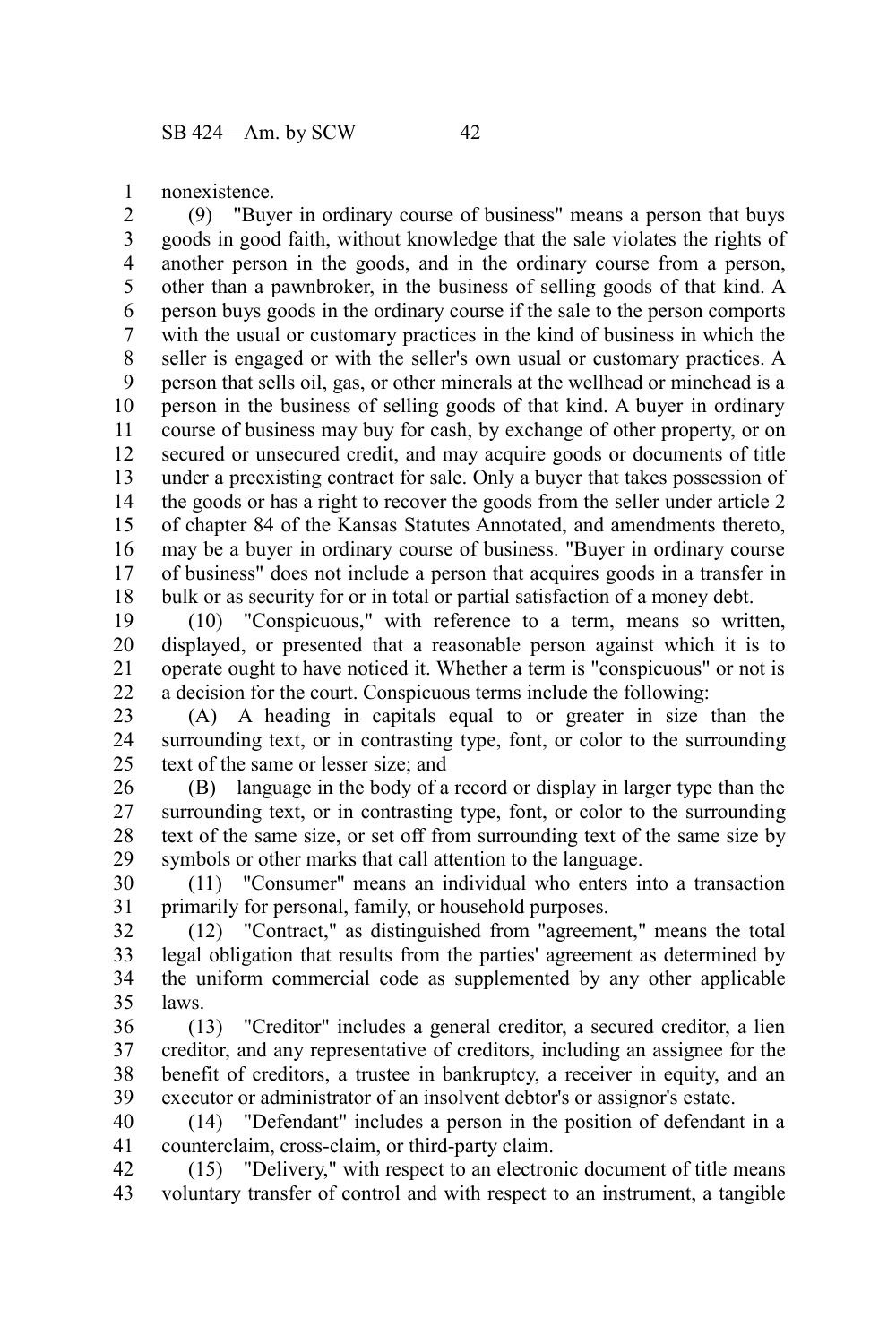document of title, or chattel paper, means voluntary transfer of possession. 1

(16) "Document of title" means a record (i) that in the regular course of business or financing is treated as adequately evidencing that the person in possession or control of the record is entitled to receive, control, hold, and dispose of the record and the goods the record covers and (ii) that purports to be issued by or addressed to a bailee and to cover goods in the bailee's possession which are either identified or are fungible portions of an identified mass. The term includes a bill of lading, transport document, dock warrant, dock receipt, warehouse receipt and order for delivery of goods. An electronic document of title means a document of title evidenced by a record consisting of information stored in an electronic medium. A tangible document of title means a document of title evidenced by a record consisting of information that is inscribed on a tangible medium. 2 3 4 5 6 7 8 9 10 11 12 13 14

15

(17) "Fault" means a default, breach, or wrongful act or omission.

16

(18) "Fungible goods" means:

(A) Goods of which any unit, by nature or usage of trade, is the equivalent of any other like unit; or 17 18

19 20 (B) goods that by agreement are treated as equivalent.

(19) "Genuine" means free of forgery or counterfeiting.

(20) "Good faith," except as otherwise provided in article 5 of chapter 84 of the Kansas Statutes Annotated, and amendments thereto, means honesty in fact and the observance of reasonable commercial standards of fair dealing. 21  $22$ 23 24

 $25$ 

(21) "Holder" means:

(A) The person in possession of a negotiable instrument that is payable either to bearer or to an identified person that is the person in possession; or 26 27 28

(B) the person in possession of a negotiable tangible document of title if the goods are deliverable either to bearer or to the order of the person in possession; or 29 30 31

(C) the person in control of a negotiable electronic document of title.

(22) "Insolvency proceeding" includes an assignment for the benefit of creditors or other proceeding intended to liquidate or rehabilitate the estate of the person involved. 33 34 35

36

32

(23) "Insolvent" means:

(A) Having generally ceased to pay debts in the ordinary course of business other than as a result of bona fide dispute; 37 38

39 40 (B) being unable to pay debts as they become due; or

(C) being insolvent within the meaning of federal bankruptcy law.

(24) "Money" means a medium of exchange currently authorized or adopted by a domestic or foreign government. The term includes a monetary unit of account established by an intergovernmental organization 41 42 43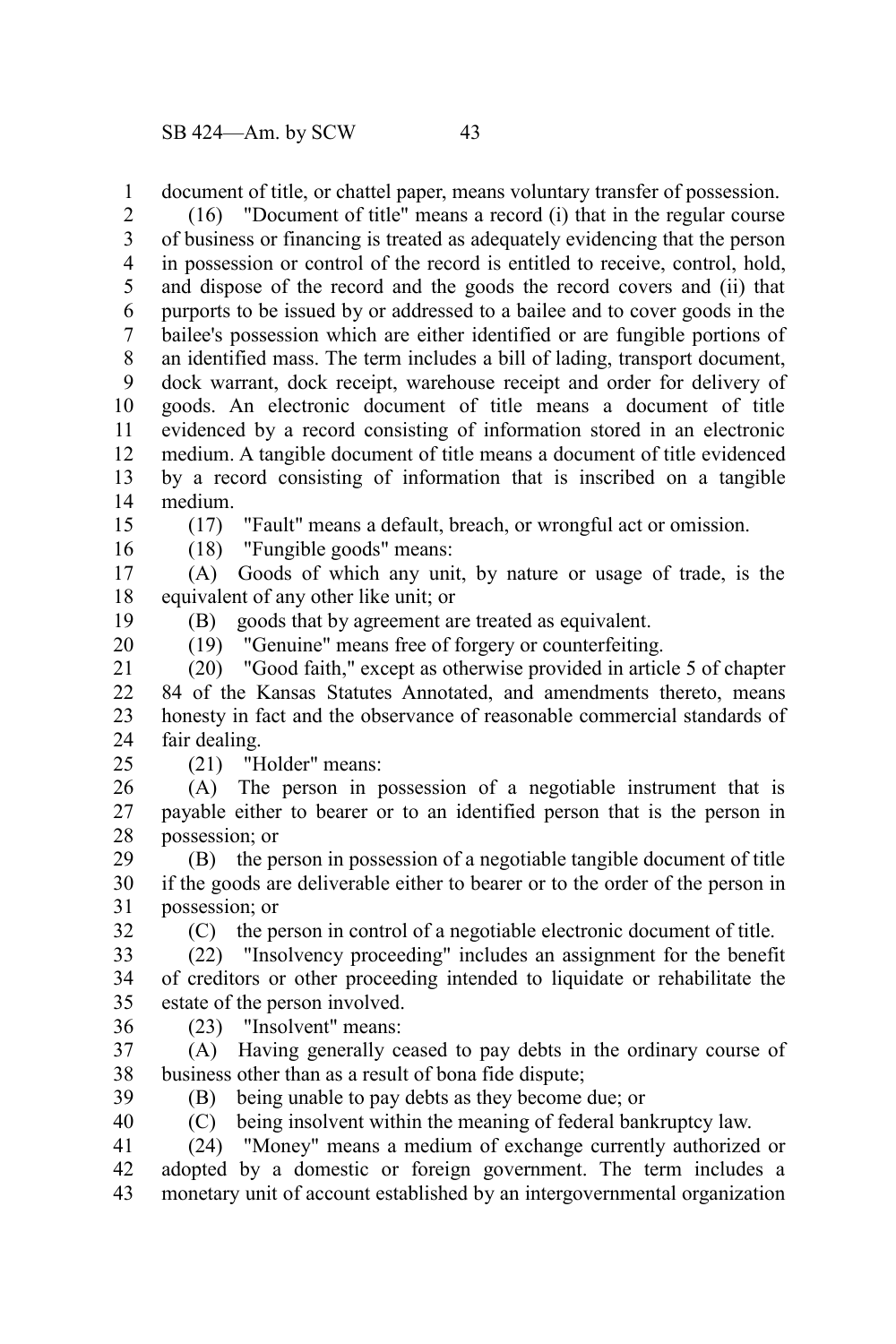or by agreement between two or more countries. 1

2

(25) "Organization" means a person other than an individual.

(26) "Party," as distinguished from "third party," means a person that has engaged in a transaction or made an agreement subject to the uniform commercial code. 3 4 5

(27) "Person" means an individual, corporation, business trust, estate, trust, partnership, limited liability company, association, joint venture, government, governmental subdivision, agency, or instrumentality, public corporation, or any other legal or commercial entity*, or any series of any of the foregoing*. 6 7 8 9 10

(28) "Present value" means the amount as of a date certain of one or more sums payable in the future, discounted to the date certain by use of either an interest rate specified by the parties if that rate is not manifestly unreasonable at the time the transaction is entered into or, if an interest rate is not so specified, a commercially reasonable rate that takes into account the facts and circumstances at the time the transaction is entered into. 11 12 13 14 15 16

(29) "Purchase" means taking by sale, lease, discount, negotiation, mortgage, pledge, lien, security interest, issue or reissue, gift, or any other voluntary transaction creating an interest in property. 17 18 19

20

(30) "Purchaser" means a person that takes by purchase.

(31) "Record" means information that is inscribed on a tangible medium or that is stored in an electronic or other medium and is retrievable in perceivable form. 21 22 23

(32) "Remedy" means any remedial right to which an aggrieved party is entitled with or without resort to a tribunal. 24 25

(33) "Representative" means a person empowered to act for another, including an agent, an officer of a corporation or association, and a trustee, executor, or administrator of an estate. 26 27 28

29

(34) "Right" includes remedy.

(35) "Security interest" means an interest in personal property or fixtures which secures payment or performance of an obligation. "Security interest" includes any interest of a consignor and a buyer of accounts, chattel paper, a payment intangible, or a promissory note in a transaction that is subject to article 9 of chapter 84 of the Kansas Statutes Annotated, and amendments thereto. "Security interest" does not include the special property interest of a buyer of goods on identification of those goods to a contract for sale under K.S.A. 84-2-401 and amendments thereto, but a buyer may also acquire a "security interest" by complying with article 9 of chapter 84 of the Kansas Statutes Annotated, and amendments thereto. Except as otherwise provided in K.S.A. 84-2-505, and amendments thereto, the right of a seller or lessor of goods under article 2 or 2a of chapter 84 of the Kansas Statutes Annotated, and amendments thereto, to retain or acquire possession of the goods is not a "security interest," but a 30 31 32 33 34 35 36 37 38 39 40 41 42 43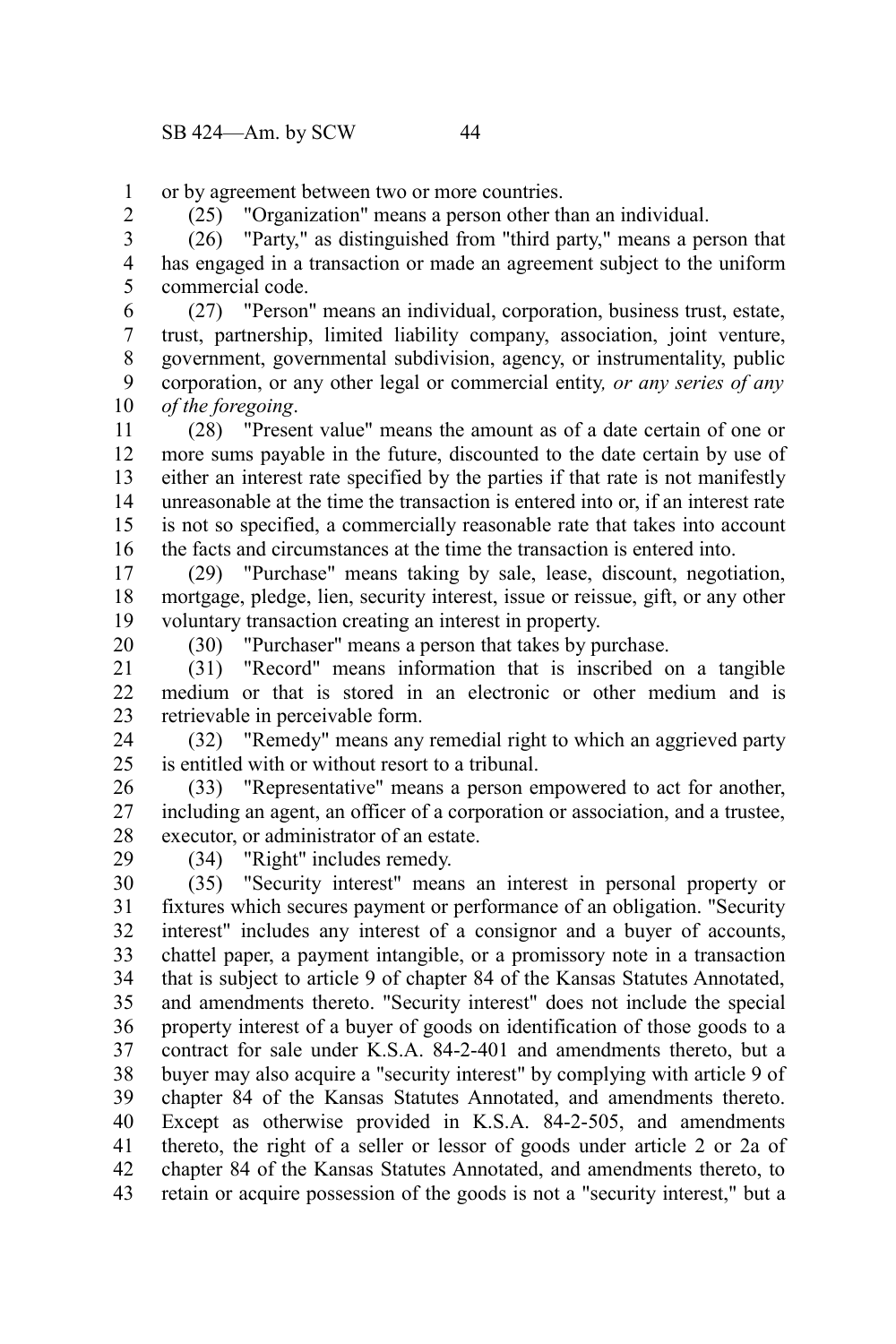seller or lessor may also acquire a "security interest" by complying with article 9 of chapter 84 of the Kansas Statutes Annotated, and amendments thereto. The retention or reservation of title by a seller of goods notwithstanding shipment or delivery to the buyer under K.S.A. 84-2-401, and amendments thereto, is limited in effect to a reservation of a "security interest." Whether a transaction in the form of a lease creates a "security interest" is determined pursuant to K.S.A. 2019 Supp. 84-1-203, and amendments thereto. 1 2 3 4 5 6 7 8

9

22

(36) "Send" in connection with a writing, record, or notice means:

(A) To deposit in the mail or deliver for transmission by any other usual means of communication with postage or cost of transmission provided for and properly addressed and, in the case of an instrument, to an address specified thereon or otherwise agreed, or if there be none to any address reasonable under the circumstances; or 10 11 12 13 14

(B) in any other way to cause to be received any record or notice within the time it would have arrived if properly sent. 15 16

(37) "Signed" includes using any symbol executed or adopted with present intention to adopt or accept a writing. 17 18

(38) "State" means a state of the United States, the District of Columbia, Puerto Rico, the United States Virgin Islands, or any territory or insular possession subject to the jurisdiction of the United States. 19 20 21

(39) "Surety" includes a guarantor or other secondary obligor.

(40) "Term" means a portion of an agreement that relates to a particular matter. 23 24

(41) "Unauthorized signature" means a signature made without actual, implied, or apparent authority. The term includes a forgery. 25 26

(42) "Warehouse receipt" means a document of title issued by a person engaged in the business of storing goods for hire. 27 28

(43) "Writing" includes printing, typewriting, or any other intentional reduction to tangible form. "Written" has a corresponding meaning. 29 30

Sec. 25. On and after July 1, 2022, K.S.A. 2019 Supp. 84-9-102 is hereby amended to read as follows: 84-9-102. (a) **Article 9 definitions.** In this article: 31 32 33

(1) "Accession" means goods that are physically united with other goods in such a manner that the identity of the original goods is not lost. 34 35

(2) "Account," except as used in "account for," means a right to payment of a monetary obligation, whether or not earned by performance, (A) for property that has been or is to be sold, leased, licensed, assigned, or otherwise disposed of, (B) for services rendered or to be rendered, (C) for a policy of insurance issued or to be issued, (D) for a secondary obligation incurred or to be incurred, (E) for energy provided or to be provided, (F) for the use or hire of a vessel under a charter or other contract, (G) arising out of the use of a credit or charge card or information 36 37 38 39 40 41 42 43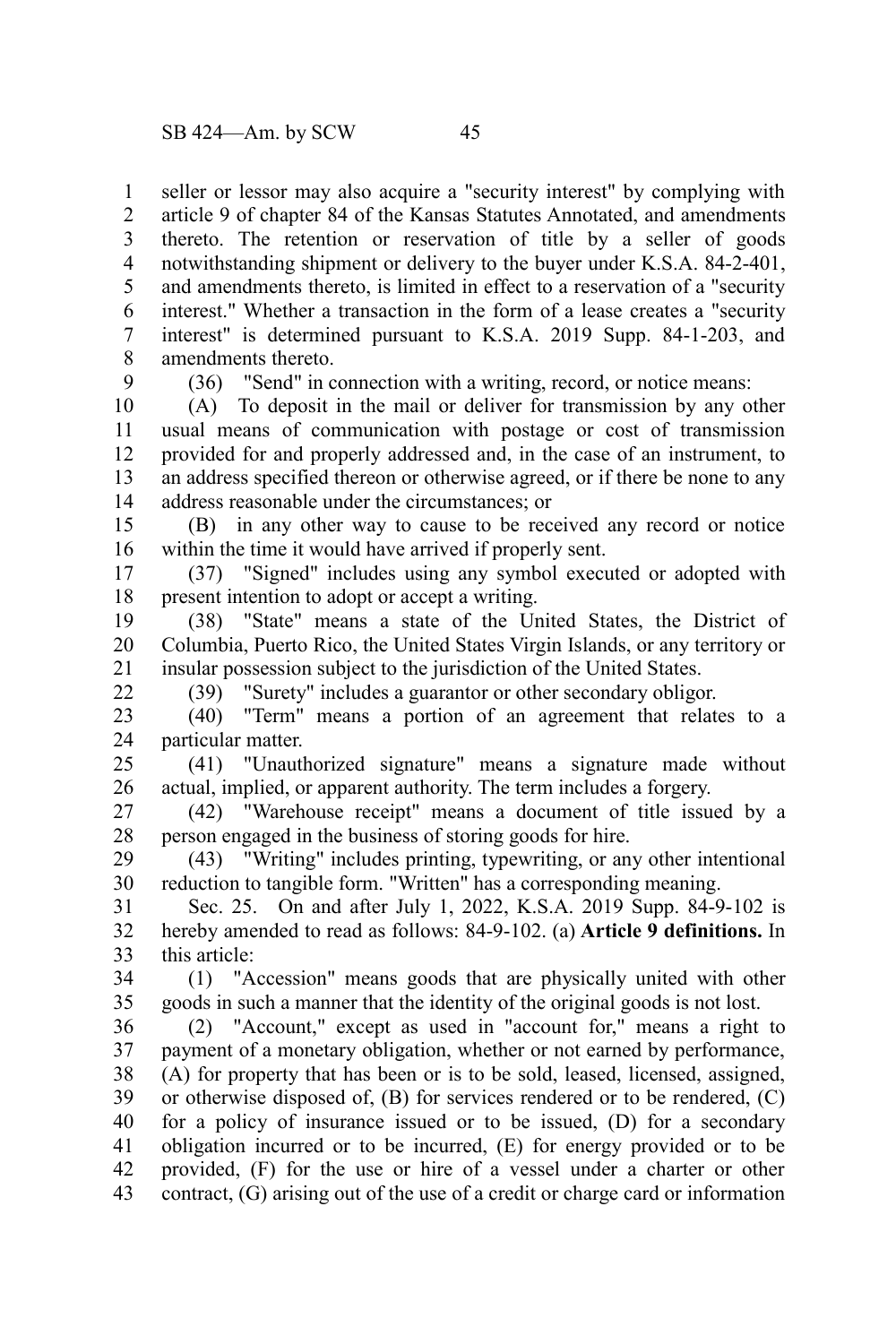contained on or for use with the card, or (H) as winnings in a lottery or other game of chance operated or sponsored by a state, governmental unit of a state, or person licensed or authorized to operate the game by a state or governmental unit of a state. The term includes health-care-insurance receivables. The term does not include: (A) Rights to payment evidenced by chattel paper or an instrument, (B) commercial tort claims, (C) deposit accounts, (D) investment property, (E) letter-of-credit rights or letters of credit, or (F) rights to payment for money or funds advanced or sold, other than rights arising out of the use of a credit or charge card or information contained on or for use with the card. 1 2 3 4 5 6 7 8 9 10

(3) "Account debtor" means a person obligated on an account, chattel paper, or general intangible. The term does not include persons obligated to pay a negotiable instrument, even if the instrument constitutes part of chattel paper. 11 12 13 14

15

(4) "Accounting," except as used in "accounting for," means a record:

16

20

(A) Authenticated by a secured party;

(B) indicating the aggregate unpaid secured obligations as of a date not more than 35 days earlier or 35 days later than the date of the record; and 17 18 19

(C) identifying the components of the obligations in reasonable detail.

(5) "Agricultural lien" means an interest, other than a security interest, in farm products: (A) Which secures payment or performance of an obligation for: 21 22 23

(i) Goods or services furnished in connection with a debtor's farming operation; or 24 25

(ii) rent on real property leased by a debtor in connection with its farming operation; 26 27

28

39

(B) which is created by statute in favor of a person that:

(i) In the ordinary course of its business furnished goods or services to a debtor in connection with a debtor's farming operation; or 29 30

(ii) leased real property to a debtor in connection with the debtor's farming operation; and 31 32

(C) whose effectiveness does not depend on the person's possession of the personal property. Agricultural liens shall not include statutory liens. 33 34

(6) "As-extracted collateral" means: (A) Oil, gas, or other minerals that are subject to a security interest that: 35 36

(i) Is created by a debtor having an interest in the minerals before extraction; and 37 38

(ii) attaches to the minerals as extracted; or

(B) accounts arising out of the sale at the wellhead or minehead of oil, gas, or other minerals in which the debtor had an interest before extraction. 40 41 42

(7) "Authenticate" means: 43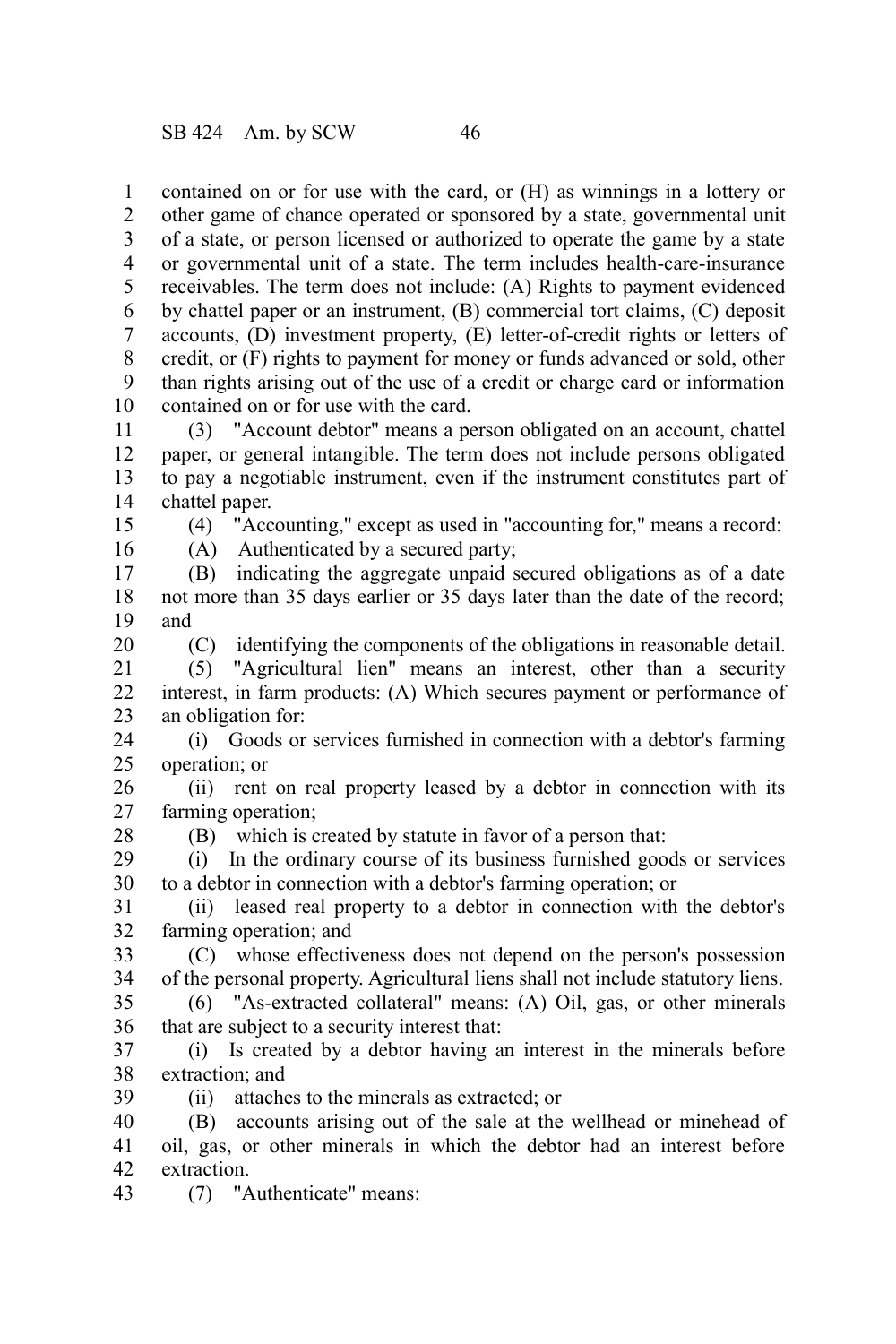(A) To sign; or

1

(B) with present intent to adopt or accept a record, to attach to or logically associate with the record an electronic sound, symbol or process. 2 3

(8) "Bank" means an organization that is engaged in the business of banking. The term includes savings banks, savings and loan associations, credit unions, and trust companies. 4 5 6

(9) "Cash proceeds" means proceeds that are money, checks, deposit accounts, or the like. 7 8

(10) "Certificate of title" means a certificate of title with respect to which a statute provides for the security interest in question to be indicated on the certificate as a condition or result of the security interest's obtaining priority over the rights of a lien creditor with respect to the collateral. The term includes another record maintained as an alternative to a certificate of title by the governmental unit that issues certificates of title if a statute permits the security interest in question to be indicated on the record as a condition or result of the security interest's obtaining priority over the rights of a lien creditor with respect to the collateral. 9 10 11 12 13 14 15 16 17

(11) "Chattel paper" means a record or records that evidence both a monetary obligation and a security interest in specific goods, a security interest in specific goods and software used in the goods, a security interest in specific goods and license of software used in the goods, a lease of specific goods, or a lease of specific goods and license of software used in the goods. In this subsection, "monetary obligation" means a monetary obligation secured by the goods or owed under a lease of the goods and includes a monetary obligation with respect to software used in the goods. The term does not include (i) charters or other contracts involving the use or hire of a vessel or (ii) records that evidence a right to payment arising out of the use of a credit or charge card or information contained on or for use with the card. If a transaction is evidenced by records that include an instrument or series of instruments, the group of records taken together constitutes chattel paper. 18 19 20 21 22 23 24 25 26 27 28 29 30 31

(12) "Collateral" means the property subject to a security interest or agricultural lien. The term includes: 32 33

34

42

(A) Proceeds to which a security interest attaches;

(B) accounts, chattel paper, payment intangibles, and promissory notes that have been sold; and 35 36 37

(C) goods that are the subject of a consignment.

(13) "Commercial tort claim" means a claim arising in tort with respect to which: 38 39

(A) The claimant is an organization; or 40

(B) the claimant is an individual and the claim: 41

(i) Arose in the course of the claimant's business or profession; and

(ii) does not include damages arising out of personal injury to or the 43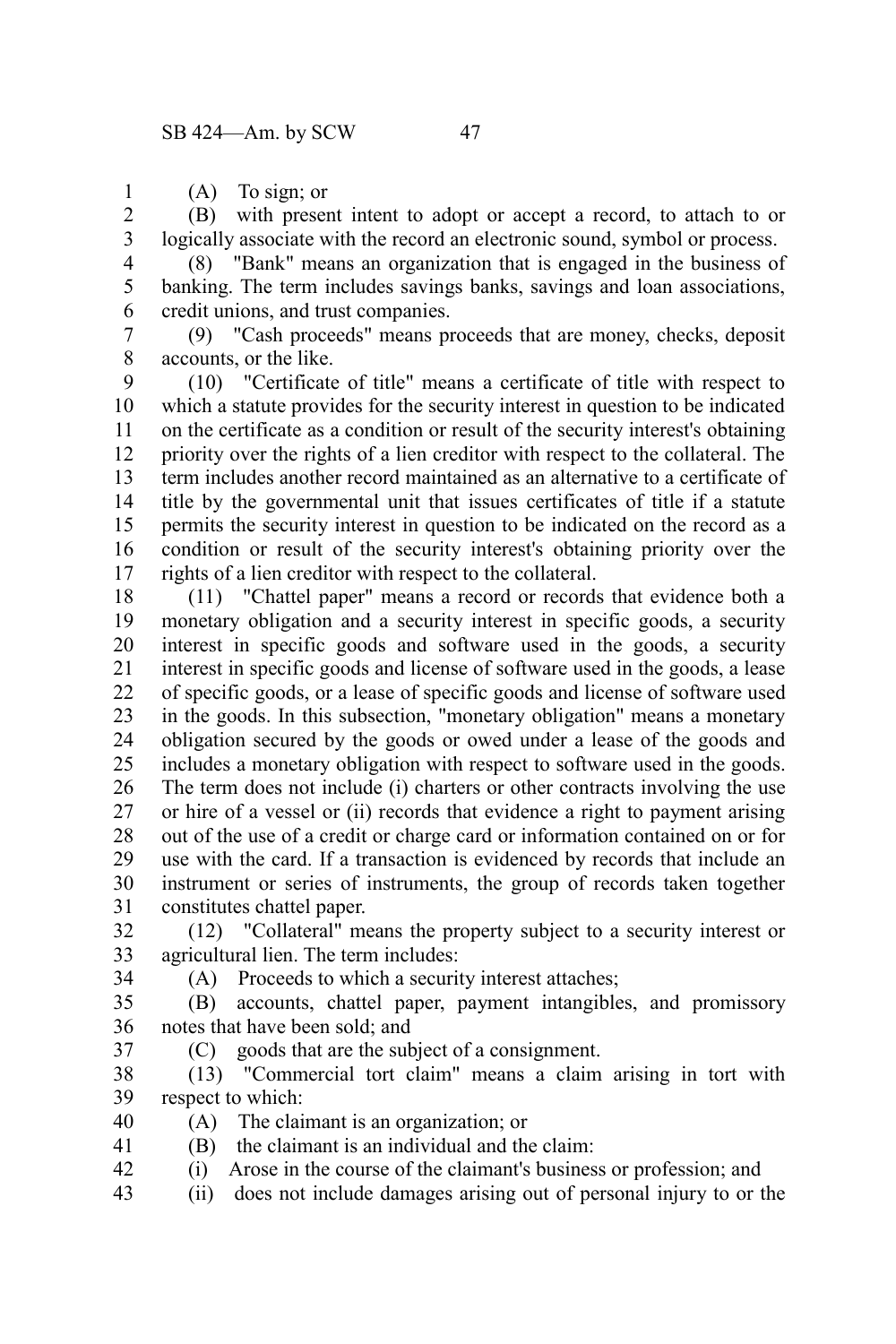death of an individual. 1

(14) "Commodity account" means an account maintained by a commodity intermediary in which a commodity contract is carried for a commodity customer. 2 3 4

(15) "Commodity contract" means a commodity futures contract, an option on a commodity futures contract, a commodity option, or another contract if the contract or option is: 5 6 7

(A) Traded on or subject to the rules of a board of trade that has been designated as a contract market for such a contract pursuant to federal commodities laws; or 8 9 10

(B) traded on a foreign commodity board of trade, exchange, or market, and is carried on the books of a commodity intermediary for a commodity customer. 11 12 13

(16) "Commodity customer" means a person for which a commodity intermediary carries a commodity contract on its books. 14 15

16

(17) "Commodity intermediary" means a person that:

(A) Is registered as a futures commission merchant under federal commodities law; or 17 18

(B) in the ordinary course of its business provides clearance or settlement services for a board of trade that has been designated as a contract market pursuant to federal commodities law. 19 20 21

 $22$ 

23

(A) To send a written or other tangible record;

(18) "Communicate" means:

(B) to transmit a record by any means agreed upon by the persons sending and receiving the record; or 24 25

(C) in the case of transmission of a record to or by a filing office, to transmit a record by any means prescribed by filing-office rule. 26 27

(19) "Consignee" means a merchant to which goods are delivered in a consignment. 28 29

(20) "Consignment" means a transaction, regardless of its form, in which a person delivers goods to a merchant for the purpose of sale and: (A) The merchant: 30 31 32

(i) Deals in goods of that kind under a name other than the name of the person making delivery; 33 34

35

(ii) is not an auctioneer; and

(iii) is not generally known by its creditors to be substantially engaged in selling the goods of others; 36 37

(B) with respect to each delivery, the aggregate value of the goods is \$1,000 or more at the time of delivery; 38 39

(C) the goods are not consumer goods immediately before delivery; and 40 41

(D) the transaction does not create a security interest that secures an obligation. 42 43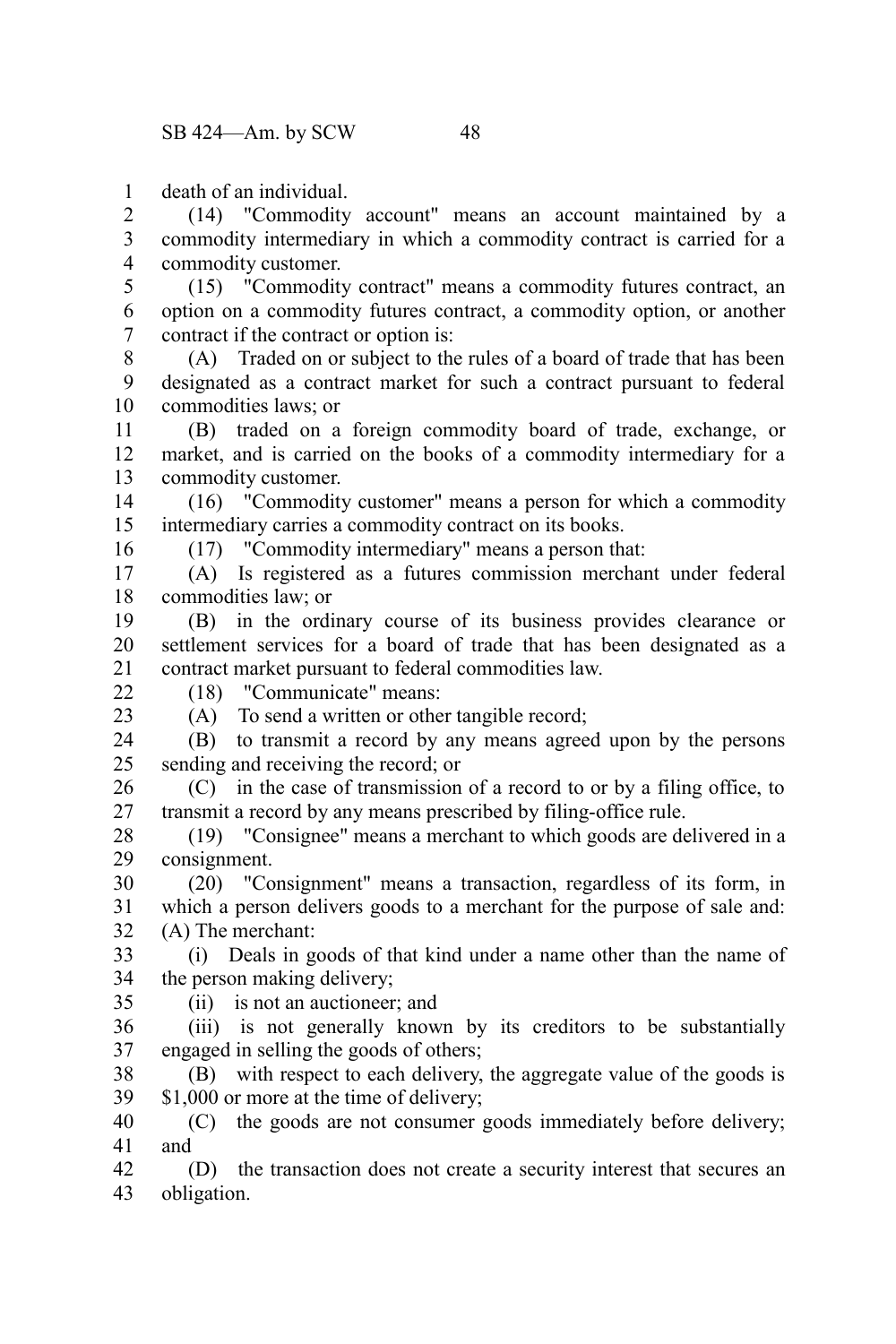(21) "Consignor" means a person that delivers goods to a consignee in a consignment. 1 2

3

(22) "Consumer debtor" means a debtor in a consumer transaction.

4

10

25

(23) "Consumer goods" means goods that are used or bought for use

primarily for personal, family, or household purposes. 5

(24) "Consumer-goods transaction" means a consumer transaction in which: 6 7

(A) An individual incurs an obligation primarily for personal, family, or household purposes; and 8 9

(B) a security interest in consumer goods secures the obligation.

(25) "Consumer obligor" means an obligor who is an individual and who incurred the obligation as part of a transaction entered into primarily for personal, family, or household purposes. 11 12 13

(26) "Consumer transaction" means a transaction in which (i) an individual incurs an obligation primarily for personal, family, or household purposes, (ii) a security interest secures the obligation, and (iii) the collateral is held or acquired primarily for personal, family, or household purposes. The term includes consumer-goods transactions. 14 15 16 17 18

(27) "Continuation statement" means an amendment of a financing statement which: 19 20

(A) Identifies, by its file number, the initial financing statement to which it relates; and 21 22

(B) indicates that it is a continuation statement for, or that it is filed to continue the effectiveness of, the identified financing statement. 23 24

(28) "Debtor" means:

(A) A person having an interest, other than a security interest or other lien, in the collateral, whether or not the person is an obligor; 26 27

(B) a seller of accounts, chattel paper, payment intangibles, or promissory notes; or 28 29

(C) a consignee. 30

(29) "Deposit account" means a demand, time, savings, passbook, or similar account maintained with a bank. The term does not include investment property or accounts evidenced by an instrument. 31 32 33

(30) "Document" means a document of title or a receipt of the type described in subsection (b) of K.S.A. 84-7-201(b), and amendments thereto. 34 35 36

(31) "Electronic chattel paper" means chattel paper evidenced by a record or records consisting of information stored in an electronic medium. 37 38

(32) "Encumbrance" means a right, other than an ownership interest, in real property. The term includes mortgages and other liens on real property. 39 40 41

(33) "Equipment" means goods other than inventory, farm products, or consumer goods. 42 43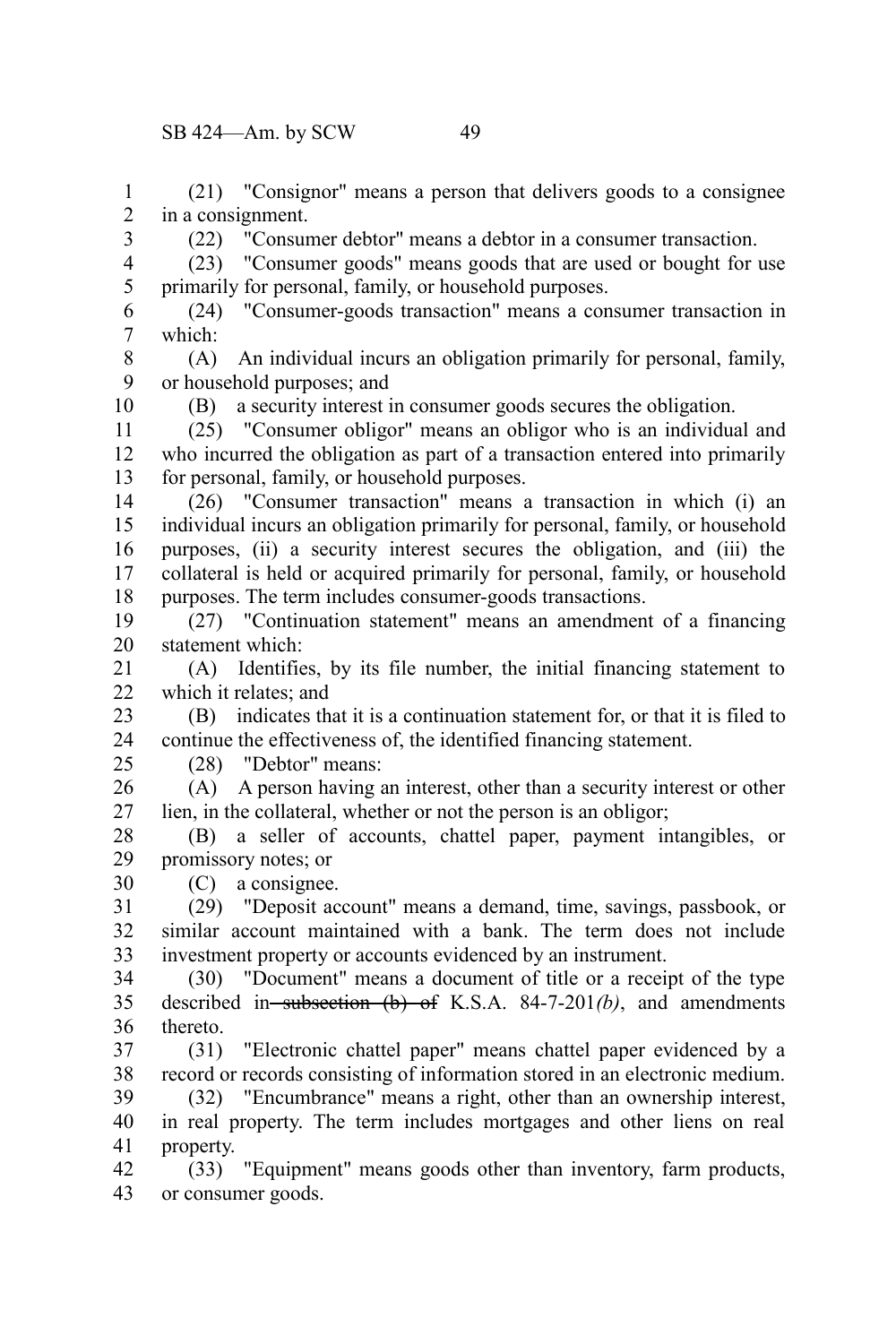(34) "Farm products" means goods, other than standing timber, with respect to which the debtor is engaged in a farming operation and which are: (A) Crops grown, growing, or to be grown, including: 1 2 3

4 5 (i) Crops produced on trees, vines, and bushes; and

(ii) aquatic goods produced in aquacultural operations;

(B) livestock, born or unborn, including aquatic goods produced in aquacultural operations; 6 7

8 9 (C) supplies used or produced in a farming operation; or

(D) products of crops or livestock in their unmanufactured states.

(35) "Farming operation" means raising, cultivating, propagating, fattening, grazing, or any other farming, livestock, or aquacultural operation. 10 11 12

(36) "File number" means the number assigned to an initial financing statement pursuant to subsection  $(a)$  of K.S.A. 2019 Supp. 84-9-519 $(a)$ , and amendments thereto. 13 14 15

(37) "Filing office" means an office designated in K.S.A. 2019 Supp. 84-9-501, and amendments thereto, as the place to file a financing statement. 16 17 18

(38) "Filing-office rule" means a rule adopted pursuant to K.S.A. 2019 Supp. 84-9-526, and amendments thereto. 19 20

(39) "Financing statement" means a record or records composed of an initial financing statement and any filed record relating to the initial financing statement. 21 22 23

(40) "Fixture filing" means the filing of a financing statement covering goods that are or are to become fixtures and satisfying subsections (a) and (b) of K.S.A. 2019 Supp. 84-9-502*(a) and (b)*, and amendments thereto. The term includes the filing of a financing statement covering goods of a transmitting utility which are or are to become fixtures. 24 25 26 27 28 29

(41) "Fixtures" means goods that have become so related to particular real property that an interest in them arises under real property law. 30 31

(42) "General intangible" means any personal property, including things in action, other than accounts, chattel paper, commercial tort claims, deposit accounts, documents, goods, instruments, investment property, letter-of-credit rights, letters of credit, money, and oil, gas, or other minerals before extraction. The term includes payment intangibles and software. 32 33 34 35 36 37

(43) Reserved. 38

(44) "Goods" means all things that are movable when a security interest attaches. The term includes  $(A)$  fixtures,  $(B)$  standing timber that is to be cut and removed under a conveyance or contract for sale, (C) the unborn young of animals, (D) crops grown, growing, or to be grown, even if the crops are produced on trees, vines, or bushes, and (E) manufactured 39 40 41 42 43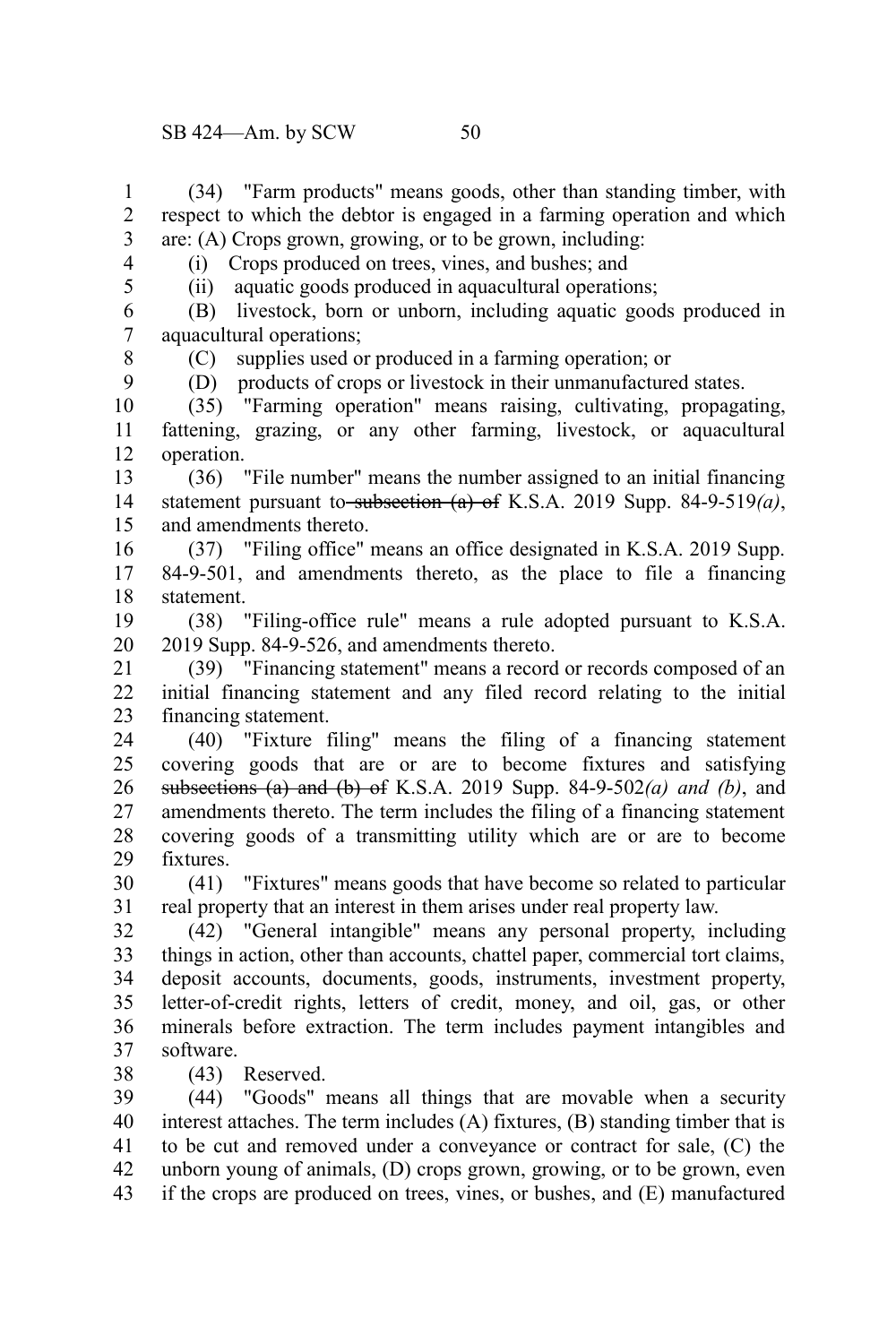homes. The term also includes a computer program embedded in goods and any supporting information provided in connection with a transaction relating to the program if (A) the program is associated with the goods in such a manner that it customarily is considered part of the goods, or (B) by becoming the owner of the goods, a person acquires a right to use the program in connection with the goods. The term does not include a computer program embedded in goods that consist solely of the medium in which the program is embedded. The term also does not include accounts, chattel paper, commercial tort claims, deposit accounts, documents, general intangibles, instruments, investment property, letter-of-credit rights, letters of credit, money, or oil, gas, or other minerals before extraction. 1 2 3 4 5 6 7 8 9 10 11 12

(45) "Governmental unit" means a subdivision, agency, department, county, parish, municipality, or other unit of the government of the United States, a state, or a foreign country. The term includes an organization having a separate corporate existence if the organization is eligible to issue debt on which interest is exempt from income taxation under the laws of the United States. 13 14 15 16 17 18

(46) "Health-care-insurance receivable" means an interest in or claim under a policy of insurance which is a right to payment of a monetary obligation for health-care goods or services provided. 19 20 21

(47) "Instrument" means a negotiable instrument, a writing that would otherwise qualify as a certificate of deposit as defined by K.S.A. 84-3-104(j), and amendments thereto, but for the fact that the writing contains a limitation on transfer, or any other writing that evidences a right to the payment of a monetary obligation, is not itself a security agreement or lease, and is of a type that in ordinary course of business is transferred by delivery with any necessary indorsement or assignment. The term does not include (i) investment property, (ii) letters of credit, or (iii) writings that evidence a right to payment arising out of the use of a credit or charge card or information contained on or for use with the card. 22 23 24 25 26 27 28 29 30 31

32 33

36

(48) "Inventory" means goods, other than farm products, which:

(A) Are leased by a person as lessor;

(B) are held by a person for sale or lease or to be furnished under a contract of service; 34 35

(C) are furnished by a person under a contract of service; or

(D) consist of raw materials, work in process, or materials used or consumed in a business. 37 38

(49) "Investment property" means a security, whether certificated or uncertificated, security entitlement, securities account, commodity contract, or commodity account. 39 40 41

(50) "Jurisdiction of organization," with respect to a registered organization, means the jurisdiction under whose law the organization is 42 43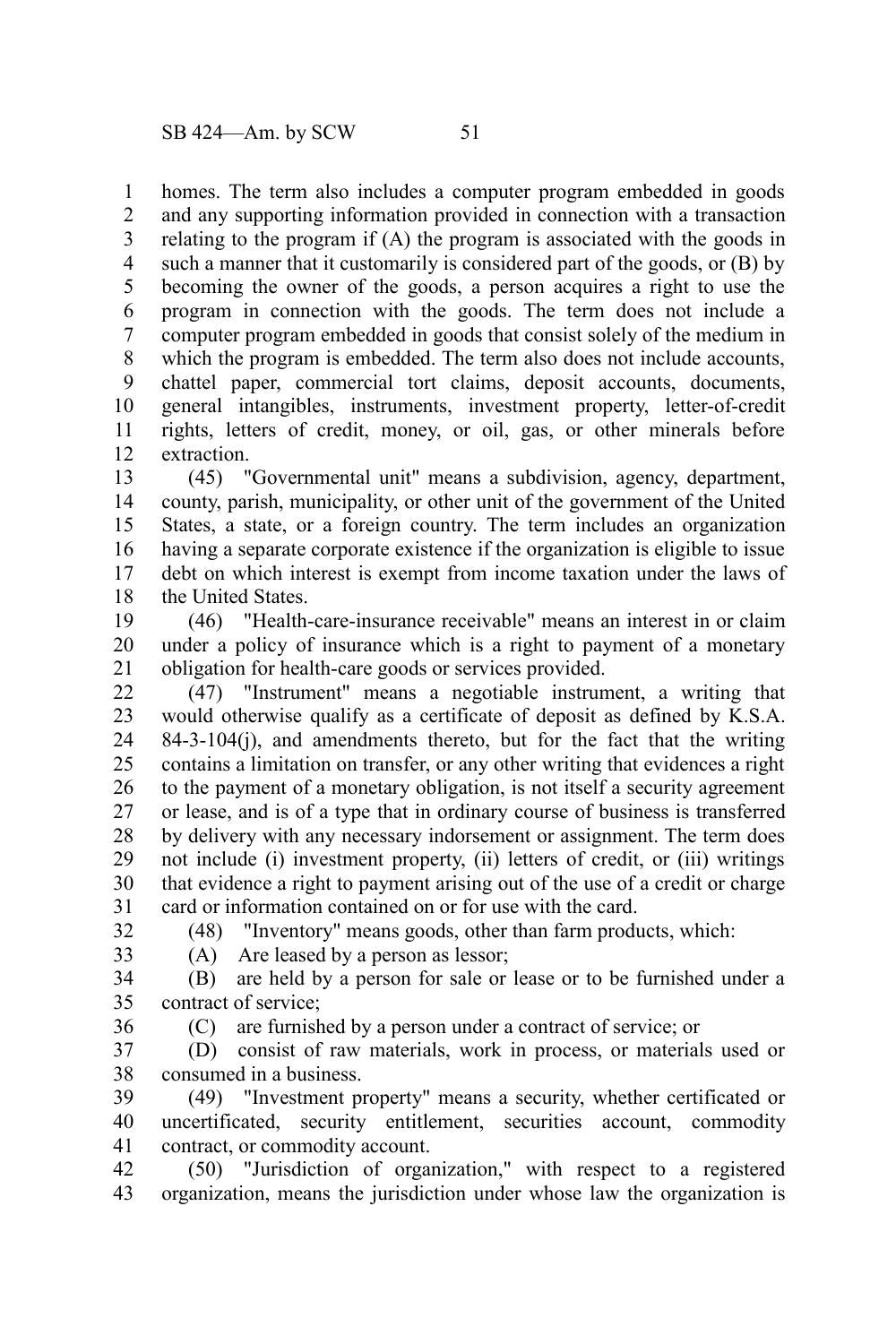formed or organized. 1

(51) "Letter-of-credit right" means a right to payment or performance under a letter of credit, whether or not the beneficiary has demanded or is at the time entitled to demand payment or performance. The term does not include the right of a beneficiary to demand payment or performance under a letter of credit. 2 3 4 5 6

7

(52) "Lien creditor" means:

(A) A creditor that has acquired a lien on the property involved by attachment, levy, or the like; 8 9

(B) an assignee for benefit of creditors from the time of assignment;

(C) a trustee in bankruptcy from the date of the filing of the petition; or 11 12

13

10

(D) a receiver in equity from the time of appointment.

(53) "Manufactured home" means a structure, transportable in one or more sections, which, in the traveling mode, is eight body feet or more in width or 40 body feet or more in length, or, when erected on site, is 320 or more square feet, and which is built on a permanent chassis and designed to be used as a dwelling with or without a permanent foundation when connected to the required utilities, and includes the plumbing, heating, air conditioning, and electrical systems contained therein. The term includes any structure that meets all of the requirements of this paragraph except the size requirements and with respect to which the manufacturer voluntarily files a certification required by the United States secretary of housing and urban development and complies with the standards established under title 42 of the United States code. 14 15 16 17 18 19 20 21 22 23 24 25

26

(54) "Manufactured-home transaction" means a secured transaction:

(A) That creates a purchase-money security interest in a manufactured home, other than a manufactured home held as inventory; or (B) in which a manufactured home, other than a manufactured home held as inventory, is the primary collateral. 27 28 29 30

(55) "Mortgage" means a consensual interest in real property, including fixtures, which secures payment or performance of an obligation. 31 32 33

(56) "New debtor" means a person that becomes bound as a debtor under K.S.A. 2019 Supp. 84-9-203(d), and amendments thereto, by a security agreement previously entered into by another person. 34 35 36

(57) "New value" means (A) money, (B) money's worth in property, services, or new credit, or (C) release by a transferee of an interest in property previously transferred to the transferee. The term does not include an obligation substituted for another obligation. 37 38 39 40

(58) "Noncash proceeds" means proceeds other than cash proceeds. 41

(59) "Obligor" means a person that, with respect to an obligation secured by a security interest in or an agricultural lien on the collateral, 42 43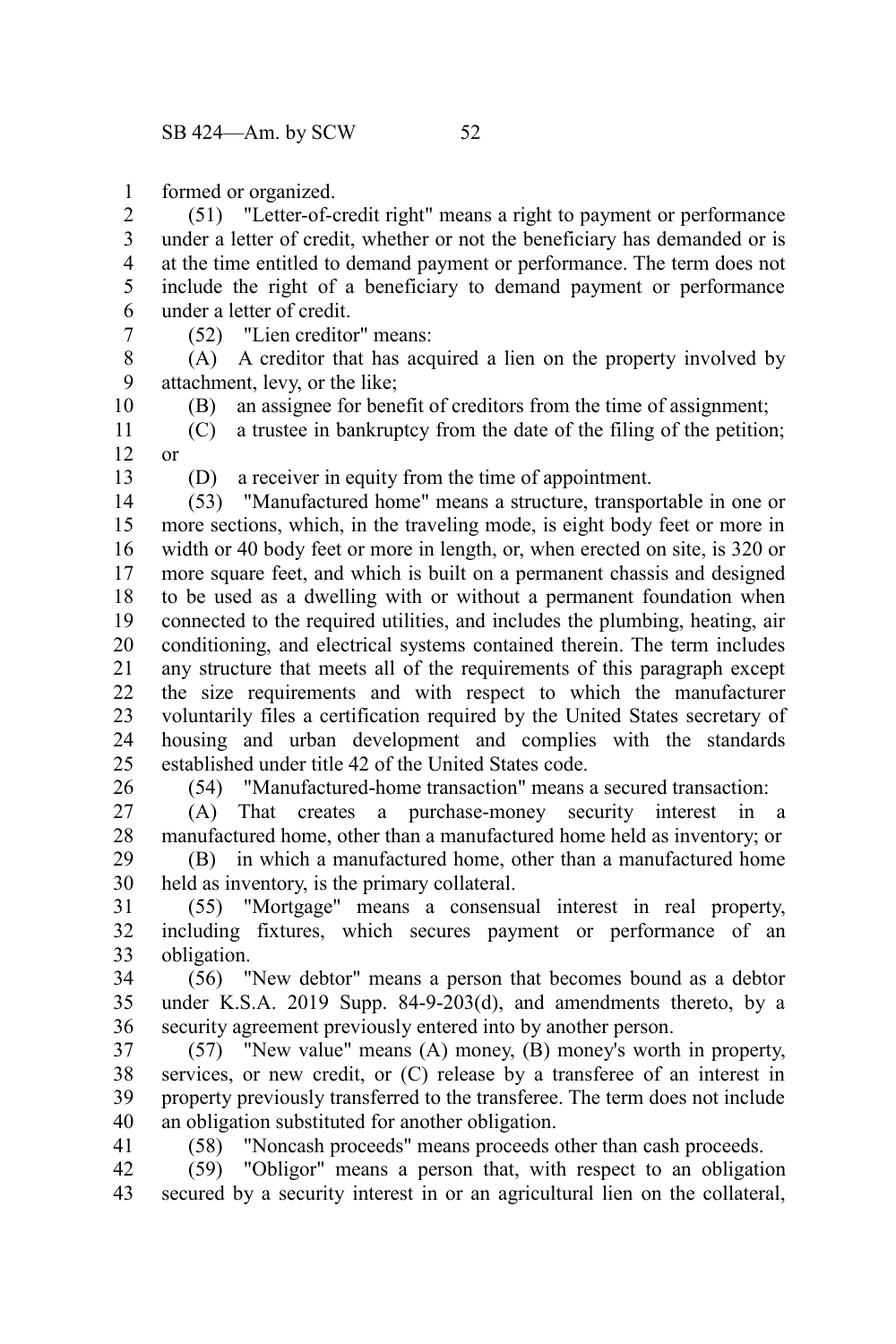(A) owes payment or other performance of the obligation, (B) has provided property other than the collateral to secure payment or other performance of the obligation, or (C) is otherwise accountable in whole or in part for payment or other performance of the obligation. The term does not include issuers or nominated persons under a letter of credit. 1 2 3 4 5

(60) "Original debtor" except as used in K.S.A. 2019 Supp. 84-9- 310(c), and amendments thereto, means a person that, as debtor, entered into a security agreement to which a new debtor has become bound under K.S.A. 2019 Supp. 84-9-203(d), and amendments thereto. 6 7 8 9

(61) "Payment intangible" means a general intangible under which the account debtor's principal obligation is a monetary obligation. 10 11

(62) "Person related to," with respect to an individual, means:

12 13

(A) The spouse of the individual;

14

(B) a brother, brother-in-law, sister or sister-in-law of the individual;

(C) an ancestor or lineal descendant of the individual or the individual's spouse; or 15 16

(D) any other relative, by blood or marriage, of the individual or the individual's spouse who shares the same home with the individual. 17 18

19

(63) "Person related to," with respect to an organization, means:

(A) A person directly or indirectly controlling, controlled by or under common control with the organization; 20 21

(B) an officer or director of, or a person performing similar functions with respect to, the organization: 22 23

(C) an officer or director of, or a person performing similar functions with respect to, a person described in subparagraph  $(A)$ ; 24 25

(D) the spouse of an individual described in subparagraph (A), (B) or  $(C)$ ; or 26 27

(E) an individual who is related by blood or marriage to an individual described in subparagraph  $(A)$ ,  $(B)$ ,  $(C)$  or  $(D)$  and shares the same home with the individual. 28 29 30

(64) "Proceeds" except as used in K.S.A. 2019 Supp. 84-9-609(b), and amendments thereto, means the following property: 31 32

(A) Whatever is acquired upon the sale, lease, license, exchange or other disposition of collateral; 33 34

35 36 (B) whatever is collected on, or distributed on account of, collateral; (C) rights arising out of collateral;

(D) to the extent of the value of collateral, claims arising out of the loss, nonconformity, or interference with the use of, defects or infringement of rights in, or damage to, the collateral; or 37 38 39

(E) to the extent of the value of collateral and to the extent payable to the debtor or the secured party, insurance payable by reason of the loss or nonconformity of, defects or infringement of rights in, or damage to, the collateral. 40 41 42 43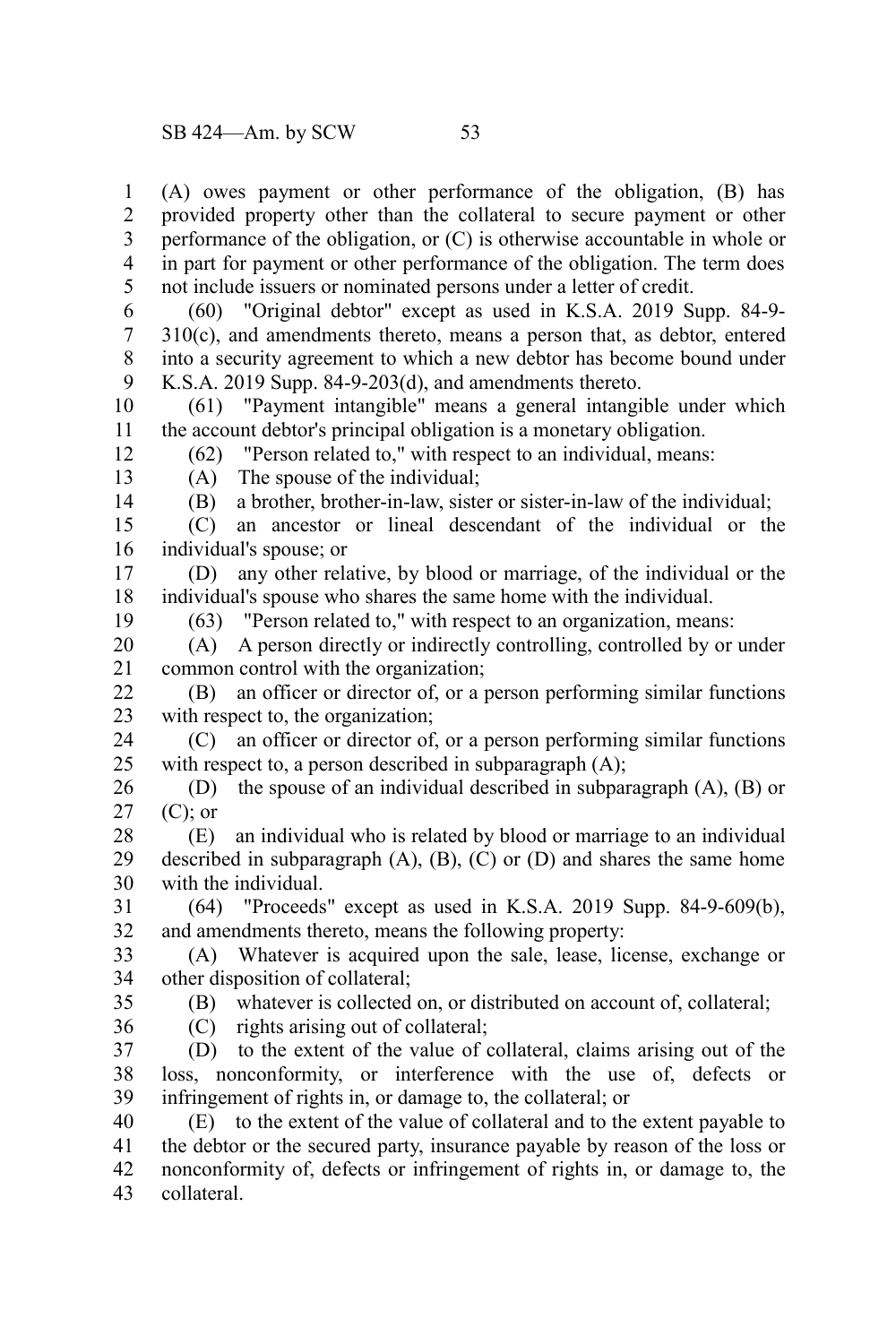(65) "Promissory note" means an instrument that evidences a promise to pay a monetary obligation, does not evidence an order to pay, and does not contain an acknowledgment by a bank that the bank has received for deposit a sum of money or funds. 1 2 3 4

(66) "Proposal" means a record authenticated by a secured party which includes the terms on which the secured party is willing to accept collateral in full or partial satisfaction of the obligation it secures pursuant to K.S.A. 2019 Supp. 84-9-620, 84-9-621 and 84-9-622, and amendments thereto. 5 6 7 8 9

(67) "Public organic record" means a record that is available to the public for inspection and is: 10 11

(A) A record consisting of the record initially filed with or issued by a state or the United States to form or organize an organization and any record filed with or issued by the state or the United States which amends or restates the initial record; 12 13 14 15

(B) an organic record of a business trust consisting of the record initially filed with a state and any record filed with the state which amends or restates the initial record, if a statute of the state governing business trusts requires that the record be filed with the state; or 16 17 18 19

(C) a record consisting of legislation enacted by the legislature of a state or the congress of the United States which forms or organizes an organization, any record amending the legislation and any record filed with or issued by the state or the United States which amends or restates the name of the organization. 20 21 22 23 24

(68) "Pursuant to commitment," with respect to an advance made or other value given by a secured party, means pursuant to the secured party's obligation, whether or not a subsequent event of default or other event not within the secured party's control has relieved or may relieve the secured party from its obligation. 25 26 27 28 29

(69) "Record," except as used in "for record," "of record," "record or legal title," and "record owner," means information that is inscribed on a tangible medium or which is stored in an electronic or other medium and is retrievable in perceivable form. 30 31 32 33

(70) "Registered organization" means an organization formed or organized solely under the law of a single state or the United States by the filing of a public organic record with, the issuance of a public organic record by, or the enactment of legislation by, the state or the United States. The term includes a business trust that is formed or organized under the law of a single state if a law of the state governing business trusts requires that the business trust's organic record be filed with the state. *The term also includes a series of a registered organization if the series is an organization formed or organized under the law of a single state and the statute of the state governing the series requires that the public organic* 34 35 36 37 38 39 40 41 42 43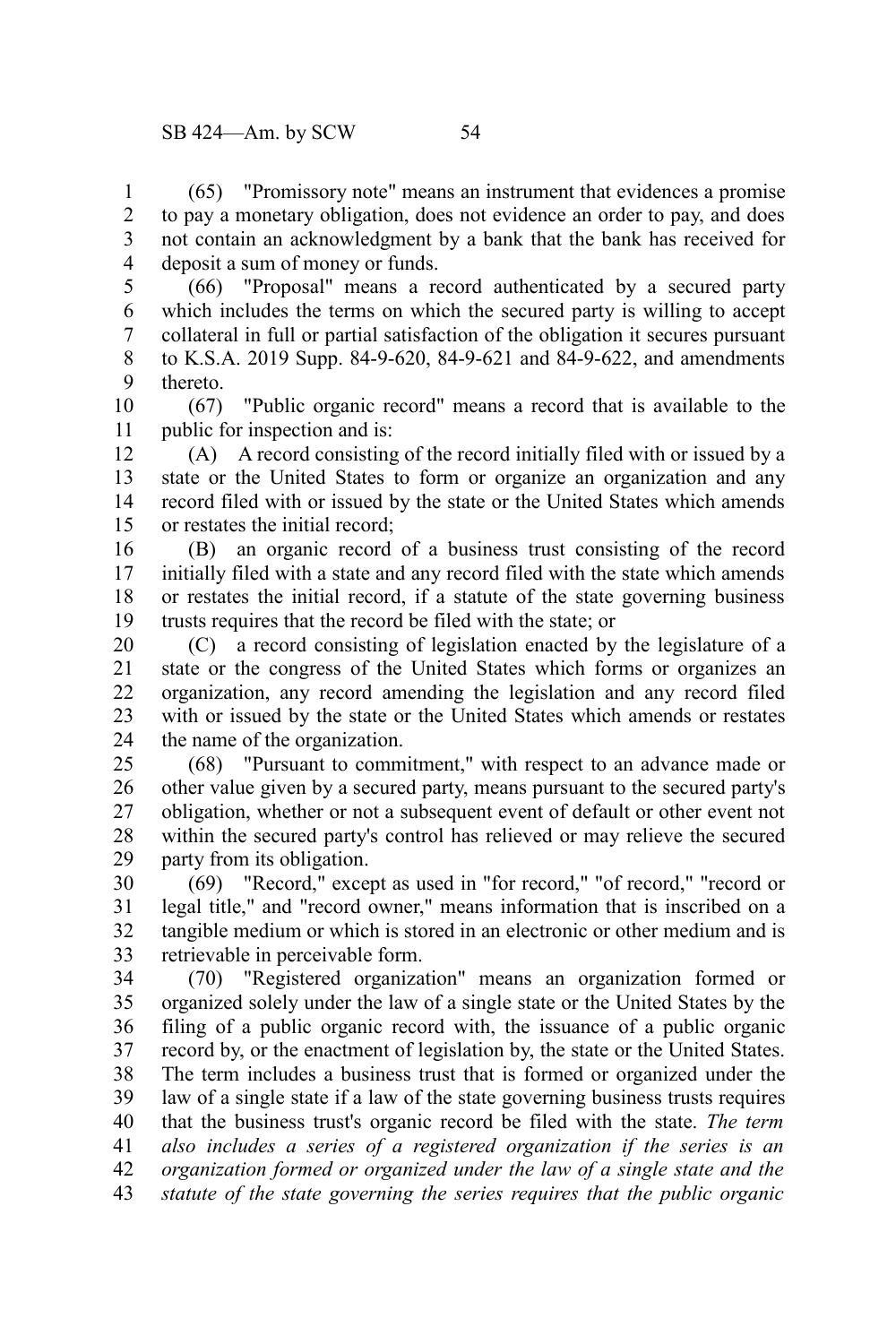*record of the series be filed with the state.* 1

(71) "Secondary obligor" means an obligor to the extent that:

(A) The obligor's obligation is secondary; or

(B) the obligor has a right of recourse with respect to an obligation secured by collateral against the debtor, another obligor, or property of either. 4 5 6 7

(72) "Secured party" means:

(A) A person in whose favor a security interest is created or provided for under a security agreement, whether or not any obligation to be secured is outstanding; 8 9 10

(B) a person that holds an agricultural lien;

(C) a consignor;

(D) a person to which accounts, chattel paper, payment intangibles, or promissory notes have been sold; 13 14

(E) a trustee, indenture trustee, agent, collateral agent, or other representative in whose favor a security interest or agricultural lien is created or provided for; or 15 16 17

(F) a person that holds a security interest arising under K.S.A. 84-2- 401, 84-2-505, 84-2-711(3), 84-2a-508(5), 84-4-210 and 84-5-118, and amendments thereto. 18 19 20

(73) "Security agreement" means an agreement that creates or provides for a security interest. 21 22

23

2 3

11 12

(74) "Send," in connection with a record or notification, means:

(A) To deposit in the mail, deliver for transmission, or transmit by any other usual means of communication, with postage or cost of transmission provided for, addressed to any address reasonable under the circumstances; or 24 25 26 27

(B) to cause the record or notification to be received within the time that it would have been received if properly sent under subparagraph (A). 28 29

(75) "Software" means a computer program and any supporting information provided in connection with a transaction relating to the program. The term does not include a computer program that is included in the definition of goods. 30 31 32 33

(76) "State" means a state of the United States, the District of Columbia, Puerto Rico, the United States Virgin Islands or any territory or insular possession subject to the jurisdiction of the United States. 34 35 36

(77) "Statutory lien" means liens created by K.S.A. 2-1319, 2-2608, 2-3007, 34-239, 47-836, 58-201, 58-203, 58-204, 58-207, 58-218, 58-220, 58-221, 58-241, 58-242, 58-2524, 58-2525, 58-2526, 58-2527 and 58- 2528, and K.S.A. 2019 Supp. 84-7-209, and amendments thereto. 37 38 39 40

(78) "Supporting obligation" means a letter-of-credit right or secondary obligation that supports the payment or performance of an account, chattel paper, a document, a general intangible, an instrument, or 41 42 43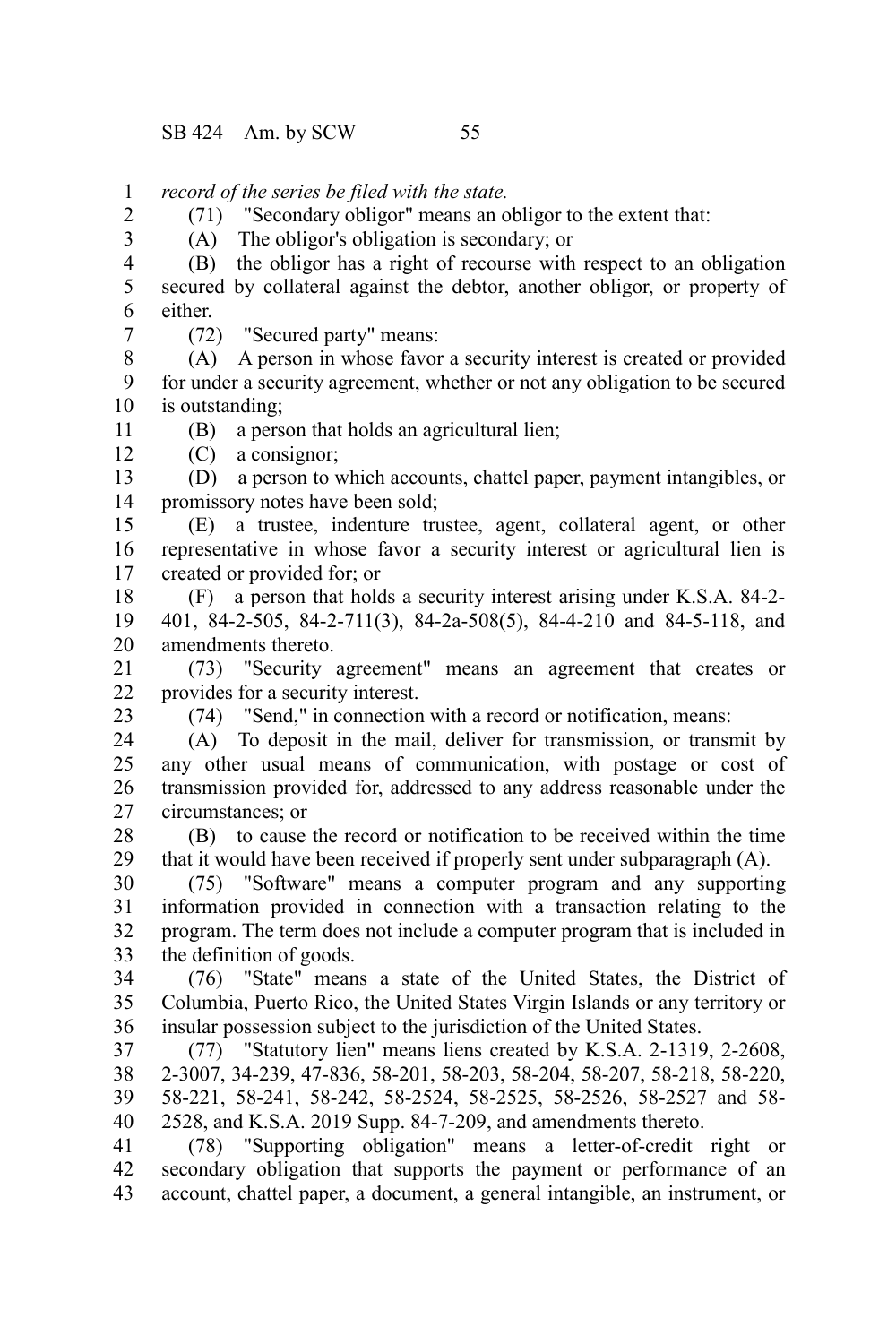investment property. (79) "Tangible chattel paper" means chattel paper evidenced by a record or records consisting of information that is inscribed on a tangible medium. (80) "Termination statement" means an amendment of a financing statement which: (A) Identifies, by its file number, the initial financing statement to which it relates; and (B) indicates either that it is a termination statement or that the identified financing statement is no longer effective. (81) "Transmitting utility" means a person primarily engaged in the business of: (A) Operating a railroad, subway, street railway, or trolley bus; (B) transmitting communications electrically, electromagnetically, or by light; (C) transmitting goods by pipeline or sewer; or (D) transmitting or producing and transmitting electricity, steam, gas, or water. (b) **Definitions in other articles.** The following definitions in other articles apply to this article: "Applicant" K.S.A. 84-5-102, and amendments thereto "Beneficiary" K.S.A. 84-5-102, and amendments thereto "Broker" K.S.A. 84-8-102, and amendments thereto "Certificated security" K.S.A. 84-8-102, and amendments thereto "Check" K.S.A. 84-3-104, and amendments thereto "Clearing corporation" K.S.A. 84-8-102, and amendments thereto "Contract for sale" K.S.A. 84-2-106, and amendments thereto "Customer" K.S.A. 84-4-104, and amendments thereto "Entitlement holder" K.S.A. 84-8-102, and amendments thereto "Financial asset" K.S.A. 84-8-102, and amendments thereto "Holder in due course" K.S.A. 84-3-302, and amendments thereto 1 2 3 4 5 6 7 8 9 10 11 12 13 14 15 16 17 18 19 20 21 22 23 24 25 26 27 28 29 30 31 32 33 34 35 36 37 38 39 40 41 42

"Issuer" (with respect to a letter 43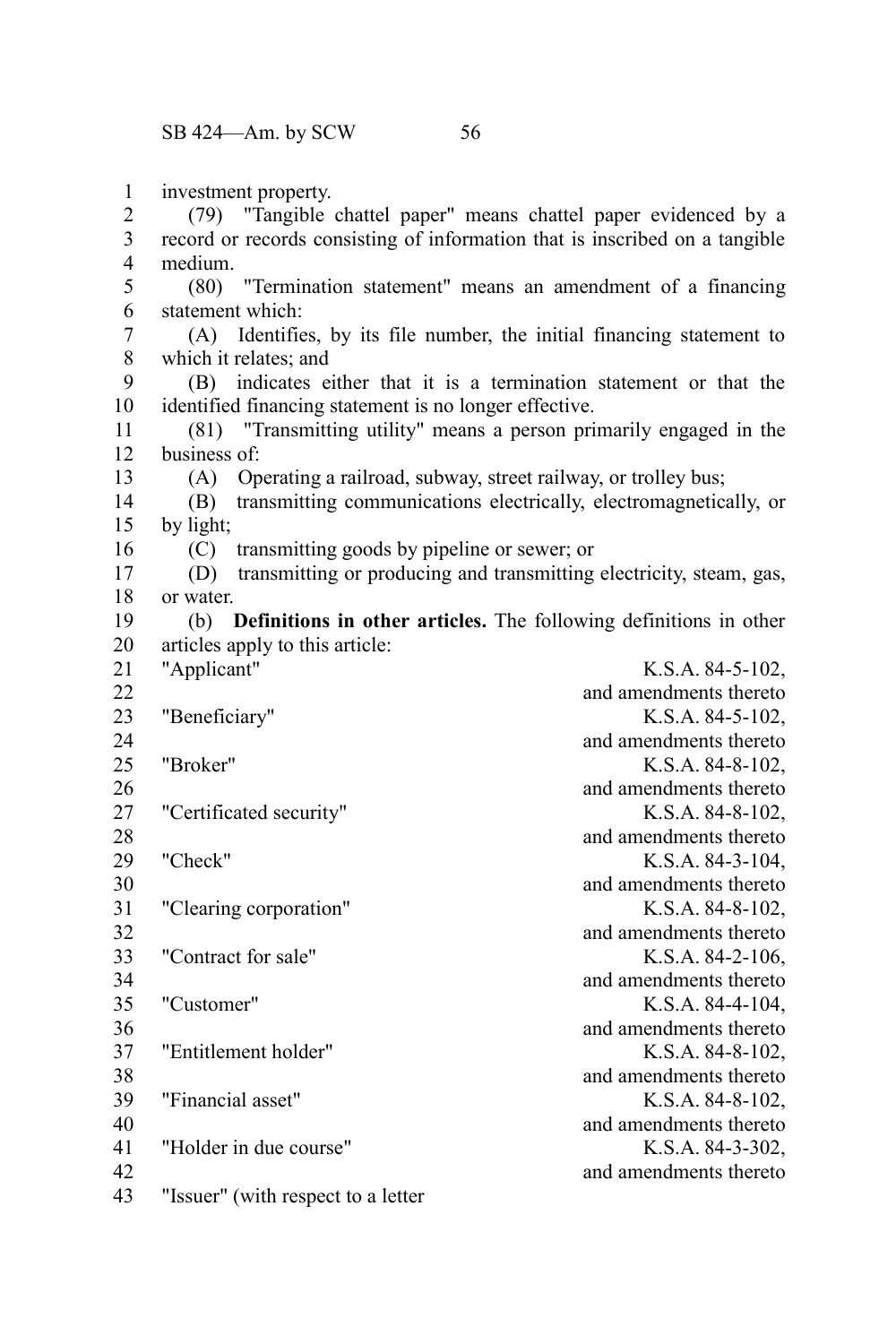SB 424—Am. by SCW 57

| $\mathbf{1}$            | of credit or letter-of-credit    |                             |
|-------------------------|----------------------------------|-----------------------------|
| $\overline{c}$          | right)                           | K.S.A. 84-5-102,            |
| $\overline{\mathbf{3}}$ |                                  | and amendments thereto      |
| $\overline{4}$          | "Issuer" (with respect to        |                             |
| 5                       | a security)                      | K.S.A. 84-8-102,            |
| 6                       |                                  | and amendments thereto      |
| $\overline{7}$          | "Issuer" (with respect to        |                             |
| 8                       | documents of title)              | K.S.A. 2019 Supp. 84-7-102, |
| 9                       |                                  | and amendments thereto      |
| 10                      | "Lease"                          | K.S.A. 84-2a-103,           |
| 11                      |                                  | and amendments thereto      |
| 12                      | "Lease agreement"                | K.S.A. 84-2a-103,           |
| 13                      |                                  | and amendments thereto      |
| 14                      | "Lease contract"                 | K.S.A. 84-2a-103,           |
| 15                      |                                  | and amendments thereto      |
| 16                      | "Leasehold interest"             | K.S.A. 84-2a-103,           |
| 17                      |                                  | and amendments thereto      |
| 18                      | "Lessee"                         | K.S.A. 84-2a-103,           |
| 19                      |                                  | and amendments thereto      |
| $20\,$                  | "Lessee in ordinary              |                             |
| 21                      | course of business"              | K.S.A. 84-2a-103,           |
| 22                      |                                  | and amendments thereto      |
| 23                      | "Lessor"                         | K.S.A. 84-2a-103,           |
| 24                      |                                  | and amendments thereto      |
| 25                      | "Lessor's residual interest"     | K.S.A. 84-2a-103,           |
| 26                      |                                  | and amendments thereto      |
| 27                      | "Letter of credit"               | K.S.A. 84-5-102,            |
| 28                      |                                  | and amendments thereto      |
| 29                      | "Merchant"                       | K.S.A. 84-2-104,            |
| 30                      |                                  | and amendments thereto      |
| 31                      | "Negotiable instrument"          | K.S.A. 84-3-104,            |
| 32                      |                                  | and amendments thereto      |
| 33                      | "Nominated person"               | K.S.A. 84-5-102,            |
| 34                      |                                  | and amendments thereto      |
| 35                      | "Note"                           | K.S.A. 84-3-104,            |
| 36                      |                                  | and amendments thereto      |
| 37                      | "Proceeds of a letter of credit" | K.S.A. 84-5-114,            |
| 38                      |                                  | and amendments thereto      |
| 39                      | "Prove"                          | K.S.A. 84-3-103,            |
| 40                      |                                  | and amendments thereto      |
| 41                      | "Sale"                           | K.S.A. 84-2-106,            |
| 42                      |                                  | and amendments thereto      |
| 43                      | "Securities account"             | K.S.A. 84-8-501,            |